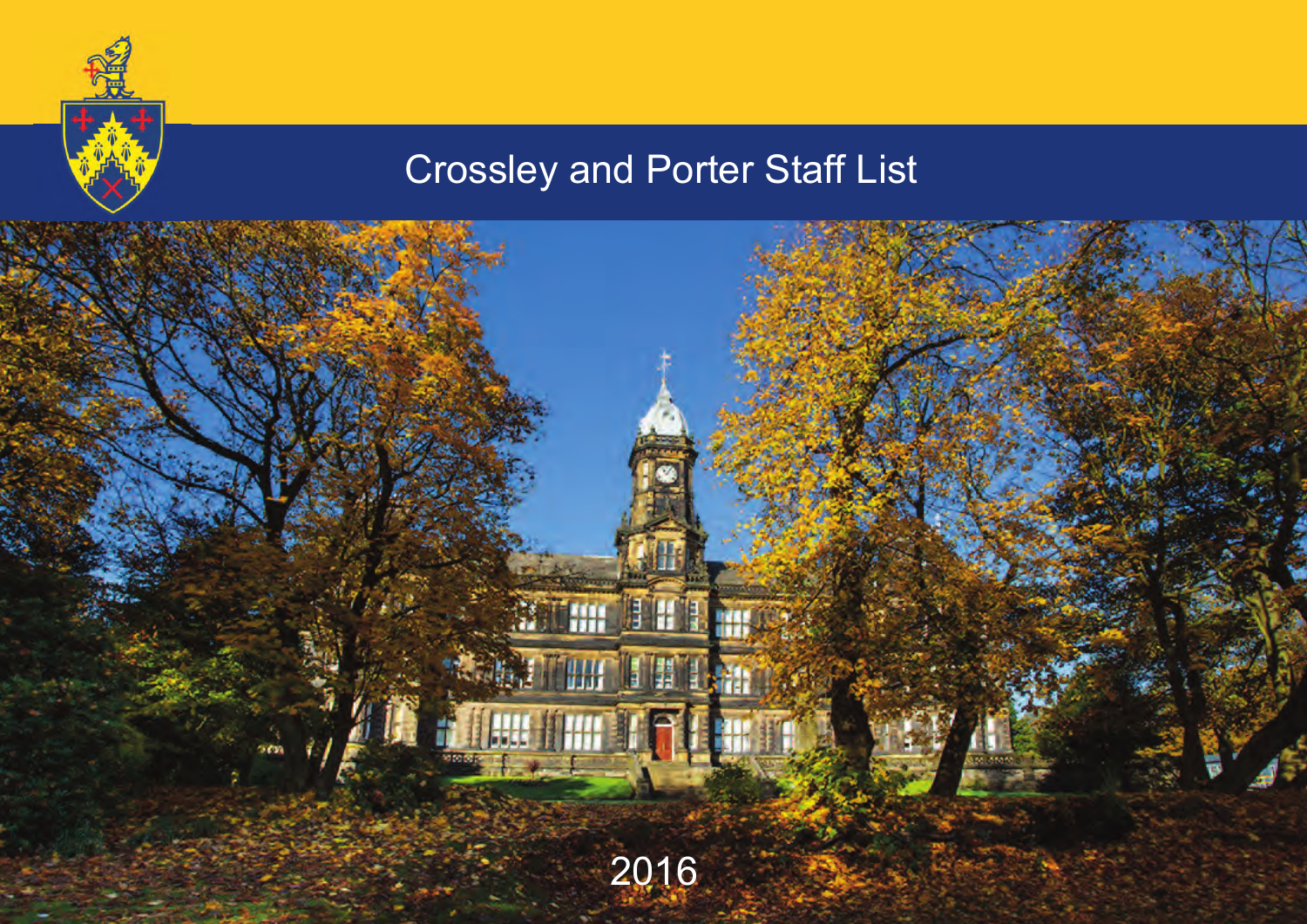| 1928 (By)           |                   | Ms                       | Abbott               | М.                    |                                       |                              |            |                      | 4002                                         |                                                          |                                                                       |                                                                                                             |
|---------------------|-------------------|--------------------------|----------------------|-----------------------|---------------------------------------|------------------------------|------------|----------------------|----------------------------------------------|----------------------------------------------------------|-----------------------------------------------------------------------|-------------------------------------------------------------------------------------------------------------|
| 1958/9              | 1960              | Miss                     | Ackroyd              | Helen                 | Eng, Hist, Games                      |                              |            |                      |                                              | Crossleyan 1959 p18; 1960 p47; 1962 p39;                 |                                                                       |                                                                                                             |
| 1951 (By)           |                   | <b>Miss</b>              | Adams                |                       |                                       |                              |            |                      | <b>CPP332</b>                                |                                                          |                                                                       |                                                                                                             |
| 1982 (By)           | > 1984            | Mr                       | Adey                 | Stan                  |                                       |                              |            |                      | CFP235                                       |                                                          |                                                                       |                                                                                                             |
| 1966 (By)           | 1974.7.X          | Mr                       | Ainley               | Derek (Chalkie)       | Mathematics                           |                              |            |                      |                                              | Head of Maths, Rishwo CPP082; M1974/5(1974)p3; 1994 p11; |                                                                       |                                                                                                             |
| 1946.9.X            | 1950              | Miss                     | Ainsworth            |                       |                                       |                              |            |                      |                                              |                                                          | Sheffield Grammar Sch CPP245; Vol 5 p49; Crosslyan 1946 p57; M9/50p59 |                                                                                                             |
| c1948               |                   | <b>Mrs</b>               | Aked                 |                       | Assistant Cook (Crossley House)       |                              |            |                      |                                              | Crossleyan 1998 p23; 2009 p26;                           |                                                                       |                                                                                                             |
| 1975.1.X            | >1984             | Ms                       | Allen                | Breda                 | English                               |                              |            |                      |                                              | CPP087; M1975/6(1975)p2                                  |                                                                       |                                                                                                             |
| 1952.9.X            | 1959.7.X          | Mrs                      | Allott               | Dorothy               | <b>Physical Education</b>             |                              |            |                      |                                              |                                                          |                                                                       | M1/53p20; M9/52p43; Crossleyan 1958 p18 p21; 1959 p56;                                                      |
| 1924.8              | 1942              | <b>Miss</b>              | Allsop               |                       | <b>Assistant Matron</b>               |                              |            |                      |                                              | 4056; Crossleyan 1942 p7; p26;                           |                                                                       |                                                                                                             |
| 1961.9.1            |                   | Mr                       | Anthony              |                       | French                                |                              |            |                      |                                              | M9/61; Crossleyan 1963 p14; p19; 2009 p20;               |                                                                       |                                                                                                             |
|                     |                   |                          |                      |                       |                                       |                              |            |                      |                                              |                                                          |                                                                       |                                                                                                             |
| 1967                |                   | <b>Mrs</b>               | Armitage             |                       | English                               |                              |            |                      |                                              | Crossleyan 1967 (new) p7;                                |                                                                       |                                                                                                             |
| 1908(c19001919.4.9) |                   | Mr                       | Arrowsmith           |                       | Woodwork teacher                      |                              |            |                      | CR012                                        |                                                          |                                                                       |                                                                                                             |
| c1913               |                   | Mr                       | Ashworth             | W.E.                  | Gym/Swedish drill                     |                              |            |                      |                                              | Crossleyan 1932 p21; 1948 p24;                           |                                                                       |                                                                                                             |
| 1952.9X             | > 1954            | Miss                     | Atkin                | M.                    | Domestic Science                      |                              |            |                      | M9/52p43; M9/53p48                           |                                                          |                                                                       |                                                                                                             |
| c1891               | c1891             | Miss                     | <b>Atkins</b>        | Louise                | Chambermaid/domestic servant          |                              |            |                      | Census 1891;                                 |                                                          |                                                                       |                                                                                                             |
| 1901.8.10           |                   | Mr                       | <b>Atkins</b>        | R.W.                  |                                       |                              |            |                      |                                              |                                                          |                                                                       |                                                                                                             |
| 1966 (By)           |                   | Mr                       | Atkinson             | Arnold                | Geography/Geology                     |                              |            |                      |                                              | CPP089; Crossleyan 2005 p18;                             |                                                                       |                                                                                                             |
| 1928(By)            |                   | Ms                       | Atkinson             | <b>Betty</b>          |                                       |                              |            |                      | 4002                                         |                                                          |                                                                       |                                                                                                             |
| 1919.2.5            | 1920.7.29 Mr      |                          | Atkinson             | John Mawson           | Woodwork teacher                      |                              |            |                      | <b>CR012</b>                                 |                                                          |                                                                       |                                                                                                             |
| 1976                |                   | Mrs                      | Atkinson             | N.                    | Maths                                 |                              |            |                      | M1975/6p3                                    |                                                          |                                                                       |                                                                                                             |
| 1975.1.X            | 1990              | Mr                       | Atkinson             | Robert Bryant (Bob)   | Deputy HeaNormanton Grammar School    |                              |            |                      |                                              |                                                          |                                                                       | CPP087; Crossleyan 1974/5(1975)p2; 2001 p31; 2002 p12; 2008 p41;                                            |
| 1974 (By)           |                   |                          | Baggett              | MM.                   |                                       |                              |            |                      | CPP085                                       |                                                          |                                                                       |                                                                                                             |
| 1944                | 1946              | Mr                       | <b>Bairstow</b>      | John G.               | Sports                                |                              | Lancashire |                      |                                              | M1/47p19; M9/46p68 Former student                        |                                                                       |                                                                                                             |
| 1944.5.10           | 1944.6.1          | $\overline{\mathsf{Mr}}$ | <b>Bairstow</b>      | John Gunstone         | $\overline{\textsf{PT}}$              |                              |            |                      |                                              | CR012; Crossleyan 1944 p43; p68; 1946 p68;               |                                                                       |                                                                                                             |
| 1965.9              | 1967              | Miss                     | Bamford              |                       | <b>PE</b>                             |                              |            |                      |                                              | Crossleyan 1966 p3; 1967 p7;                             |                                                                       |                                                                                                             |
| c1881               | c1881             | Miss                     | <b>Bancroft</b>      | Beatrice              | Wardrobe Keeper                       |                              |            |                      | Census 1881;                                 |                                                          |                                                                       |                                                                                                             |
| 1871                | >1891             | Miss                     | <b>Bancroft</b>      | Sarah                 |                                       |                              |            |                      |                                              |                                                          |                                                                       | Housemaid/linen keeeper/wardrobeDied June 2Census 1871; Census 1881; Census 1891; Crossleyan 1924 Sept p29; |
|                     | 1946              | <b>Miss</b>              | <b>Banks</b>         |                       |                                       |                              |            |                      | Home for Blind Children Crossleyan 1946 p42; |                                                          |                                                                       |                                                                                                             |
| 1892.7.X            |                   | Mr                       | <b>Barber</b>        | Howard                |                                       |                              |            |                      |                                              |                                                          |                                                                       |                                                                                                             |
| 1982 (By)           | > 1984            | Miss                     | Barber               | Pam                   |                                       |                              |            |                      | CFP235                                       |                                                          |                                                                       |                                                                                                             |
| 1872                | 1910 (died) $Mr$  |                          | <b>Barber</b>        | William Cambridge     | <b>Headmaster</b>                     |                              |            |                      |                                              |                                                          |                                                                       | Census 1881; Census 1891; Census 1901; Crossleyan 1911 p3-14; 1914                                          |
| 1964 $(By)$         | > 1967            | Miss                     | Bargetzi             | Dawn                  | German                                |                              |            |                      |                                              |                                                          |                                                                       | Married Alla CPP090; Crossleyan 1967 p43; 1973 p42; 2008 p27; 2009 p15 p21;                                 |
| c1891               | c1891             | Miss                     | <b>Barker</b>        | Martha Ann            | Chambermaid/domestic servant          |                              |            |                      | Census 1891;                                 |                                                          |                                                                       |                                                                                                             |
| 1977.4.19           | 1991              | Mr                       | <b>Barker</b>        | Paul F.               | Headmaste Deputy Head, Fleetwood G.S. |                              |            |                      |                                              |                                                          |                                                                       | CPP087; M1976/7p2; Crossleyan 1992 p1; 2000 p14; 2008 p41;                                                  |
| c1901               | c1901             | <b>Miss</b>              | Barlow               | Rose                  | Second pantrymaid                     |                              |            |                      | Census 1901;                                 |                                                          |                                                                       |                                                                                                             |
| 1966                | 1967              | Miss                     | Barlow               |                       |                                       |                              |            |                      |                                              | Crossleyan 1967 (new) p7;                                |                                                                       |                                                                                                             |
| 1952.9.1            | 1953.7.27         | Mr                       | <b>Barnes</b>        | Harold                | Maths                                 |                              | Colne G.S. |                      | CR012                                        |                                                          |                                                                       |                                                                                                             |
| 1967 $(By)$         | >1970             | <b>Miss</b>              | Barnes               | Jennie                | German                                |                              |            |                      | CPP362                                       |                                                          |                                                                       |                                                                                                             |
| 1911.8.11           | <b>WWI</b>        | Mr                       | <b>Barrett</b>       | <b>Reginald James</b> |                                       |                              |            |                      | J2-16; ROH                                   |                                                          |                                                                       |                                                                                                             |
| 1906.5.X            | >1911             | Mr                       | Barron               | William               | <b>Assistant Master</b>               |                              |            |                      | Census 1911;                                 |                                                          |                                                                       |                                                                                                             |
| 1900.10.1           |                   | <b>Miss</b>              | Bate                 |                       | Form 2 Mistress                       |                              |            |                      |                                              |                                                          |                                                                       |                                                                                                             |
| 1942                |                   | <b>Miss</b>              | Bawden               |                       |                                       |                              |            | Crossleyan 1942 p20; |                                              |                                                          |                                                                       |                                                                                                             |
| 1972?               | 1974              | Mr                       | Beaumont             |                       | French                                |                              |            |                      | M1974/5(1974)p2                              |                                                          |                                                                       |                                                                                                             |
| 1900.8.11           | 1901.6.30 Mr      |                          | Bell                 | Ambrose John          | <b>Assistant Master</b>               |                              |            |                      | Census 1901;                                 |                                                          |                                                                       |                                                                                                             |
| 1919.12.X           |                   | <b>Miss</b>              | Benson               |                       | Botany                                |                              |            | B.Sc.                | Crossleyan 1943 p83;                         |                                                          |                                                                       |                                                                                                             |
| 1915.8.X            |                   | Mr                       | <b>Berkley</b>       |                       |                                       |                              |            |                      |                                              |                                                          |                                                                       |                                                                                                             |
| 1957 (By)           | $\sqrt{8.7.1988}$ | Mr                       | <b>Best</b>          | Ralph                 | Languages/German                      |                              |            |                      | CPP082                                       |                                                          |                                                                       |                                                                                                             |
| 1981 (By)           | > 1984            | Mr                       | <b>Betts</b>         | Paul                  |                                       |                              |            |                      | CFP235                                       |                                                          |                                                                       |                                                                                                             |
| 1946                |                   | Mr                       | <b>Birchall</b>      |                       |                                       |                              |            |                      | Crossleyan 1946 p68;                         |                                                          |                                                                       |                                                                                                             |
| 1929.6.18           | 1929.7.26         | $\overline{\mathsf{Mr}}$ | <b>Bishop</b>        | Edward                |                                       |                              |            |                      | CR012                                        |                                                          |                                                                       |                                                                                                             |
| 1864                |                   | Mr                       | <b>Bithell</b>       |                       | Principal                             |                              |            |                      |                                              |                                                          |                                                                       |                                                                                                             |
| 1864                |                   | <b>Mrs</b>               | <b>Bithell</b>       |                       | Principal's wife                      |                              |            |                      |                                              |                                                          |                                                                       |                                                                                                             |
| 1944                | 1952.7.X          | <b>Miss</b>              | Black (m. Lew Monica |                       | Domestic Science                      |                              |            |                      |                                              | CPP332; MMarried 191m. Easter 1951                       |                                                                       |                                                                                                             |
| c1891               | c1891             | Miss                     | Blackwell            | Catherine Elizabeth   |                                       | Laundrymaid/domestic servant |            |                      | Census 1891;                                 |                                                          |                                                                       |                                                                                                             |
| 1885 (By)           | 1886(>)           | Mr                       | Blenkarn/Blen J.L.   |                       |                                       |                              |            |                      | Crossleyan 1944 p59                          |                                                          |                                                                       |                                                                                                             |
| 1860s               | >1871             | Mr                       | Bloomer              | William (Jerry)       | Porter                                |                              |            |                      |                                              |                                                          |                                                                       | 1871 census; Crossleyan 1912 p20; 1913 p87; See also research folder;                                       |
|                     |                   |                          |                      |                       |                                       |                              |            |                      |                                              |                                                          |                                                                       |                                                                                                             |

1914 p32; p83;1931 p11; CPP313 with newspaper a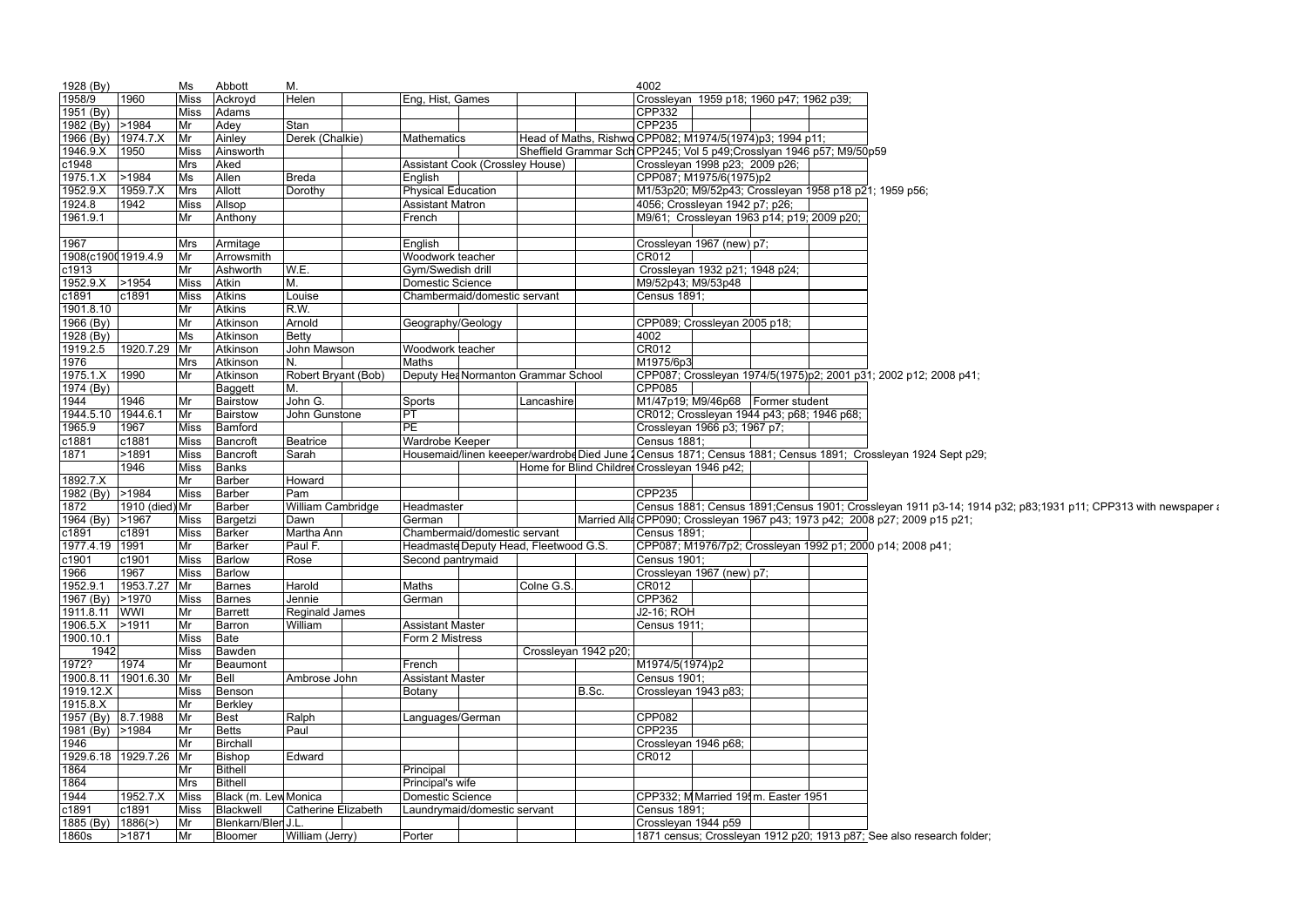| 1924.6.14 1966   |                          | Mr            | Bolton              | John Stanley (Egg) |     | Head 1941-1946       |                              |                                       | M.A.                                            |                      |                                |                                                     |   | CR012; Crossleyan 1941 p61; 1942 p4; M9/48p68, M1/50p4; 1966 (new                                                     |
|------------------|--------------------------|---------------|---------------------|--------------------|-----|----------------------|------------------------------|---------------------------------------|-------------------------------------------------|----------------------|--------------------------------|-----------------------------------------------------|---|-----------------------------------------------------------------------------------------------------------------------|
| 1966 (By)        | 1966                     | Mrs           | Bone                | Susan              |     |                      |                              |                                       |                                                 |                      |                                | CPP082; Crossleyan 1966 (new style) p7; 1967 p44;   |   |                                                                                                                       |
| c1881            | c1881                    | <b>Miss</b>   | Boote               | <b>Harriet Ann</b> |     | Domestic Servant     |                              |                                       |                                                 | Census 1881;         |                                |                                                     |   |                                                                                                                       |
| 1946.4.X         |                          | Mr            | Boothroyd           |                    |     |                      |                              |                                       |                                                 | M9/46p67             |                                |                                                     |   |                                                                                                                       |
|                  | 1954                     | <b>Miss</b>   | Bowen               | D.                 |     |                      |                              | London                                |                                                 |                      | Crossleyan 1954 p21;           |                                                     |   |                                                                                                                       |
| 1877             | 1878                     | <b>Miss</b>   | Bowen               |                    |     | Headmistress (first) |                              |                                       |                                                 |                      | Crossleyan 1914 p115; 1922 p4  |                                                     |   |                                                                                                                       |
| 1976 (By)        | 1976 (By)                | Mrs           | <b>Bowers</b>       | P.A.               |     | Geography            |                              |                                       |                                                 | M1975/6p3            |                                |                                                     |   |                                                                                                                       |
| 1871             |                          | Ms            | Bowman              | Sarah              |     | Wardrobe keeper      |                              |                                       |                                                 | 1871C                |                                |                                                     |   |                                                                                                                       |
| clate 1920s 1932 |                          | <b>Miss</b>   | Box                 | Elizabeth          |     | Cook                 |                              |                                       |                                                 |                      |                                |                                                     |   |                                                                                                                       |
| 1890s            |                          | Sergea Boyle  |                     |                    |     | <b>Drillmaster</b>   |                              |                                       |                                                 | Crossleyan 1957 p21; |                                |                                                     |   |                                                                                                                       |
| 1954 (By)        | >1955                    | Mr            | Bracewell           | A.                 |     |                      |                              |                                       |                                                 | M9/54p52             |                                |                                                     |   |                                                                                                                       |
|                  |                          | <b>Miss</b>   |                     | V.                 |     |                      |                              |                                       | L.R.A.M.                                        |                      |                                |                                                     |   |                                                                                                                       |
| 1924             |                          |               | Bracher             |                    |     |                      |                              |                                       |                                                 |                      |                                |                                                     |   |                                                                                                                       |
| c1911            | >1911                    | <b>Mrs</b>    | Bradford            | Sarah              |     |                      |                              | Temporary housekeeper sanatorium      |                                                 | Census 1911;         |                                |                                                     |   |                                                                                                                       |
| 1974 (By)        | 1977.12.X Ms             |               | Bradshaw            | Jenny              |     | Head of P.E.         |                              |                                       |                                                 | CPP087; M1977/8p3    |                                |                                                     |   |                                                                                                                       |
| 1953 (By)        | >1977                    | <b>Miss</b>   | Brayshaw            | Eunice (Baggy)     |     | Physics              |                              |                                       |                                                 |                      |                                | CPP278; Crossleyan 1990 p9; 2001 p15; 2006 p17 p19; |   |                                                                                                                       |
| c1911            | >1911                    | <b>Miss</b>   | Brayshaw            | Florence           |     |                      | Assistant wardrobe keeper    |                                       |                                                 | Census 1911;         |                                |                                                     |   |                                                                                                                       |
| 1946.3.1         | 1975.12.X Mr             |               | Brearley            | Joe Herbert        |     | <b>History</b>       |                              |                                       | B.Com.                                          |                      |                                |                                                     |   | CR012; Crossleyan 1946 p45; 1973 p3; 1975/6 p2; 2008 p22; 2009 p21;                                                   |
| 1960.9X          |                          | Mrs           | Brennan             |                    |     | Sec. asst.           |                              |                                       |                                                 | Crossleyan 1961 p9;  |                                |                                                     |   |                                                                                                                       |
| 1883             |                          | <b>Miss</b>   | Brier               |                    |     |                      |                              |                                       |                                                 |                      |                                |                                                     |   |                                                                                                                       |
| 1877             | 1877.12.1                | Miss          | <b>Bromley</b>      |                    |     |                      |                              |                                       |                                                 |                      |                                |                                                     |   |                                                                                                                       |
| 1977             | >1997                    | Mrs           | <b>Brooke</b>       | Jean               |     | Secretary            |                              |                                       |                                                 | CPP087; M1976/7p4    |                                |                                                     |   |                                                                                                                       |
| >1874            |                          | <b>Miss</b>   | Brooke              | S.Ada              |     | Sewing girl          |                              |                                       |                                                 |                      |                                | Pupil at COHS                                       |   |                                                                                                                       |
| c1881            | c1881                    | <b>Miss</b>   | <b>Brooke</b>       | Sarah              |     | Domestic Servant     |                              |                                       |                                                 | Census 1881;         |                                |                                                     |   |                                                                                                                       |
| c1911            | >1911                    | <b>Miss</b>   | Brown               | Alice              |     | 2nd housemaid        |                              |                                       |                                                 | Census 1911;         |                                |                                                     |   |                                                                                                                       |
|                  | 1953.12.X                | Miss          | <b>Brown</b>        | D.                 |     |                      |                              | School near London                    |                                                 | M1/54p21             |                                |                                                     |   |                                                                                                                       |
| 1945.9.X         | >1953                    | <b>Miss</b>   | Brown               | Georgina           |     | English              |                              |                                       |                                                 |                      |                                | CPP332; M9/46p57; M5/48p45; M9/51p53; M9/53p58      |   |                                                                                                                       |
| 1898.1.X         |                          | <b>Miss</b>   | Brown               |                    |     |                      |                              |                                       |                                                 |                      |                                |                                                     |   |                                                                                                                       |
| 1962.9.X         |                          | <b>Miss</b>   | Brown               |                    |     | English              |                              |                                       |                                                 |                      | Crossleyan 1963 p14;           |                                                     |   |                                                                                                                       |
| 1928 $(By)$      |                          | <b>Miss</b>   | Brownrigg           | Margaret           |     | <b>Girl 684</b>      |                              |                                       |                                                 |                      | 4002; Crossleyan 1928 p79;     |                                                     |   |                                                                                                                       |
| 1901.5.29        | 1901.9.30                | Miss          | Bryen               |                    |     |                      |                              |                                       |                                                 |                      |                                |                                                     |   |                                                                                                                       |
| 1868 (By)        | >1869                    | Mr            | <b>Buck</b>         | J.W.               |     |                      |                              |                                       |                                                 | 2021                 |                                |                                                     |   |                                                                                                                       |
| c1881            | c1881                    | <b>Miss</b>   | <b>Bullock</b>      | Nancy              |     | Domestic Servant     |                              |                                       |                                                 | Census 1881;         |                                |                                                     |   |                                                                                                                       |
| 1870s            |                          | <b>Miss</b>   | Bumby               |                    |     |                      |                              |                                       |                                                 |                      | Crossleyan 1924 May p23;       |                                                     | M |                                                                                                                       |
| 1867             | 1867.12                  | Mr            | Burgess             |                    |     |                      |                              |                                       |                                                 |                      |                                |                                                     |   |                                                                                                                       |
| 1982 $(By)$      | 1985                     | Mr            |                     |                    |     |                      |                              | Art and designed Crossley Heath badge |                                                 | CPP235               |                                |                                                     |   |                                                                                                                       |
|                  |                          |               | Burgoyne/Bou Jeremy |                    |     |                      |                              |                                       |                                                 |                      |                                |                                                     |   |                                                                                                                       |
|                  | 1952.7.X                 | <b>Miss</b>   | Burnell             |                    |     |                      |                              |                                       |                                                 | M9/52p43             |                                |                                                     |   |                                                                                                                       |
| 1873             |                          | <b>Miss</b>   | Burrows             | Emily              | Yes |                      |                              |                                       |                                                 |                      |                                |                                                     |   |                                                                                                                       |
| 1881             |                          | ∣Mrs          | Burton              | Mary Ann           |     | Dressmaker           |                              |                                       |                                                 | Census 1891;         |                                |                                                     |   |                                                                                                                       |
| 1967             | >1976                    | Mr            | Buswell             | Geoffrey           |     |                      | German/Head of RS/English    |                                       |                                                 |                      |                                | CPP278; Crossleyan 1967 p7; 2009 p40;               |   |                                                                                                                       |
| 1959.9X          | 1967(>)                  | <b>Miss</b>   | Butler              | Angela             |     | English/RS           |                              |                                       |                                                 |                      |                                | M3/60; Crossleyan 1967 (new) p7;                    |   |                                                                                                                       |
| c1911            | >1911                    | <b>Miss</b>   | Butler              | Nancy              |     |                      | Second chambermaid           |                                       |                                                 | Census 1911          |                                |                                                     |   |                                                                                                                       |
| 1964             |                          | Mrs           | Butler              |                    |     |                      |                              |                                       |                                                 | Crossleyan 1964 p42; |                                |                                                     |   |                                                                                                                       |
| 1949.9.X         | 1956                     | Mr            | Butterworth         | Gordon Lionel      |     | Chemistry            | <b>Leeds University</b>      |                                       | B.Sc.                                           |                      | CR012, Crossleyan 194m. 5.1952 |                                                     |   |                                                                                                                       |
| 1959.9X          | 1959/60                  | <b>Miss</b>   | Caffrey             | Н.                 |     |                      |                              |                                       |                                                 | Crossleyan 1960 p20; |                                |                                                     |   |                                                                                                                       |
| 1984 (By)        |                          | Ms            | Caley               | Vivienne           |     |                      |                              |                                       |                                                 | CPP143               |                                |                                                     |   |                                                                                                                       |
| 1974 (By)        | >2007                    | Mr            | Campbell            | Roger(Richard?)    |     | Geography            |                              |                                       |                                                 |                      |                                | CPP087; M1977/8p4; Crossleyan 2002 p12;             |   |                                                                                                                       |
| 1973             | >1977                    | Mr            | Capelin             | Mike               |     | Head of PE           |                              |                                       |                                                 |                      |                                | CPP087; Crossleyan 1973 p2; 1990 p8;                |   |                                                                                                                       |
| c1891            | c1891                    | Miss          | Carey               | Lizzie             |     |                      | Kitchenmaid/domestic servant |                                       |                                                 | Census 1891;         |                                |                                                     |   |                                                                                                                       |
| 1916.2.14        | 1933                     | <b>Miss</b>   | Cartwright          | Auriel S.          |     |                      |                              |                                       |                                                 |                      |                                |                                                     |   | Senior mistress, drama, music, crafts, elocution J4-147, M1/34p4; Crossleyan 1933 p70; 1934 p4; 1935 p8; 1940 p21; 19 |
| 1873             | 1873.6                   | Mr            | Cassie              |                    |     | Form 4               |                              |                                       |                                                 |                      |                                |                                                     |   |                                                                                                                       |
| 1970 (By)        | 1975                     | Mr            | Catley              | Donald S.          |     | Maths                |                              |                                       | Halifax Education Offic CPP362; M1974/5(1975)p3 |                      |                                |                                                     |   |                                                                                                                       |
| 1958/9           | 1960                     | Mrs           | Cave                |                    |     | Dom Sci (pt-time)    |                              |                                       |                                                 |                      | Crossleyan 1959 p18; 1960 p47; |                                                     |   |                                                                                                                       |
| 1978             | >1984                    | Mr            | Chappell            | David C.           |     | Biology              | Hough Side H.S.              |                                       |                                                 |                      | CPP143; M1977/8 p3 p19;        |                                                     |   |                                                                                                                       |
|                  | 1927.7.26 (1930.7.29 (Ms |               | Charlesworth D.     |                    |     | Drawing (Visiting)   |                              |                                       |                                                 | Rep1927              |                                |                                                     |   |                                                                                                                       |
| 1882             |                          | Mr            | Chedzoyd            |                    |     |                      |                              |                                       |                                                 |                      |                                |                                                     |   |                                                                                                                       |
| 1893.1.X         |                          | Mr            | Church              |                    |     |                      |                              |                                       |                                                 | Crossleyan 1911 p24  |                                |                                                     |   |                                                                                                                       |
| 1927 (By)        | 1937                     | Col./Dr Clark |                     | T. Lindsay         |     |                      |                              |                                       |                                                 |                      |                                |                                                     |   | M.D., F.R.ORep1927; Crossleyan May 1927 p44; 1937 p38 (and photo);                                                    |
| 1967 (By)        | 8.7.1988                 | Mr            | Clarkson            | David              |     | Languages; Librarian |                              |                                       |                                                 |                      | CPP082; Crossleyan 1973 p3     |                                                     |   |                                                                                                                       |
|                  |                          |               |                     |                    |     |                      |                              |                                       |                                                 |                      |                                |                                                     |   |                                                                                                                       |

ew style) p3; 1974 p67; 2001 p40; 2004 p17; 200

1974 p56 p62; 2008 p25;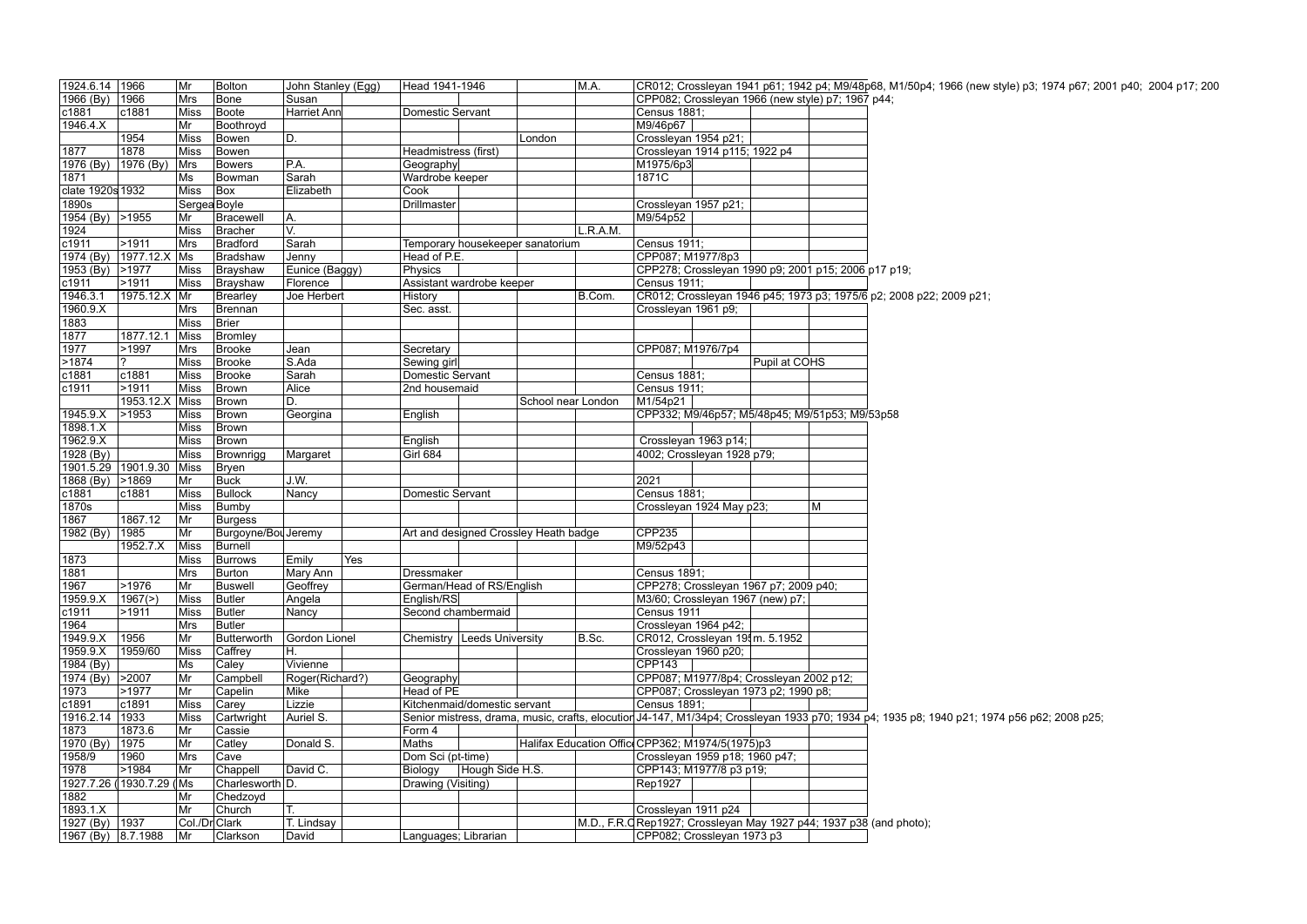| 1972                 | > 1984                     | Mr            | Clarkson              | Duncan                | Head of French       |                                 |                                          |                                                        |                      | CPP087; Crossleyan 1972 p1;                                                            |       |                                                                                                                                             |
|----------------------|----------------------------|---------------|-----------------------|-----------------------|----------------------|---------------------------------|------------------------------------------|--------------------------------------------------------|----------------------|----------------------------------------------------------------------------------------|-------|---------------------------------------------------------------------------------------------------------------------------------------------|
|                      | 1976 (By) 1976 (By) Mrs    |               | Clarkson              |                       | Geography            |                                 |                                          |                                                        |                      | M1975/6p3; M1977/8p3                                                                   |       |                                                                                                                                             |
| $1969 (By)$ > 1977   |                            | Mrs           | Clarkson              | Mary                  |                      |                                 |                                          |                                                        | <b>CPP082</b>        |                                                                                        |       |                                                                                                                                             |
| 1882                 | 1882.6                     | Mr            | Claxton               | A.L.                  |                      |                                 |                                          |                                                        |                      |                                                                                        |       |                                                                                                                                             |
| 1943.9.1             | 1961.7.X                   | Mr            | Clegg                 | Raymond Saville       |                      |                                 | French, En Hutton Grammar School         |                                                        |                      | CR012; Crossleyan 194m20.5.48                                                          |       |                                                                                                                                             |
| 1975.1.X             | > 1982                     | Mrs           | Clegg                 | Valerie R.            | French               |                                 |                                          |                                                        |                      | CPP087; M1974/5(1975)p3; 2004 p26; 2008 p28; 2013 p19;                                 |       |                                                                                                                                             |
| 1875                 |                            | Miss          | $ C$ legg             |                       |                      |                                 |                                          |                                                        | $J3-204$             |                                                                                        |       |                                                                                                                                             |
|                      | 1930.1.15 1934.7.28 Mr     |               | Clement               | <b>Henry Anthony</b>  |                      |                                 | English, History, Debati Audenshaw B.A.  |                                                        |                      |                                                                                        |       | CR012; Crossleyan 1933 p36; p76; 1934 p82; 1934 p102; 1937 p11; 1944 p3; 1947 p19;                                                          |
| 1981 (By) >1982      |                            | Ms            | Clift                 | Eve                   |                      |                                 |                                          |                                                        | CFP235               |                                                                                        |       |                                                                                                                                             |
| 1900(circa)          |                            | Mr            | Coates                |                       |                      |                                 |                                          |                                                        | M1/38p16             |                                                                                        |       |                                                                                                                                             |
|                      | 1881.1.X 1889.6.26 Mr      |               | Cockett               | Francis John B.       | Assistant Master     |                                 |                                          |                                                        | Census 1881;         |                                                                                        |       |                                                                                                                                             |
|                      | 1877.8.18 1880.6.29 (Mr    |               | Cockett               | Francis John B.       |                      |                                 | St Anne's. Redhill                       |                                                        |                      | Census 1881; 4037; Cr Died 1906                                                        |       |                                                                                                                                             |
| 1982 (By)            |                            | Ms            | Coley                 | Vivienne              |                      |                                 |                                          |                                                        | CFP235               |                                                                                        |       |                                                                                                                                             |
| 1879                 | 1892.9                     | Miss          | Collins               | Angela Louisa         | Headmistre Girl 50   |                                 |                                          |                                                        |                      |                                                                                        |       | Census 1881; Census 1891; J1-217; R1892; Crossleyan 1923 p19; 1956 p34;                                                                     |
| 1967 (By) >1969      |                            | Mrs           | Collins               | Ann(e)                | French/German        |                                 |                                          |                                                        | <b>CPP082</b>        |                                                                                        |       |                                                                                                                                             |
| 1976 (By)  >1982     |                            | Ms            | Collins               | Bronwen               |                      |                                 |                                          |                                                        | <b>CPP087</b>        |                                                                                        |       |                                                                                                                                             |
| 1883                 |                            | Miss          | Collins               |                       |                      |                                 |                                          |                                                        |                      | Crossleyan 1972 p19 p20;                                                               |       |                                                                                                                                             |
| 1946                 | 1947.7.X                   | Miss          | Collins               | Lucy                  |                      |                                 |                                          |                                                        |                      |                                                                                        |       |                                                                                                                                             |
|                      | > 1911                     |               |                       | Elizabeth             | Juniors              |                                 |                                          |                                                        |                      | M9/47p60; M5/46p43; 1998 p36;                                                          |       |                                                                                                                                             |
| c1911                |                            | Miss          | Collinson             |                       | First chambermaid    |                                 |                                          |                                                        | Census 1911;         |                                                                                        |       |                                                                                                                                             |
| 1958.9.1             | 1959.7.X                   | $\mathsf{Mr}$ | Connell               | Eric                  |                      |                                 | Latin, Engli Calder HS Princess Mary HS  |                                                        |                      | CR012; Crossleyan 1959 p18;                                                            |       |                                                                                                                                             |
| 1920.9.X             |                            | Miss          | Cooper                |                       |                      | English; House mistress         |                                          | B.A.                                                   |                      | Crossleyan 1936 p88;                                                                   |       |                                                                                                                                             |
| c1901                | c1901                      | Mrs           | Copley                | Mary Ann              | Assistant dressmaker |                                 |                                          |                                                        | Census 1901;         |                                                                                        |       |                                                                                                                                             |
| 1934.7.31 (1937.7.X) |                            | Miss          | Cornwall-Jone E.M.    |                       |                      |                                 | Junior form mistress, el Faversham, Kent |                                                        |                      |                                                                                        |       | M5/43p56; M5/44p22, M9/37p85; Rep1934; Crossleyan 1937 p85 and photo; 1990 p33;                                                             |
|                      |                            | Miss          | Cotton                | Eileen                | Meals supervisor     |                                 |                                          | Married Ha Crossleyan 1967 p43;                        |                      |                                                                                        |       |                                                                                                                                             |
|                      | 1929.7.30 (1931.7.31 (Miss |               | $ C$ ox               | M.H.                  |                      | Botany, Science, Maths          |                                          |                                                        | <b>Rep1929</b>       |                                                                                        |       |                                                                                                                                             |
| 1962                 | 1966                       | Mr            | $ C$ ox               | Peter                 |                      |                                 |                                          |                                                        |                      | M9-62; Crossleyan 1966 p10;                                                            |       |                                                                                                                                             |
| 1877.1.26            |                            | Miss          | $ C$ ox               |                       | Languages            |                                 |                                          |                                                        |                      |                                                                                        |       |                                                                                                                                             |
| 1910.7.X             | 1910.12                    | Miss          | Crabtree              | Muriel                |                      | Junior mistress mixed class     |                                          |                                                        | CR017                |                                                                                        |       |                                                                                                                                             |
| 1860s                |                            | Mr            | Crabtree              |                       | Engineman            |                                 |                                          |                                                        |                      | Crossleyan 1912 3 p20                                                                  |       |                                                                                                                                             |
| 1903.1.X             |                            | Mr            | Crane                 | Ε.                    |                      |                                 |                                          |                                                        |                      |                                                                                        |       |                                                                                                                                             |
| 1964 (By) >1981      |                            | Miss          | <b>Crawford</b>       | Sheila                | Physics              |                                 |                                          |                                                        |                      | CPP082; Crossleyan 1990 p4;                                                            |       |                                                                                                                                             |
| Late 1913   1930     |                            | Miss          | Croft                 | Alice                 |                      |                                 | Acting Headmistress 1930; choir; h B.A.  |                                                        |                      |                                                                                        |       | J4-147; CR017T; Crossleyan 1930 p101; 1940 p21; 1941 p21; p29; Crossleyan 1974 p56/7; 1990 p35; 2008 p24;                                   |
| 1946.9.X             | 1957                       | Miss          | Cross                 | Elizabeth A           | French               |                                 |                                          |                                                        |                      | M9/57; Crossleyan 194 m20.5.48                                                         |       |                                                                                                                                             |
| 1955 (By)            |                            | Miss          | Cross                 |                       | PE; Swimming         |                                 |                                          |                                                        |                      | Crosssleyan 1955 p19/20; 2006 p15;                                                     |       |                                                                                                                                             |
| 1916.5.X             |                            | Miss          | Crossland             |                       |                      |                                 |                                          |                                                        |                      |                                                                                        |       |                                                                                                                                             |
| c1891                | c1891                      | Miss          | <b>Crossley</b>       | Hannah L. Maria       | Wardrobe keeper      |                                 |                                          |                                                        | Census 1891;         |                                                                                        |       |                                                                                                                                             |
| c1911                | > 1911                     | Mrs           | <b>Crossley</b>       | Maria                 |                      |                                 | Temporary housekeeper sanatorium         |                                                        | Cenus 1911;          |                                                                                        |       |                                                                                                                                             |
| >1910                |                            | Miss          | <b>Crossley</b>       |                       |                      |                                 |                                          | Shorthand (part time)(girls); Typewriting (boys) CR017 |                      |                                                                                        |       |                                                                                                                                             |
| 1899                 | 1912.1.X                   | Miss          | Crowther              | Bessie                | Form mistress        |                                 | Governess in Brazil                      |                                                        |                      | Census 1901; Census 1911; 2392; Rambo                                                  |       |                                                                                                                                             |
|                      |                            | Miss          | Crowther              | E.M.                  |                      |                                 |                                          |                                                        |                      | Crossleyan 1954 p33;                                                                   | Child |                                                                                                                                             |
| 1910.9.X 1914.3      |                            | Miss          | <b>Crowther</b>       | <b>Edith Winifred</b> |                      | Book keepi Former pupil         |                                          |                                                        |                      | Married Mr Census 1911; 2394; CR017; Cross Leeson                                      |       |                                                                                                                                             |
| 1900.9.8 (B1910.9.X) |                            | Miss          | Crowther              | Hilda M.              |                      |                                 |                                          |                                                        |                      | Assistant MMarried Ernest Jenkinson, former CCensus 1901; 1307; CR017; Cross Jenkinson |       |                                                                                                                                             |
| 1950.9.X 1956        |                            | Mr            | Cumbers               | E.W.                  |                      |                                 | Latin (SenioRochdale GHerbert StroM.A.   |                                                        |                      | CR012; M1/51p13; M9/52p41                                                              |       |                                                                                                                                             |
| 1913.8.12 1930       |                            | Miss          | $\vert$ Dale          | Mary E.               |                      |                                 | Headmistre St George's High School B.A.  |                                                        |                      |                                                                                        |       | Crossleyan 1926 May p49; 1946 p6; 1963 p10; p62; 1964 p35; 1965 p12; 1974 p56; 1990 p35; 1998 p27; 2008 p25;                                |
| 1964 (By)   > 1969   |                            | Mr            | Davidson              | lan                   | Biology              |                                 |                                          |                                                        |                      | CPP082; Crossleyan 1964 p6; 2006 p13;                                                  |       |                                                                                                                                             |
|                      | 1876.8.17   1880.6.30 Mr   |               | Davidson              | John South            |                      |                                 |                                          |                                                        |                      |                                                                                        |       | 6th form master; FootbaMathematical scholarsh Crossleyan 1912 p14; Crossleyan 2,1 p1; 1912 2 2 p64; 1913 p52; Crossleyan 1927 p39; May p79; |
| 1938                 | 1945                       | Miss          | Davidson              |                       | Science; Biology     |                                 |                                          |                                                        |                      | Crossleyan 1951 p49; 2008 p26;                                                         |       |                                                                                                                                             |
| c1967                | c1967                      | Mr            |                       | Dan                   |                      |                                 |                                          |                                                        |                      |                                                                                        |       |                                                                                                                                             |
| 1875                 | 1876.12                    | Mr            | Davies<br>Davies      | David                 |                      |                                 |                                          |                                                        | Crossleyan 2006 p11; |                                                                                        |       |                                                                                                                                             |
|                      |                            |               |                       |                       |                      |                                 |                                          |                                                        |                      | Crossleyan 1912 2 2 p63                                                                |       |                                                                                                                                             |
| 1947.9.11            | 1971 (died) Mr             |               | Davies                | John Lloyd            | Maths                | <b>RAF</b>                      |                                          |                                                        |                      | CR012; Crossleyan 1972 p1;                                                             |       |                                                                                                                                             |
| 1959.9.X             | 1990                       | Mr            | Davies                | <b>Richard Austin</b> |                      | English; History; lost propery! |                                          |                                                        |                      | Crossleyan 1960 p20; p56; 2008 p17; 2009 p21; 2012 p16;                                |       |                                                                                                                                             |
| 1976                 | >1982                      | Dr            | Davies                | Yvonne                | German               |                                 |                                          |                                                        | CPP087; M1975/6p3    |                                                                                        |       |                                                                                                                                             |
| 1964 (By) 1974       |                            | Miss          | Davies (m. BaMargaret |                       | Head of P.E.         |                                 |                                          |                                                        |                      | CPP082;Crossleyan 1964 p6; M1974/5(1974)p3; 2000 p13; 2009 p15;                        |       |                                                                                                                                             |
|                      | 1962.7.X                   | <b>Mrs</b>    | Davis                 |                       |                      |                                 |                                          |                                                        |                      |                                                                                        |       |                                                                                                                                             |
| 1939                 | 1945.7.X                   | Miss          | Davison (David Margot |                       | Science              |                                 |                                          |                                                        |                      | Morpeth Girls' High Sch Crossleyan 1943 p76; 1Mrs Sutherland                           |       |                                                                                                                                             |
| c1901                | c1901                      | Miss          | Daws/Davies Mildred   |                       | First pantrymaid     |                                 |                                          |                                                        | Census 1901;         |                                                                                        |       |                                                                                                                                             |
| 1957/8               | 1967                       | Miss          | De Watteville Jean    |                       | Mathematics          |                                 |                                          |                                                        |                      | Crossleyan 1958 p18; 1966 (new) p7; 1998 p19 p24; 2006 p17;                            |       |                                                                                                                                             |
| 1984 (By)            |                            | Ms            | Deadman               | Kate                  |                      |                                 |                                          |                                                        | CPP143               |                                                                                        |       |                                                                                                                                             |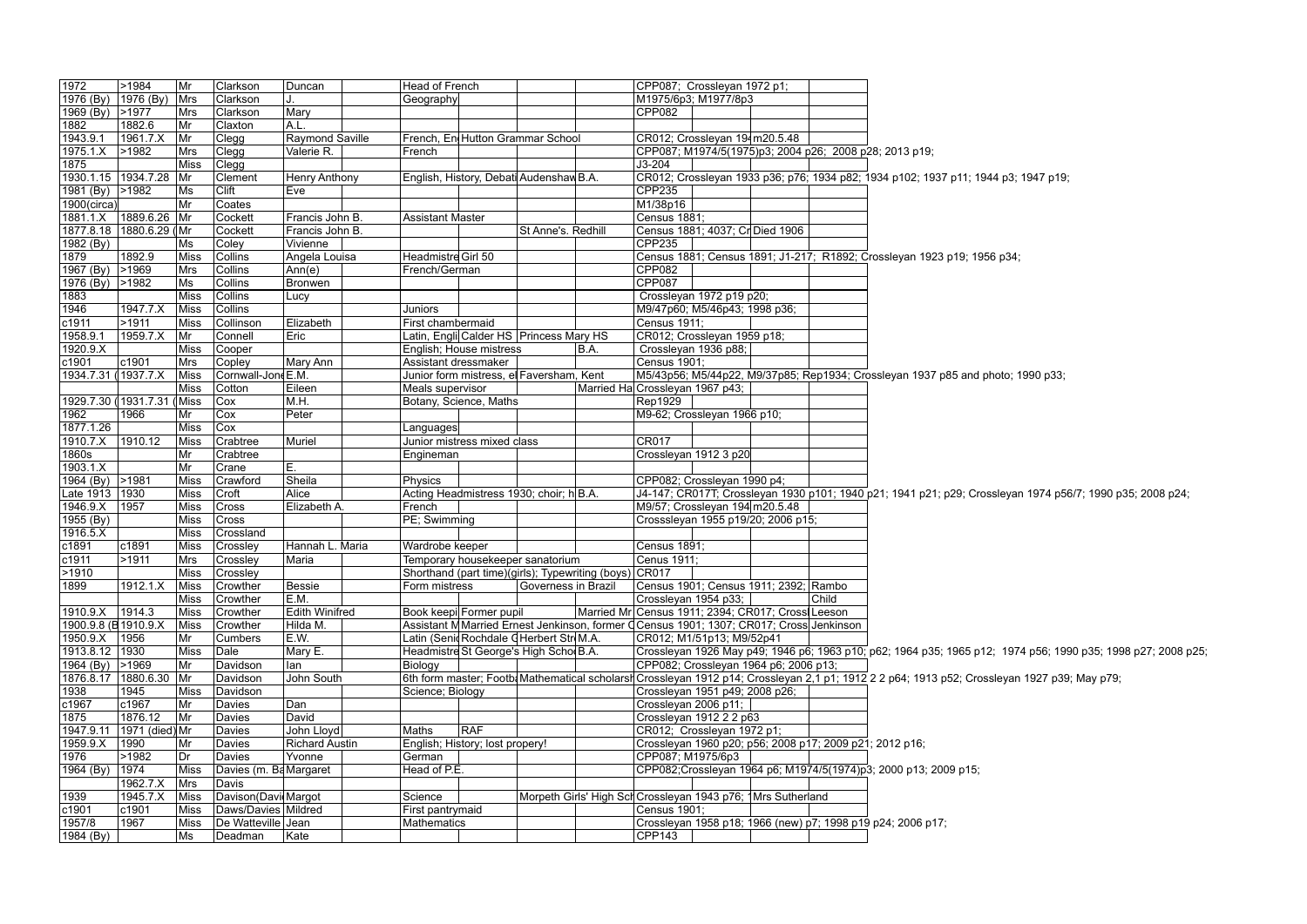|                         | 1923                       | Miss!                    | $\overline{Dean}$          |                       |                                       |                                            |                         |                                                                        | Crossleyan 1923 May p14        |                                                      |                                                                                                                        |
|-------------------------|----------------------------|--------------------------|----------------------------|-----------------------|---------------------------------------|--------------------------------------------|-------------------------|------------------------------------------------------------------------|--------------------------------|------------------------------------------------------|------------------------------------------------------------------------------------------------------------------------|
| 1955                    | 1958                       | Mr                       | Dearden                    | <b>Robert Allanby</b> | Assistant caretaker                   |                                            |                         |                                                                        |                                |                                                      |                                                                                                                        |
| 1919.7.X                |                            | Mr                       | Delepine                   | M.                    |                                       |                                            |                         |                                                                        |                                |                                                      |                                                                                                                        |
| 1872                    |                            | <b>Miss</b>              | Denham                     | Emily                 |                                       |                                            |                         |                                                                        |                                |                                                      |                                                                                                                        |
| 1944(Jan?) > 1951       |                            | Ms                       | Dewhirst/Dew Peggy         |                       |                                       |                                            |                         |                                                                        | CPP332; M5/44p38, M1/50p11     |                                                      |                                                                                                                        |
| 1906.1.X 1920(>?)       |                            | Miss                     | Dewstoe                    | Ada                   |                                       |                                            |                         | Sixth Form Mistress; Algebra, geometry; Secon Census 1911; 2398; CR017 |                                |                                                      |                                                                                                                        |
|                         | 1936.7.31 (>1937.7.31 Dr   |                          | Dick                       | Kenneth S.            | Medical officer                       |                                            |                         | M.B., Ch.B. Rep1936                                                    |                                |                                                      |                                                                                                                        |
| c1881                   | c1881                      | <b>Miss</b>              | Dickson                    | Kate                  | <b>Domestic Servant</b>               |                                            |                         |                                                                        | Census 1881;                   |                                                      |                                                                                                                        |
| c1901                   | c1091                      | Miss                     | Ditchfield                 | Adelaide              | Second housemaid                      |                                            |                         |                                                                        | Census 1901;                   |                                                      |                                                                                                                        |
| 1876.8.X 1881.12        |                            | $\overline{\mathsf{Mr}}$ | Dixon                      | Richard               |                                       |                                            |                         | Census 18 Degree at Cambridge; Church Sout Crossleyan 1912 2 2 p64     |                                |                                                      |                                                                                                                        |
| 1967 (By)   > 1970      |                            | Miss                     | Dobbs (m. Ril Cynthia      |                       |                                       |                                            |                         |                                                                        | CPP082                         |                                                      |                                                                                                                        |
| 1871                    |                            | Ms                       | Dodd                       | Agnes Jane            | Domestic servant                      |                                            |                         |                                                                        | 1871C                          |                                                      |                                                                                                                        |
|                         | 1912.8.16 1914.12.X Miss   |                          | Donaldson                  |                       |                                       | Form mistress, form 3; Missionary in China |                         |                                                                        | CR017                          |                                                      |                                                                                                                        |
| c1891                   | c1891                      | <b>Miss</b>              | Douthwaite/D Ellen Eliza   |                       |                                       |                                            |                         |                                                                        | Census 1891;                   |                                                      |                                                                                                                        |
| 1879.8.1                | 1882                       | Mr                       | Douthwaite/D Robert George |                       | <b>Assistant Master</b>               |                                            |                         |                                                                        | Census 1881;                   | <b>Married Annie West</b>                            |                                                                                                                        |
| 1873.5.X (E1876.6       |                            | Mr                       | Dove                       |                       | Form 3                                |                                            |                         | Sailor's Orphanage, Liv 1268; M1912; 1944 p10 Died before 1912         |                                |                                                      |                                                                                                                        |
|                         |                            |                          |                            | John Heywood          | <b>Head Nurse</b>                     |                                            |                         |                                                                        |                                |                                                      |                                                                                                                        |
| c1091                   | c1901                      | Miss                     | Down                       | Elizabeth Jane        |                                       |                                            |                         |                                                                        | Census 1901;                   |                                                      |                                                                                                                        |
| 1884                    | 1899                       | Mrs                      | Dowthwaite                 |                       | <b>Assistant Matron</b>               |                                            |                         |                                                                        |                                |                                                      | Moved to Hawick, Scotl Crossleyan 1912 2 2 pd Had unknown maiden name when working, but married a master, Mr Dowthwait |
| c1901                   | $\sqrt{>1911}$             | Miss                     | Driver                     | Ann                   | <b>Head Dressmaker</b>                |                                            |                         |                                                                        |                                |                                                      | Census 1901; Census 1911; Crossleyan 1938 p16; 1958 p57;                                                               |
| 1958.9.1                | 1962(Easte Mr              |                          | Driver                     | Dennis Albert         |                                       | Maths, Phy Bristol Aircr Grimsby           |                         |                                                                        |                                | CR012; Crossleyan 1959 p18; 2009 p21;                |                                                                                                                        |
| 1974.1.X                | 1977                       | Mrs                      | Dunkeyson                  | IC.                   | Biology                               |                                            | Princess Mary H.S.      |                                                                        | M1974/5(1974)p3; M1976/7p3     |                                                      |                                                                                                                        |
| 1881.8.1                |                            | Mr                       | Dunmur                     | A.L.                  |                                       |                                            |                         |                                                                        |                                |                                                      |                                                                                                                        |
| c1891                   | c1891                      | Mrs                      | Dunne                      | Kate                  |                                       | Cook/domestic servant                      |                         |                                                                        |                                |                                                      |                                                                                                                        |
| 1944.9.1                | 1946.12.20 Miss            |                          | Dyson                      |                       | Winifred (Winner/Winni Maths, Physics |                                            |                         | B.Sc.                                                                  |                                | CR012; Crossleyan 1945 p16; 2008 p26;                |                                                                                                                        |
| 1957/8                  | 1960                       | Mrs                      | Dyson                      |                       | Biology                               |                                            |                         |                                                                        |                                | Crossleyan 1958 p18; 1959 p56; 1960 p47;             |                                                                                                                        |
| 1978 (East > 1982       |                            | Ms                       | Earnshaw                   | Alethea               | English, French                       |                                            |                         |                                                                        | CPP235; M1977/8p3              |                                                      |                                                                                                                        |
| 1915.8.11               |                            | <b>Miss</b>              | Eckroyd                    |                       |                                       |                                            |                         |                                                                        |                                |                                                      |                                                                                                                        |
| 1878                    | 1911                       | Mr                       | Edgar                      | Riley                 | Engineman                             |                                            |                         |                                                                        | Crossleyan 1921 May p2;        |                                                      |                                                                                                                        |
| 1871                    |                            | Ms                       | Edwards                    | Eliza                 | Domestic servant                      |                                            |                         |                                                                        | 1871C                          |                                                      |                                                                                                                        |
| 1951.9.1                |                            | Mr                       | Edwards                    | <b>William Owen</b>   |                                       |                                            |                         |                                                                        | <b>CR012</b>                   |                                                      |                                                                                                                        |
| 1874                    |                            | Miss                     | Egan                       | E.A.                  |                                       |                                            |                         |                                                                        |                                |                                                      |                                                                                                                        |
| 1967                    | 1971                       | Mr                       | Egan                       |                       | Maths/Chemistry                       |                                            |                         |                                                                        | CPP082; Crossleyan 1967 p7;    |                                                      |                                                                                                                        |
| 1977                    | >2008                      | Mr                       | Eggleton                   | Steve                 | Biology                               |                                            |                         |                                                                        | CPP087; M1976/7p4; 1977 p17;   |                                                      |                                                                                                                        |
| c1901                   | c1901                      | Miss                     | Eglin                      | Maria                 | First chambermaid                     |                                            |                         |                                                                        | Census 1901;                   |                                                      |                                                                                                                        |
| c1901                   | c1901                      | Miss                     | Eland                      | Beatrice              | Student teacher                       |                                            |                         |                                                                        | Census 1901;                   |                                                      |                                                                                                                        |
| 1975.1.X                | 1975.7.X                   | Mrs                      | Elkington                  | IS.                   | Maths                                 |                                            | <b>Highlands School</b> |                                                                        | M1974/5(1975)p3                |                                                      |                                                                                                                        |
| 1919.12.X               |                            | Mrs                      | Elphinstone                |                       |                                       |                                            |                         |                                                                        |                                |                                                      |                                                                                                                        |
| c1891                   | $ c1891\rangle$            |                          | Miss Elston                | Charlotte             |                                       | Housemaid/domestic servant                 |                         |                                                                        | Census 1891;                   |                                                      |                                                                                                                        |
|                         |                            |                          |                            |                       |                                       | Pantrymaid/domestic servant                |                         |                                                                        |                                |                                                      |                                                                                                                        |
| c1891                   | c1891                      | Miss                     | Elston                     | Fanny                 |                                       |                                            |                         |                                                                        | Census 1891;                   |                                                      |                                                                                                                        |
| 1913                    |                            | Mrs                      | Enderby                    |                       | Swimming                              |                                            |                         |                                                                        | <b>CR017</b>                   |                                                      |                                                                                                                        |
| 1915                    |                            | Miss                     | Engvall                    |                       |                                       |                                            |                         |                                                                        |                                |                                                      |                                                                                                                        |
| 1965?                   | 1974.7.X                   | Mrs                      | Enright                    | Trudy                 | French                                |                                            | Part-time teaching      |                                                                        |                                | CPP082; Crossleyan 1964 p6; M1974/5(1974)p2          |                                                                                                                        |
|                         | 1899.10.12 1907.9.X   Miss |                          | Esberger                   | Sarah Maria           | Matron                                |                                            |                         |                                                                        |                                |                                                      | Census 1901; R1890; 2440; Crossleyan 1938 p15; 1994 p30;                                                               |
| 1971                    | ∣1977 (East(Mr             |                          | Evans                      | Brian I               | Headmaster                            |                                            |                         | Headmaster, Honley H. CPP091; M1976/7p3;1994 p10; 2001 p32; 2008 p41;  |                                |                                                      |                                                                                                                        |
| 1890.7.1                |                            | Miss                     | Evans                      | Eleanor E.            |                                       |                                            |                         |                                                                        | Census 1891;                   |                                                      |                                                                                                                        |
| 1936.9.X                | 1937.7.31 (Ms              |                          | Evans                      | G.E.                  |                                       |                                            |                         | B.A., M.A.   Rep1936; M1/37p24                                         |                                |                                                      |                                                                                                                        |
| 1871                    |                            | Ms                       | Evans                      | Jane                  | Kitchen maid                          |                                            |                         |                                                                        | Census 1871;                   |                                                      |                                                                                                                        |
| 1900.1.1                |                            | Mr                       | Evans                      | L.C.                  |                                       |                                            |                         |                                                                        |                                |                                                      |                                                                                                                        |
| c1881                   | c1881                      | Miss                     | Evans                      | Mary Annie            |                                       | Domestic servant to family                 |                         |                                                                        | Census 1881;                   |                                                      |                                                                                                                        |
| 1964 (By) $\sqrt{1966}$ |                            | Mrs                      | Evans                      | Pat                   | French/German                         |                                            |                         |                                                                        |                                | CPP084; Crossleyan 1964 p6; 1966 (new) p7; 2001 p32; |                                                                                                                        |
| c1901                   | c1901                      | Mrs                      | $E$ yre                    | Eliza Ann             | Temporary nurse                       |                                            |                         |                                                                        | Census 1901;                   |                                                      |                                                                                                                        |
|                         | 1916.1.X 1946 (East        |                          | Fawthrop                   | Edmond (Cobbler)      | Caretaker                             |                                            |                         |                                                                        | Crossleyan 1946 p31/3d. 6.1.48 |                                                      |                                                                                                                        |
| 1981 (By)   > 1984      |                            | Mr                       | Fielding                   | John                  |                                       | Crossleyan 2012 p23;                       |                         |                                                                        | CPP143                         |                                                      |                                                                                                                        |
| 1924                    |                            | Miss                     | Fields                     | M.                    |                                       |                                            |                         |                                                                        |                                |                                                      |                                                                                                                        |
|                         | 1936.1.15 1937.7.27 Mr     |                          | Fish                       | Edwin James           | History                               | Constantinople                             |                         |                                                                        |                                |                                                      | M.A. (Canta CR012; M5/36p79; Rep1936; Crossleyan 1936 p41; 1942 p12;                                                   |
| 1945.9.X(?1958          |                            | <b>Miss</b>              | Fitch                      | Virginia              | English                               |                                            |                         |                                                                        |                                |                                                      | Crossleyan 1958 p72; M9/46p57, M5/49p41; 2005 p26; 2006 p17;                                                           |
| 1982 (By)  >1984        |                            | Ms                       | Fleming                    | Anne                  |                                       |                                            |                         |                                                                        | $\mathsf{CPP235}$              |                                                      |                                                                                                                        |
| 1981 (By) 1998          |                            | Mr                       | Fleming                    | Richard               | P.E.                                  |                                            |                         |                                                                        |                                | CPP235; Crossleyan 1998 p10; 2000 p32;               |                                                                                                                        |
|                         |                            |                          |                            |                       |                                       |                                            |                         |                                                                        |                                |                                                      |                                                                                                                        |

but married a master, Mr Dowthwaite; Died 17.7.19: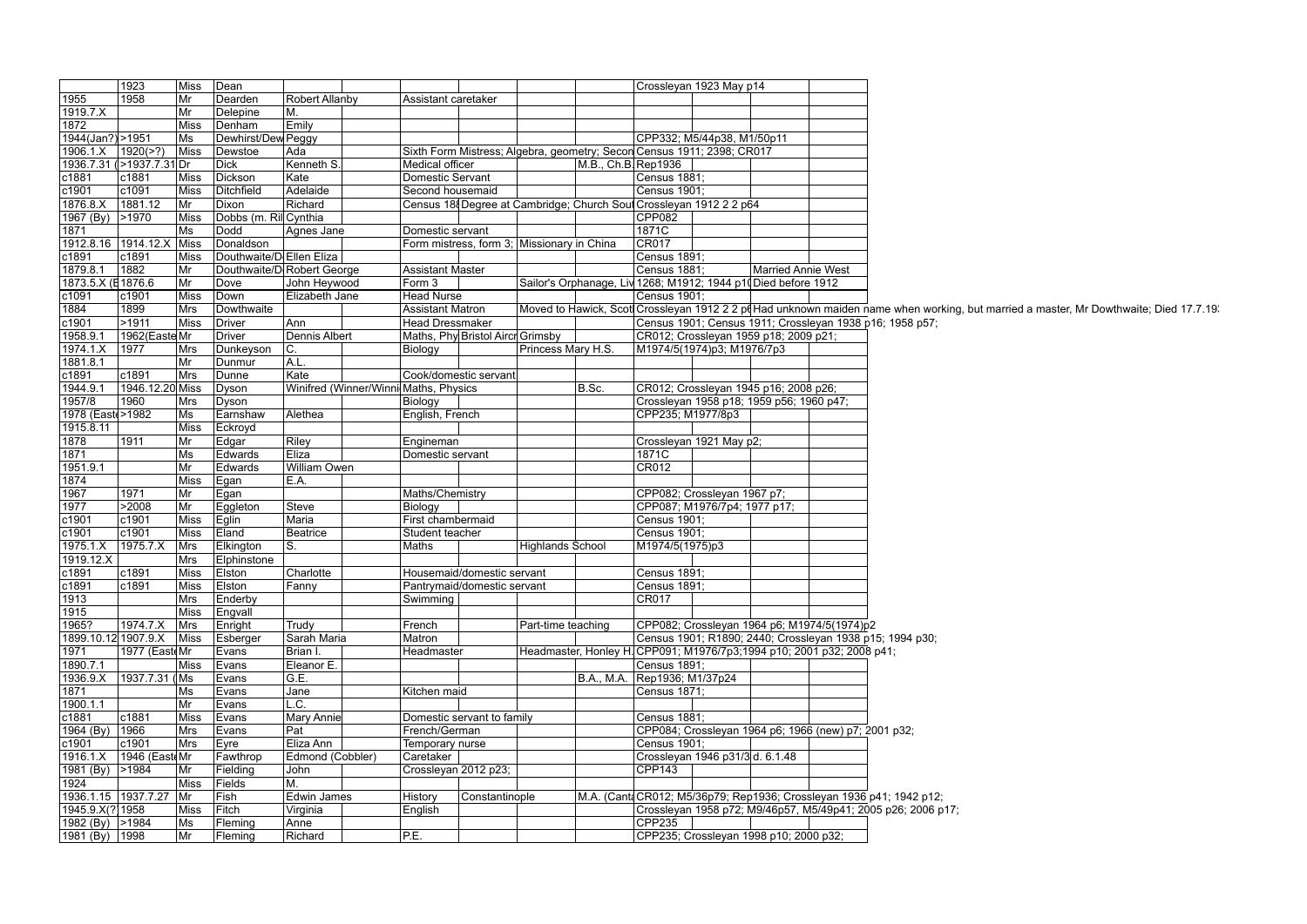| 1888.1.X       | $\sqrt{1912}$ (>) | Miss                     | <b>Flintoft (Mrs Hallewell)</b> |                        | Assistant Mistress; Girl 107 |           |                                              |       |                                             | 2396; Crossleyan 1940 p58;      |                                                               |                                                                           |
|----------------|-------------------|--------------------------|---------------------------------|------------------------|------------------------------|-----------|----------------------------------------------|-------|---------------------------------------------|---------------------------------|---------------------------------------------------------------|---------------------------------------------------------------------------|
| c1891          | c1891             | Mr                       | Foggin                          | Lancelot               |                              |           |                                              |       | Census 1891;                                |                                 |                                                               |                                                                           |
| c1901          | c1901             | <b>Mrs</b>               | Foll                            | Ellen                  | Cook                         |           |                                              |       | <b>Census 1901;</b>                         |                                 |                                                               |                                                                           |
| 1884           |                   | <b>Miss</b>              | Foote                           |                        |                              |           |                                              |       |                                             |                                 |                                                               |                                                                           |
| 1978           |                   | <b>Miss</b>              | Foster                          | G.                     | French                       |           |                                              |       | M1977/8p3                                   |                                 |                                                               |                                                                           |
| 1946           |                   | Mr                       | Foulkes                         |                        |                              |           |                                              |       | M5/46p45                                    |                                 |                                                               |                                                                           |
| 1878.7.31      | 1879.6            | Mr                       | Fowler                          | J.H.                   |                              |           |                                              |       |                                             |                                 |                                                               |                                                                           |
| 1976.1.X       | > 1982            | Mr                       | Fowler                          | Peter S.               |                              |           |                                              |       |                                             |                                 | CPP087; Crossleyan 1975/6 p2; 2002 p12;                       |                                                                           |
| 1976           | 1977              | Mr                       | Fox                             | J.E.                   | Maths                        |           |                                              |       | Lecturer, Leeds PolytedM1975/6p3; M1976/7p4 |                                 |                                                               |                                                                           |
| c1914          | c1924             |                          | France                          |                        | <b>Nurse</b>                 |           |                                              |       | Crossleyan 1966 p2;                         |                                 |                                                               |                                                                           |
| 1870s          |                   | <b>Miss</b>              | Fraser                          |                        |                              |           |                                              |       |                                             | Crossleyan 1924 May p23;        |                                                               |                                                                           |
| 1883.2.7       |                   | <b>Miss</b>              | Freeman                         |                        |                              |           |                                              |       |                                             |                                 |                                                               |                                                                           |
| c1881          | c1881             | <b>Miss</b>              | Frost                           | Elizabeth              | Domestic Servant             |           |                                              |       | Census 1881;                                |                                 |                                                               |                                                                           |
| 1888.1.X       |                   | Mr                       | Gabbatt/Gabb Thomas M.          |                        | Sixth form master            |           |                                              |       |                                             |                                 | Census 1891; Crossleyan 1911 p24                              |                                                                           |
| 1948.7.16      | 1892(>)           | Mr                       |                                 |                        |                              |           |                                              |       |                                             |                                 |                                                               |                                                                           |
|                | 1977(>)           |                          | Gallagher                       | Thomas (Tom)           | Handicraft/woodwork          |           |                                              |       |                                             |                                 |                                                               | CR012; Crossleyan 2000 p12; 2002 p12 p51; 2004 p26; 2008 p22; 2009 p19; p |
| 1971           | 1972              | Mr                       | Garnett                         |                        |                              |           |                                              |       | Crossleyan 1972 p1;                         |                                 |                                                               |                                                                           |
|                | 1966              | <b>Mrs</b>               | Gaukroger                       |                        |                              |           |                                              |       |                                             | Crossleyan 1966 (new style) p7; |                                                               |                                                                           |
| 1936.1.15      | 1937.12.20 Mr     |                          | Geekie                          | Hugh Stiven            | <b>Physics</b>               | Harrogate |                                              | B.Sc. |                                             |                                 | CR012; M5/36p79; Rep1936; Crossleyan 1936 p79;                |                                                                           |
|                |                   | Mr                       | Geikie                          |                        |                              |           | Crossleyan 1942 p42;                         |       |                                             |                                 |                                                               |                                                                           |
| 1959.9X        | 1962.7.X          | Mrs                      | George                          |                        | P.E.                         |           |                                              |       | M3/60                                       |                                 |                                                               |                                                                           |
| 1881.8.1       |                   | Mr                       | Gibson                          | Edw.                   |                              |           |                                              |       |                                             |                                 |                                                               |                                                                           |
| 1939)          | 1943.12.X Miss    |                          | Gibson                          |                        | French                       |           |                                              |       |                                             |                                 | Chadderton Grammar § Crossleyan 1944 p13; M5/44p39; 1990 p14; |                                                                           |
| c1881          | c1881             | <b>Miss</b>              | Gilks                           | Mary Ann               | Domestic Servant             |           |                                              |       | Census 1881;                                |                                 |                                                               |                                                                           |
| 1918.1.17      | 1918.12.X Miss    |                          | $ $ Gill                        | М.                     |                              |           |                                              |       | <b>CR012</b>                                |                                 |                                                               |                                                                           |
| 1974 (By)      |                   | Ms                       | $ $ Gill                        | Margaret               |                              |           |                                              |       | <b>CPP085</b>                               |                                 |                                                               |                                                                           |
| 1946           | 1975              | Mrs                      | $ $ Gill                        | W.G.                   | School secretary             |           |                                              |       |                                             | Crossleyan 1975/76 p2;          |                                                               |                                                                           |
| 1946.9.11      | $1951.7 \times$   | Mr                       | Gledhill                        | Frank                  | Maths, Physics               |           | Yeadon TedB.Sc.                              |       |                                             |                                 |                                                               | CR012; Crossleyan 1946 p62; M9/51p54; M9/55p33; 1956 p34;                 |
| 1872           |                   | <b>Miss</b>              | Glegg                           | Harriet                | <b>Mistress</b>              |           |                                              |       |                                             |                                 | Mrs McGorie                                                   |                                                                           |
| 1960.9.1       |                   | Mr                       | Goddard                         | Norman                 | English                      |           |                                              |       | M3/61                                       |                                 |                                                               |                                                                           |
| 1878.8.8       |                   | <b>Miss</b>              | Godfrey                         |                        |                              |           |                                              |       |                                             |                                 |                                                               |                                                                           |
| 1969 (By)      |                   | Mr                       | Goodenough                      |                        | <b>Mathematics</b>           |           |                                              |       | <b>CPP082</b>                               |                                 |                                                               |                                                                           |
| 1916.3.19      | 1917.12.18 Miss   |                          | Goodliffe                       |                        |                              |           |                                              |       | Crossleyan 1928 p61;                        |                                 |                                                               |                                                                           |
| 1955.9.X       | 1967              | <b>Miss</b>              | Goodman                         | L.Evelyn               | <b>Headmistress</b>          |           |                                              |       |                                             |                                 |                                                               | CPP090, M9/55p45; Crossleyan 1967 (new) p1; 2004 p35; 2006 p16; 2009 p43; |
| 1960.9.1       |                   | Mr                       | Gott                            | J.A.                   | Biology                      |           |                                              |       | M3/61                                       |                                 |                                                               |                                                                           |
| 1964 (By)      | > 1969            | Mr                       | Gott                            | Joe                    | Biology                      |           |                                              |       | <b>CPP082</b>                               |                                 |                                                               |                                                                           |
| 1901           | 1901.10.30 Mr     |                          | Gowers                          | <b>Ernest Arthur</b>   | Assistant master             |           |                                              |       | Census 1901;                                |                                 |                                                               |                                                                           |
| 1925.9.16      | 1927.12.21 Mr     |                          | Gowland                         | <b>John Pinkney</b>    | Art                          |           |                                              |       |                                             |                                 | CR012; Crossleyan 1926 May p72; 1928 p22; 1938 p12;           |                                                                           |
| c1920s         |                   | $\overline{\mathsf{Mr}}$ | Graham                          |                        | Boys' tailor                 |           |                                              |       |                                             | Crossleyan 1958 p17;            |                                                               |                                                                           |
| $\boxed{1976}$ |                   | $\overline{\mathsf{Mr}}$ | Grant                           | D.                     | Lab. Tech.                   |           |                                              |       | M1975/6p3                                   |                                 |                                                               |                                                                           |
| 1873.4.22      | 1873.12           | Mr                       | Grant                           | G.A.                   |                              |           |                                              |       |                                             |                                 |                                                               |                                                                           |
| 1880           |                   | <b>Miss</b>              | Graydon                         | Lucy                   | <b>Assistant Mistress</b>    |           |                                              |       | <b>Census 1881;</b>                         |                                 |                                                               |                                                                           |
| c1901          | c1901             | <b>Miss</b>              | Graydon                         | Mary Ann               | Second laundress             |           |                                              |       | Census 1901;                                |                                 |                                                               |                                                                           |
| 1950.9.X       | 1953              | <b>Miss</b>              | Greatbanks                      |                        | Scripture                    |           |                                              |       | M1/51p12; M9/53p51                          |                                 |                                                               |                                                                           |
| 1888.1.X       | 1890.12.19 Mr     |                          | Green                           | Arthur                 | 5th form master              |           |                                              |       | Crossleyan 1911 p24                         |                                 |                                                               |                                                                           |
| c1901          | c1901             | <b>Miss</b>              | Green                           | Jennie                 | First laundress              |           |                                              |       | Census 1901;                                |                                 |                                                               |                                                                           |
| c1881          | c1881             | <b>Miss</b>              | Greenaway                       | Maria                  | Domestic Servant             |           |                                              |       | <b>Census 1881;</b>                         |                                 |                                                               |                                                                           |
|                |                   | <b>Mrs</b>               | Greenwood                       |                        |                              |           |                                              |       | M9/60                                       |                                 |                                                               |                                                                           |
| 1961.9.1       |                   | <b>Miss</b>              | Greenwood                       |                        | German                       |           |                                              |       | M9/61                                       |                                 |                                                               |                                                                           |
| 1962.9.X       |                   | <b>Miss</b>              | Greenwood                       |                        | Dom. Sci.                    |           |                                              |       |                                             | Crossleyan 1963 p14;            |                                                               |                                                                           |
| 1880.10.16     |                   | <b>Miss</b>              | Greeves                         | Lucy                   | <b>Assistant Mistress</b>    |           |                                              |       | Census 1881;                                |                                 |                                                               |                                                                           |
| 1945.9.1       | 1946.7.31         | Mr                       | Gregg                           | <b>Clement Vincent</b> |                              |           | Senior Math Whitehaver Barnsley TeM.A.       |       |                                             |                                 | CR012; Crossleyan 1946 p62, 68; 1946 p21; p68;                |                                                                           |
| 1876.8.X       | 1878.6            | Mr                       | Gregg                           | R.A.                   |                              |           | Science, drawing, musi Schoolmaster, Bangor, |       |                                             |                                 | Crossleyan 1912 2 2 p1Died by 1912                            |                                                                           |
| c1891          | c1891             | <b>Miss</b>              | Gregory                         | Sarah Ann              |                              |           | Kitchenmaid/domestic servant/Assistant nurse |       |                                             | Census 1891; Census 1901;       |                                                               |                                                                           |
| 1966           |                   | Mr                       | Griffin                         | J.B.                   | English                      |           |                                              |       |                                             |                                 | CPP082; Crossleyan 1966 (new style) p7;                       |                                                                           |
| 1890s          |                   |                          | Grundy                          | Sarah                  | Cook                         |           |                                              |       |                                             | Crossleyan 1972 p19;            |                                                               |                                                                           |
| 1887.4.20      | 1899.10.11 Miss   |                          | Haigh                           | Emma Jane              | Matron                       |           |                                              |       |                                             |                                 | Census 1891; R1890; Crossleyan 1972 p19;                      |                                                                           |
| 1923           | 1939              | Miss                     | Haigh                           | J.A. (Pussy)           | Seamstress                   |           |                                              |       |                                             | Crossleyan 1939 p46; 1d.1944    |                                                               |                                                                           |
|                | $1944$ Mr         |                          | Haigh                           |                        | Singing                      |           | Crossleyan 1944 p49;                         |       |                                             |                                 |                                                               |                                                                           |
|                |                   |                          |                                 |                        |                              |           |                                              |       |                                             |                                 |                                                               |                                                                           |

2009 p19; p21; 2013 p18;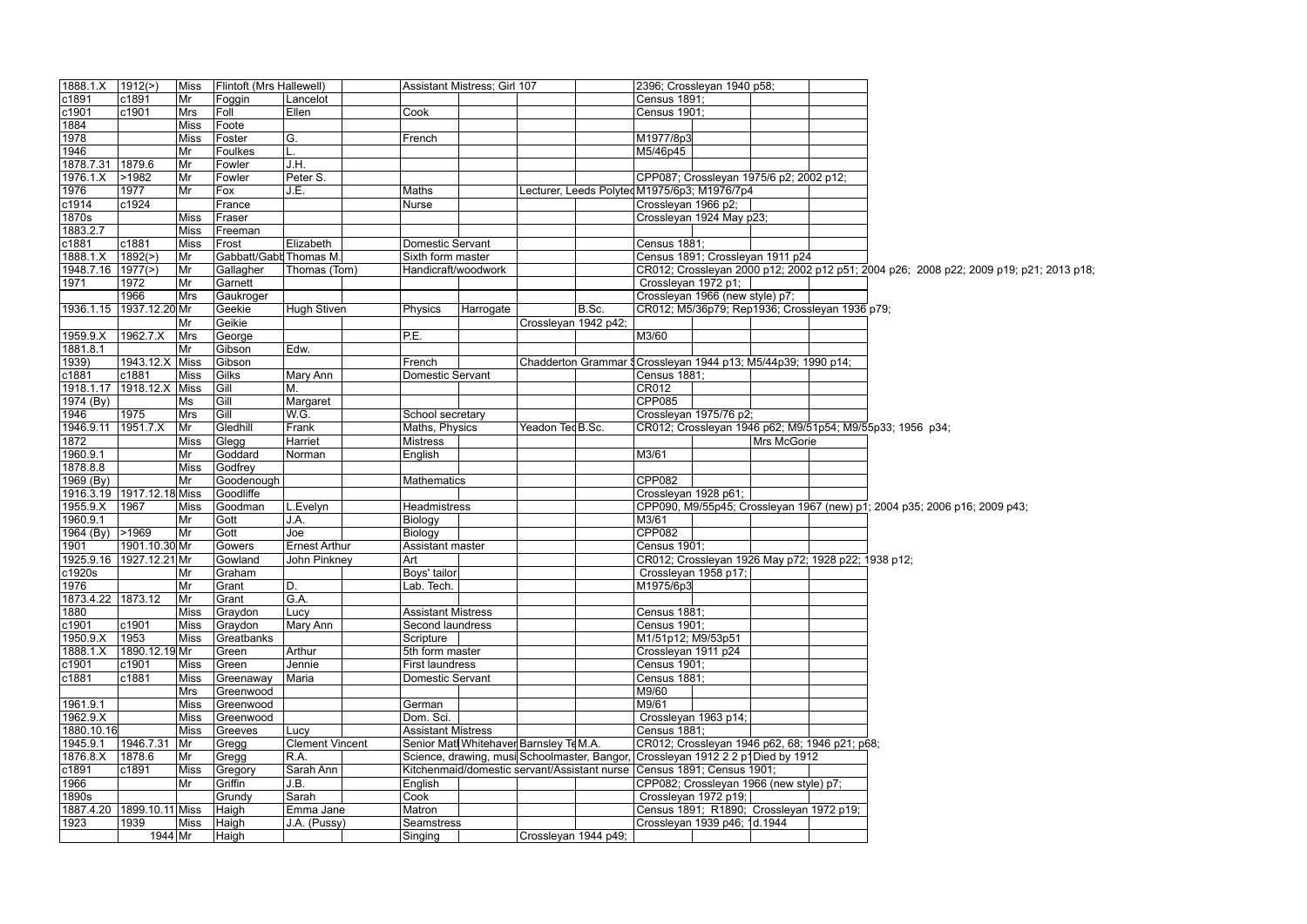| 1907.1.X                  | 1910           | Miss                   | Hain                              | M.                          |                                                                 |                        | Teacher of mixed class Private governess |                                |       | CR017                                                        |                      |                                              |        |                                                                                                     |
|---------------------------|----------------|------------------------|-----------------------------------|-----------------------------|-----------------------------------------------------------------|------------------------|------------------------------------------|--------------------------------|-------|--------------------------------------------------------------|----------------------|----------------------------------------------|--------|-----------------------------------------------------------------------------------------------------|
| 1927                      | 1928           | Mlle                   | Haldiman                          |                             |                                                                 |                        |                                          | Crossleyan 1928 p91;           |       |                                                              |                      |                                              |        |                                                                                                     |
| 1911.1.20                 | $1916.3.18$ Mr |                        | Haley                             | Leonard                     |                                                                 | Assistant master       |                                          |                                |       | Census 1911; 2109                                            |                      |                                              |        |                                                                                                     |
| 1948 (By) 1950            |                | Miss                   | Hall                              |                             |                                                                 |                        |                                          | Missionary work                |       |                                                              |                      | CPP245; M9/50p51,59; M1/51p12                |        |                                                                                                     |
|                           |                | <b>Miss</b>            | Hallitt                           |                             |                                                                 | Sewing                 |                                          | Mother of boy 246              |       |                                                              |                      |                                              |        |                                                                                                     |
| 1977                      |                | Mr                     | Halmshaw                          | Ray                         |                                                                 | Maths                  |                                          |                                |       | CPP087; M1976/7p4                                            |                      |                                              |        |                                                                                                     |
| 1977                      |                | Miss                   | Halstead                          | Celia Joan                  |                                                                 | P.E.                   |                                          |                                |       | M1977/8 p3 p12 p67;                                          |                      |                                              | Gibson |                                                                                                     |
| c1911                     | >1911          | Miss                   | Hampshire                         | Mary                        |                                                                 | Third laundress        |                                          |                                |       | Census 1911                                                  |                      |                                              |        |                                                                                                     |
| 1961.9.1                  | 1962.7.X       | Miss                   | Handscombe                        |                             |                                                                 | English                |                                          |                                |       | M9/61                                                        |                      |                                              |        |                                                                                                     |
| 1921.1.1                  | 1954.7.X       | Mr                     | Hanson                            |                             | Clifford Morton (Fazzy) Languages and English 1955 retirer B.A. |                        |                                          |                                |       |                                                              |                      | CR012; Crossleyan 194 Educated at Heath      |        |                                                                                                     |
| 1964                      |                | Mrs                    | Hardie                            |                             |                                                                 | Part-time              |                                          |                                |       | Crossleyan 1964 p6;                                          |                      |                                              |        |                                                                                                     |
| 1965                      | >1970          | Miss                   | Hardwick                          | Joan                        |                                                                 | Art                    |                                          |                                |       | Crossleyan 1966 p3; CPP090                                   |                      |                                              |        |                                                                                                     |
| 1903.8.12                 |                | Mr                     | Hardy                             | F.                          |                                                                 |                        |                                          |                                |       |                                                              |                      |                                              |        |                                                                                                     |
| 1888.1.X                  |                | Mr                     | Hare                              | W.E.                        |                                                                 |                        |                                          |                                |       | Crossleyan 1911 p24; 1963 p35;                               |                      |                                              |        |                                                                                                     |
| 1953.9.1                  | 1958.7.X       | Mr                     | Hargreaves                        | Charles Henry               |                                                                 | Maths                  |                                          | <b>Thornton Grammar School</b> |       | CR012; M9/53p47                                              |                      |                                              |        |                                                                                                     |
| 1873.5.10                 | 1874.12        | Mr                     | HargreavesH4J                     |                             |                                                                 | Forms 5/6              |                                          |                                |       |                                                              |                      | Crossleyan 1912 2 2 p1Had nephew at COH      |        |                                                                                                     |
| c1881                     | c1881          | Miss                   | Harland                           | Sarah                       |                                                                 | <b>Nurse</b>           |                                          |                                |       | Census 1881;                                                 |                      |                                              |        |                                                                                                     |
| c1881                     | c1881          | Miss                   | Harley                            | Mary                        |                                                                 | <b>Wardrobe Keeper</b> |                                          |                                |       | Census 1881;                                                 |                      |                                              |        |                                                                                                     |
| 1887.1.1                  | 1890.12.19 Mr  |                        | Harper                            | ΙE.                         |                                                                 | Music teacher          |                                          | Organist Kilbarchan            |       |                                                              |                      | Crossleyan 1911 p24; Went to Canada          |        |                                                                                                     |
| 1954.9.1                  | 1956.12        | Mr                     | Harrington                        | <b>Peter Arthur William</b> |                                                                 | English                |                                          |                                |       | U. Coll. Sou Blackpool Grammar Sc CR012; M3/55p11; 1957 p13; |                      |                                              |        |                                                                                                     |
| 1948 (By)                 | 1950           | Miss                   | Harris                            | M.                          |                                                                 |                        |                                          |                                |       | Commercial Traveller's CPP245; Vol 5 p49; M9/50p59           |                      |                                              |        |                                                                                                     |
| 1920.11.1                 | 1950           | Mr                     | Harrison                          | Eric John (Cap'n)           |                                                                 | Geography, Maths?      |                                          |                                |       |                                                              |                      |                                              |        | Inter.B.Sc. CR012; Vol 5 p49; M9/48p70; M9/50p47; M9/50p69; M9/52p41; 2009 p29 p30; 2011 p30        |
| pre 1950                  |                | Mr                     | Harrison                          | George                      |                                                                 | Geography              |                                          |                                |       | Crossleyan 2008 p27;                                         |                      |                                              |        |                                                                                                     |
| 1885                      | 1887.12.19 Mr  |                        | Harrison                          | William                     |                                                                 |                        |                                          |                                |       |                                                              |                      |                                              |        |                                                                                                     |
|                           |                | Mrs                    |                                   |                             |                                                                 |                        |                                          |                                |       |                                                              |                      |                                              |        |                                                                                                     |
| 1947 (By)                 | 1947.7.X       |                        | Harrison                          |                             |                                                                 | Juniors                |                                          |                                |       |                                                              |                      | Crossleyan 1946 p58; 1947 p60; 1998 p36;     |        |                                                                                                     |
| 1891 (By)                 |                | Miss                   | <b>Hartley</b>                    | Mary Elizabeth              |                                                                 |                        | Dressmaker/Assistant Matron              |                                |       |                                                              |                      | Census 1891; Census 1901; M1/38p15           |        |                                                                                                     |
| 1959.9.X                  | 1960           | Mrs                    | Helliwell                         |                             |                                                                 |                        |                                          |                                |       | Crossleyan 1960 p47;                                         |                      |                                              |        |                                                                                                     |
| 1945.9.X                  | 1946.4.X       | Mrs                    | Henderson                         | Bessie                      |                                                                 | French                 |                                          |                                |       |                                                              |                      |                                              |        | Crossleyan 1946 p57; 1946 p42; 1945 p57; 1974 p52 ;2001 p16; 2002 p53; 2008 p26;                    |
| 1921.1.26                 | 1921.10.X Miss |                        | Henderson                         |                             |                                                                 | Geography              |                                          |                                |       | Crossleyan 1936 p88;                                         |                      |                                              |        |                                                                                                     |
| 1920.4.21 1920.7.29 Mr    |                |                        | Hendin/Hendr Henry Thomas Richard |                             |                                                                 |                        |                                          |                                |       |                                                              |                      | CR012; Crossleyan 1920 p8; 1942 p65          |        |                                                                                                     |
| 1870                      |                | Mr                     | Henry                             | John                        |                                                                 |                        |                                          |                                |       | Crossleyan 1938 p51;                                         |                      |                                              |        |                                                                                                     |
| 1919.1.22 1919.5.31 Mr    |                |                        | Herbert                           | D.M.                        |                                                                 |                        |                                          |                                | B.Sc. | <b>CR012</b>                                                 |                      |                                              |        |                                                                                                     |
| 1927                      | 1950           | Miss                   | Herbert                           | M.Gwen                      |                                                                 | History, Geography     |                                          | Ardwyn GraB.A.                 |       |                                                              |                      |                                              |        | J4-147; Vol 5 p49; M9/48p66; M9/50p47; M9/50p59; M9/36p113; Crossleyan 1933 p69; 1946 p             |
| c1881                     | c1881          | Miss                   | Heron                             | Helen                       |                                                                 | Wardrobe keeper        |                                          |                                |       | Census 1881;                                                 |                      |                                              |        |                                                                                                     |
| 1930                      | 1937.7.X       | Mrs                    | Hesford                           | SS.                         |                                                                 |                        | Senior mistress, science                 |                                |       |                                                              |                      |                                              |        | B.Sc., Dip. [M5/47p25, M9/37p85; M9/36p113; Crossleyan 1937 p85 and photo; 1961 p32; 1962 p31; 1974 |
| 1900(circa) 1903          |                | <b>Miss</b>            | Heskey                            | Rosetta                     |                                                                 |                        | Boys' wardrobe keeper                    |                                |       |                                                              |                      | Crossleyan 1924 Sept p28; 1938 p16;          |        |                                                                                                     |
| c1881                     | c1881          | Miss                   | Hickman                           | Sarah                       |                                                                 | Domestic Servant       |                                          |                                |       | Census 1881;                                                 |                      |                                              |        |                                                                                                     |
| 1981(By)                  |                |                        | Higgins?                          |                             |                                                                 |                        |                                          |                                |       | CFP236                                                       |                      |                                              |        |                                                                                                     |
| 1958                      |                | Mr                     | Hilaire                           | Georges                     |                                                                 | French                 |                                          |                                |       | Crossleyan 1959 p18;                                         |                      |                                              |        |                                                                                                     |
| c1911                     | >1911          | <b>Miss</b>            | Hill                              | Mary                        |                                                                 |                        | Assistant hospital nurse                 |                                |       | Census 1911;                                                 |                      |                                              |        |                                                                                                     |
| 1887.10.X 1891.12.18 Miss |                |                        | <b>Hinchliffe</b>                 |                             |                                                                 | Music teacher          |                                          |                                |       |                                                              |                      |                                              |        |                                                                                                     |
| 1894.1.X                  |                | Mr                     | Hirst                             | A.J.                        |                                                                 |                        |                                          |                                |       |                                                              |                      |                                              |        |                                                                                                     |
| 1873                      |                | <b>Miss</b>            | Hirst                             | Louisa Emily                |                                                                 | Sewing girl            |                                          |                                |       |                                                              |                      | Pupil at COHS                                |        |                                                                                                     |
| 1953.9.X                  | >1954          | Mrs                    | <b>Hitt</b>                       |                             |                                                                 |                        | Maths?; Science; Hygiene                 |                                |       | M9/53p47                                                     |                      |                                              |        |                                                                                                     |
| 1890s                     |                | Dr                     | Hodson Wright                     |                             |                                                                 |                        |                                          |                                |       |                                                              | Crossleyan 1972 p20; |                                              |        |                                                                                                     |
| 1980s                     |                | Mr                     | Hogley                            | lan                         |                                                                 | Maths                  |                                          |                                |       |                                                              |                      |                                              |        |                                                                                                     |
| 1972 (By) >1982           |                | Mr                     | Holden                            | Peter                       |                                                                 | Head of P.E. (1974)    |                                          |                                |       |                                                              |                      | CPP087; Crossleyan 1973 p44; M1974/5(1974)p3 |        |                                                                                                     |
| $1928$ (By)               |                | Miss                   | Holdimann                         |                             |                                                                 |                        |                                          |                                |       | 4001                                                         |                      |                                              |        |                                                                                                     |
| 1924.5.7                  | 1924.6.4       | Mr]                    | Holding                           | <b>Hubert Cecil</b>         |                                                                 |                        |                                          |                                |       | CR012; Crossleyan 1931 p79;                                  |                      |                                              |        |                                                                                                     |
| 1957/8                    | 1972           | Miss                   | Holdsworth                        | Elsie                       |                                                                 | English                |                                          |                                |       | Crossleyan 1958 p18; 1972 p2;                                |                      |                                              |        |                                                                                                     |
| 1918.1.17                 | 1918.8.14 Miss |                        | Hole                              |                             |                                                                 |                        |                                          |                                |       |                                                              |                      |                                              |        |                                                                                                     |
| c1911                     | >1911          | Miss                   | Holliday                          | Mary                        |                                                                 | Dressmaker             |                                          |                                |       | Census 1911;                                                 |                      |                                              |        |                                                                                                     |
| 1924.9.X                  | 1926.9.X       | Miss                   | Holliday (Mrs Hayes)              |                             |                                                                 |                        | Matron (Assistant Matron 1915-1924)      |                                |       |                                                              |                      | Crossleyan 1926 Sept p75; 1934 p92;          |        |                                                                                                     |
| c1911                     | >1911          | Mr]                    | Holmes                            | Albert                      |                                                                 |                        | Stationary engineman; caretaker          |                                |       |                                                              |                      | Census 1911: Crossleyan 1974 p66;            |        |                                                                                                     |
| 1977?                     | 1978?          | $\overline{\text{Mr}}$ | Holmes                            | Les                         |                                                                 | Art                    |                                          |                                |       | M1977/8p3                                                    |                      |                                              |        |                                                                                                     |
| 1944                      | 1946.2.X       | Mrs                    | Holmes                            |                             |                                                                 |                        |                                          | London                         |       | M5/44p38; M5/46p42                                           |                      |                                              |        |                                                                                                     |
| 1982 (By)                 |                | Ms                     | Holroyd                           | Jane                        |                                                                 |                        |                                          |                                |       | <b>CPP235</b>                                                |                      |                                              |        |                                                                                                     |
| 1890s                     | 1890s          | Mr                     | Holroyd                           |                             |                                                                 | <b>Baker</b>           |                                          |                                |       | Crossleyan 1921 p3                                           |                      |                                              |        |                                                                                                     |
|                           |                |                        |                                   |                             |                                                                 |                        |                                          |                                |       |                                                              |                      |                                              |        |                                                                                                     |

ssleyan 1933 p69; 1946 p60; 1974 p46;1990 p32; Mesleyan 1933 1961 p32; 1962 p31; 1974 p60; 1990 p32; 2002 p3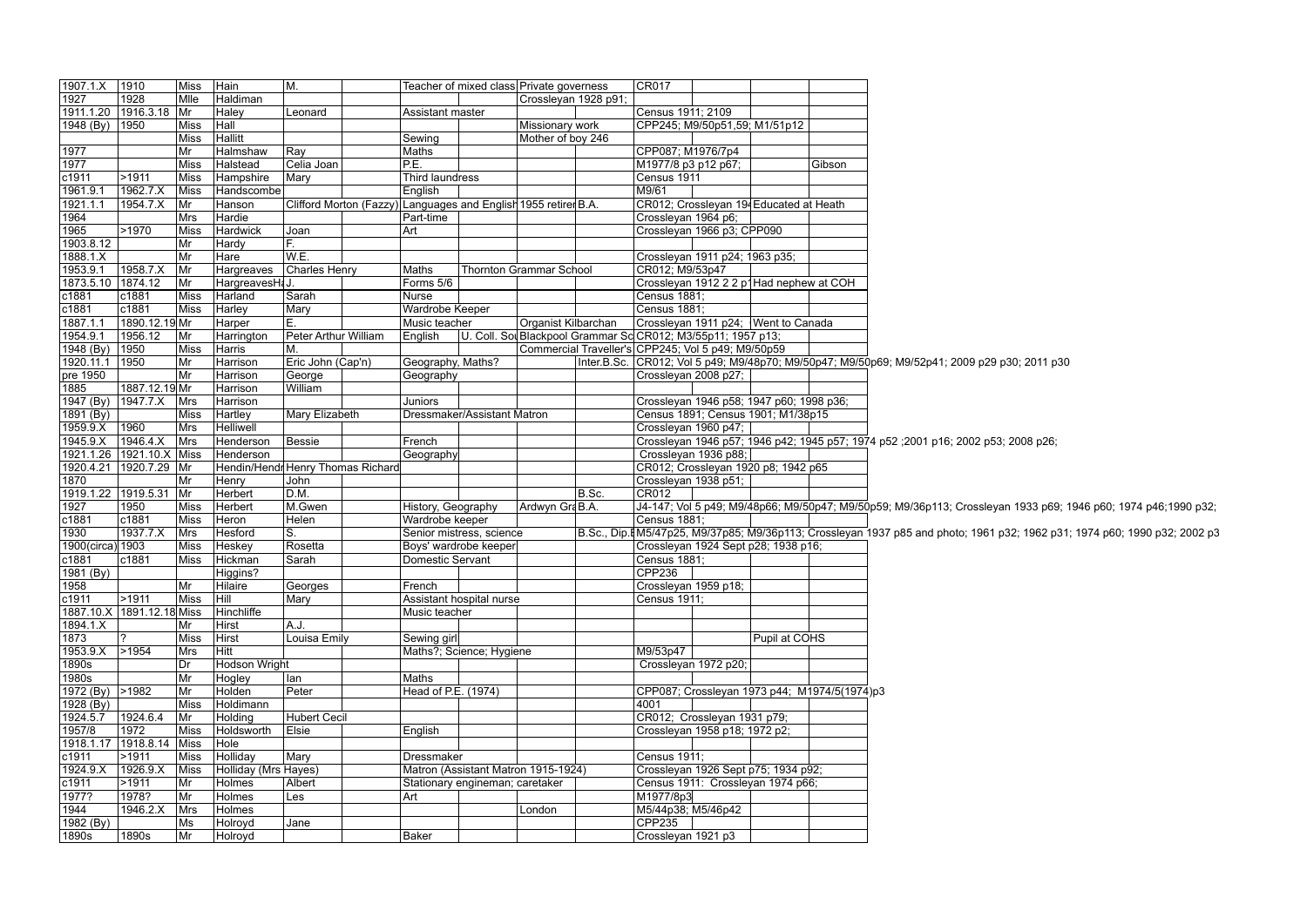| 1868                    | 1869.12                              | $\overline{\text{Im}}$ r | Hooper             | C.                        |                                      |                                       |        |                                                           |                     |                                |                                                     |          |                                                             |
|-------------------------|--------------------------------------|--------------------------|--------------------|---------------------------|--------------------------------------|---------------------------------------|--------|-----------------------------------------------------------|---------------------|--------------------------------|-----------------------------------------------------|----------|-------------------------------------------------------------|
| 1900(circa)             |                                      | Miss                     | Hooson/Hoos Ruth   |                           | Wardrobe keeper                      |                                       |        |                                                           |                     |                                | 1924 p19; Crossleyan 1938 p16; 1942 p65; 1958 p57;  |          |                                                             |
|                         | 1934.9.20 1935.12.18 Mr              |                          | Hopkinson          | <b>Clifford Eric</b>      | History                              |                                       |        | M.A. (Oxon CR012; Rep1934; Crossleyan 1934 p82; 1938 p12; |                     |                                |                                                     |          |                                                             |
|                         | 1967                                 | Miss                     | Horne              |                           | French                               |                                       |        |                                                           |                     |                                | CPP090; Crossleyan 1967 (new) p7;                   |          |                                                             |
| 1984 $(By)$             |                                      | Ms                       | Horner             | Pearl                     |                                      |                                       |        |                                                           | CFP143              |                                |                                                     |          |                                                             |
| 1976 (By) > 1984        |                                      | $\overline{\mathsf{Ms}}$ | Horsfield          | Jenny                     |                                      |                                       |        |                                                           | CPP091              |                                |                                                     |          |                                                             |
| 1974 (By) $  > 1982$    |                                      | Mrs                      | Horsford           | Jenny                     | Art                                  |                                       |        |                                                           |                     |                                | CPP085; Crossleyan 1976 p57; 1977/8 p3;             |          |                                                             |
| 1964 (By) $\mid$ > 1975 |                                      | Miss                     | Houghton           | Mary                      | Biology                              |                                       |        |                                                           | CPP090              |                                |                                                     |          |                                                             |
| 1957/8                  | 1959.7.X                             | Miss                     | Howard             |                           | Art                                  |                                       |        |                                                           |                     | Crossleyan 1958 p18; 1959 p56; |                                                     |          |                                                             |
| 1960                    |                                      | Mr                       | Howarth            |                           | <b>Head caretaker</b>                |                                       |        |                                                           | Crossleyan 1961 p9; |                                |                                                     |          |                                                             |
| 1942                    | c1947                                | Miss                     | Howarth            | Lorna                     | English                              |                                       |        | Pate's Grammar Schoo M9/45p57; 2006 p26;                  |                     |                                |                                                     |          |                                                             |
| 1893.4.X                |                                      | Mr                       | Howell             | J.H.                      |                                      |                                       |        |                                                           | Crossleyan 1911 p24 |                                |                                                     |          |                                                             |
|                         | 1920 (East 1946 (East Mr             |                          | Hoyle              | John Edwin                | Caretaker/engineer                   |                                       |        |                                                           |                     |                                |                                                     |          | Crossleyan 1947 p25; 1946 p31/3/45; 1948 p52; 1954 p34;     |
| 1973                    | >1984                                | Mr                       | Hoyle              | Ken                       |                                      | English/Drama & Geography             |        |                                                           |                     |                                | CPP087; Crossleyan 2001 p2 p32; 2011 p37; 2012 p10; |          |                                                             |
| 1964                    | 1965                                 | Mr                       | Hughes             | Glyn                      | Art                                  | Died 24.5.2011                        |        |                                                           | Crossleyan 1966 p3; |                                |                                                     |          |                                                             |
| 1960.9.1                | 1961.7.X                             | $\overline{\mathsf{Mr}}$ | Humphr(i?)ey G.    |                           | German, French                       |                                       |        |                                                           | M3/61               |                                |                                                     |          |                                                             |
| 1978                    |                                      | Mrs                      | Humphreys          | A.                        | <b>Maths</b>                         |                                       |        |                                                           | M1977/8p3           |                                |                                                     |          |                                                             |
| 1969 (By)               |                                      | Mr                       | Humphreys          |                           |                                      |                                       |        |                                                           | CPP082              |                                |                                                     |          |                                                             |
| 1901.8.10               |                                      | Mr                       | Humphries          | W.G.                      | Form 1 1902                          |                                       |        |                                                           | Crossleyan 1913 p94 |                                |                                                     |          |                                                             |
| 1962.9.X                | 1964(>)                              | $\overline{\text{Mr}}$   | Hunt               | D.                        | English, Music                       |                                       |        |                                                           |                     | Crossleyan 1963 p14;           |                                                     |          |                                                             |
| 1893.2.X                |                                      | Miss                     | Hutchinson         |                           |                                      |                                       |        |                                                           |                     |                                |                                                     |          |                                                             |
| 1955                    |                                      | Miss                     | Hutchinson         |                           |                                      | Housemistress, Crossley House         |        |                                                           |                     |                                | Vol 6; Crossleyan 1998 p23; 2007 p18; 2009 p26;     |          |                                                             |
| 1914.4.15               |                                      | Miss                     | Hutton             |                           |                                      |                                       |        |                                                           |                     |                                |                                                     |          |                                                             |
| 1914.6.X                |                                      | Miss                     | <b>Illingworth</b> |                           |                                      |                                       |        |                                                           |                     |                                |                                                     |          |                                                             |
| 1864                    |                                      | Mr]                      | Ingersoll          |                           | <b>Master</b>                        |                                       |        |                                                           |                     |                                |                                                     |          |                                                             |
| c1881                   | c1881                                | Miss                     | Ingham             | Anna Maria                | <b>Wardrobe Keeper</b>               |                                       |        |                                                           | Census 1881;        |                                |                                                     |          |                                                             |
| 1888.1.X                |                                      | Mr                       | Ingham             | R.F.                      | 4th form master                      |                                       |        |                                                           | Crossleyan 1911 p24 |                                |                                                     |          |                                                             |
| 1883                    | 1892(>)                              | Mr                       | Ingham             | <b>Richard Baxter</b>     | Sports master                        |                                       |        |                                                           |                     |                                |                                                     |          | Census 1891; Crossleyan 1944 p35; 1945 p36; 1962 p42?;      |
| 1868                    |                                      | Mr                       | Ingleson           |                           |                                      |                                       |        |                                                           |                     |                                |                                                     |          |                                                             |
| 1970 (By)               |                                      | Mr                       | Inwood             | Ken                       | Games                                |                                       |        |                                                           |                     | CPP362; Crossleyan 1973 p2;    |                                                     |          |                                                             |
| 1971(?)                 | 1974.12.X Miss                       |                          | <b>Ives</b>        | J. (G.?)                  | English                              |                                       |        | Gravesend School for (CPP085; M1974/5(1975)p2             |                     |                                |                                                     | Costigan |                                                             |
| 1916.3.19               |                                      | Miss                     | Jack               |                           |                                      |                                       |        |                                                           |                     |                                |                                                     |          |                                                             |
| 1891.7.X                | 1892.9.10 Mr                         |                          | Jackson            | <b>Thomas Challis</b>     |                                      |                                       |        |                                                           |                     | Crossleyan 1911 p24; 1925 p26; |                                                     |          |                                                             |
|                         | 1927.7.26 (>1937.7.31 Ms)            |                          | Jagger             |                           | Violin (Visiting)                    |                                       |        | L.L.C.M., A Rep1927                                       |                     |                                |                                                     |          |                                                             |
| 1922.9.X                |                                      | Ms                       | Jagger             |                           |                                      |                                       |        |                                                           | CR012               |                                |                                                     |          |                                                             |
| c1881                   |                                      |                          |                    | <b>Eileen Mary Louise</b> |                                      |                                       |        |                                                           |                     |                                |                                                     |          |                                                             |
|                         | c1881                                | Miss                     | Jenkinson          | Lucy                      | Wardrobe keeper                      |                                       |        |                                                           | Census 1881;        |                                |                                                     |          |                                                             |
| 1901?                   |                                      | Miss                     | Jennings           | Constance D.              |                                      | <b>Visiting Music Mistress</b>        |        |                                                           | 1299                |                                |                                                     |          |                                                             |
| 1892.1.X                | 1917.7.X                             | Miss                     | <b>Jennins</b>     |                           |                                      | Visiting music teacher (piano)        |        |                                                           |                     |                                |                                                     |          |                                                             |
| 1871                    |                                      | Ms                       | Jessop             | Christiana Sarah          | <b>Nurse</b>                         |                                       |        |                                                           | 1871C               |                                |                                                     |          |                                                             |
| c1891                   | c1891                                | Miss                     | Jones              | Annie Eliza               | Wardrobe keeper                      |                                       |        |                                                           | Census 1891;        |                                |                                                     |          |                                                             |
| 1881                    | 1882.3.31                            | $\vert$ Mr               | Jones              | G.B.                      |                                      |                                       |        |                                                           |                     |                                |                                                     |          |                                                             |
| 1880.8.1                | $1882$ (circa) Mr                    |                          | Jones              | George Andrew             | <b>Assistant master</b>              |                                       |        |                                                           | Census 1881;        |                                |                                                     |          |                                                             |
|                         | 1962.7.X                             | Mrs                      | Jones              |                           | Dom. Sci.                            |                                       |        |                                                           |                     |                                |                                                     |          |                                                             |
| 1964 (By)               |                                      | Mme                      | Jose               |                           |                                      |                                       |        |                                                           |                     | CPP084; Crossleyan 1964 p6;    |                                                     |          |                                                             |
| 1877                    |                                      | Miss                     | Joyce              |                           | Headmistress                         |                                       |        |                                                           |                     |                                |                                                     |          |                                                             |
| 1960.9.1                | 1962(Easte Mr                        |                          | Kay                | Eric George               | Art                                  | Clare Hall                            |        |                                                           |                     |                                | Crossleyan 1961 p9; 1995 p3; 2008 p42;              |          |                                                             |
| c1881                   | c1881                                | Miss                     | Kells              | Sarah Jane                | Domestic Servant                     |                                       |        |                                                           | Census 1881;        |                                |                                                     |          |                                                             |
| c1901                   | c1901                                | Miss                     | Kennedy            | Margaret                  | General servant                      |                                       |        |                                                           | Census 1901;        |                                |                                                     |          |                                                             |
| 1880                    |                                      | Miss                     | Kenyon             |                           |                                      |                                       |        |                                                           |                     |                                |                                                     |          |                                                             |
| 1981 (By)               | >1984                                | Mr                       | Kime/Kyme          | George                    |                                      |                                       |        |                                                           | CPP235              |                                |                                                     |          |                                                             |
| 1923.9.X                |                                      | Miss                     | Kingsnorth         | C.R.                      |                                      |                                       |        |                                                           |                     |                                |                                                     |          |                                                             |
| c1881                   | c1881                                | Miss                     | Kirk               | Jane                      | <b>Nurse</b>                         |                                       |        |                                                           | Census 1881;        |                                |                                                     |          |                                                             |
| c1920s                  |                                      | Mrs                      | Kirk               |                           |                                      | Wardrobe keeper (boys)                |        |                                                           |                     | Crossleyan 1958 p17;           |                                                     |          |                                                             |
| 1974 (By) 1976          |                                      | Ms                       | Kitchen            | Irene                     | German                               |                                       | Abroad |                                                           | CPP085; M1975/6p3   |                                |                                                     |          |                                                             |
| 1946.10.21 1948.7.28    |                                      | Mr                       | Kitching           | Jack                      |                                      | Sports mas Bradford NoWhitehaven R.L. |        |                                                           |                     |                                | CR012; Crossleyan 1947 p19; 1948 p70;               |          |                                                             |
| 1870                    | 1872.12                              | $\vert$ Mr               | Kluht              | Charles Benjamin          | 4th. Teacher                         |                                       |        |                                                           | 1871C               |                                |                                                     |          |                                                             |
| 1961.9.1                | 1897.9.10 1913.6.13 Miss<br> 1966(>) | $\vert$ Mr               | Knight<br> Knott   | Dora<br>Gordon            | <b>Headmistress</b><br>French (Head) |                                       |        |                                                           | M9/61; 2008 p17;    |                                |                                                     |          | Census 1901; Census 1911; 1297; R1897; Crossleyan 1938 p16; |

5.1940 p47; 1958 p57; 1974 p46; 1994 p31; 2001 p36;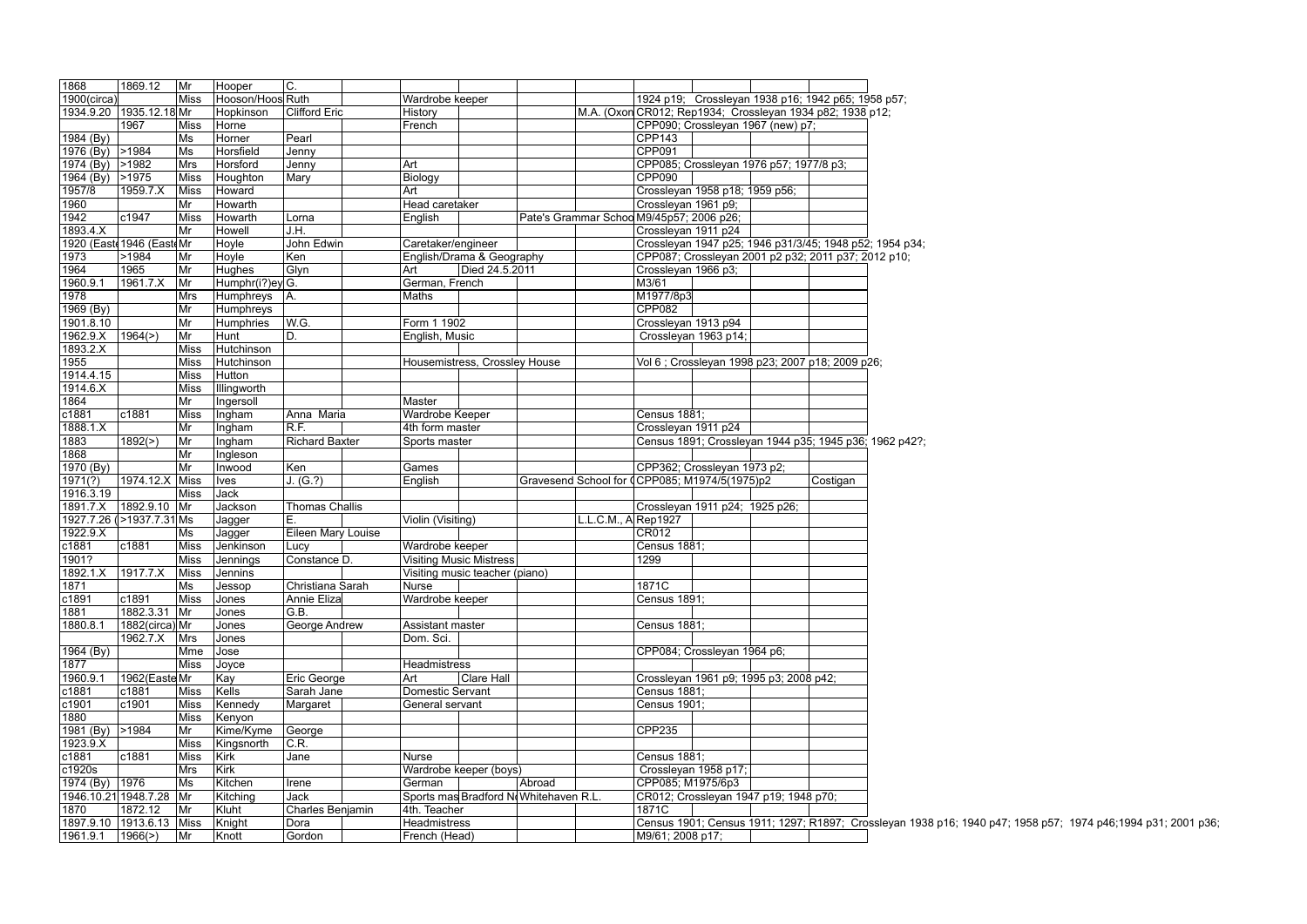| C1950s                      |                            | Miss Knott |                    |                       |                                         | French                     |                                                                  |                                                          | Crossleyan 2007 p13;          |                                |                                                     |                                                          |                                                                                                 |
|-----------------------------|----------------------------|------------|--------------------|-----------------------|-----------------------------------------|----------------------------|------------------------------------------------------------------|----------------------------------------------------------|-------------------------------|--------------------------------|-----------------------------------------------------|----------------------------------------------------------|-------------------------------------------------------------------------------------------------|
| 1962.9.X                    | 1966(>)                    | Mr         | Knott              | Russell               |                                         | French                     |                                                                  |                                                          |                               |                                |                                                     | Crossleyan 1963 p19; 1973 p2; 2005 p17 p19; 2008 p17;    |                                                                                                 |
|                             | 1928 (By) > 1937.7.31 Miss |            | Knowles            | M.W.                  |                                         | Music (Visiting)           |                                                                  |                                                          |                               |                                | L.R.A.M., M4002, Rep1930; Crossleyan 1938 p26;      |                                                          |                                                                                                 |
|                             |                            |            |                    |                       |                                         |                            |                                                                  |                                                          |                               |                                |                                                     |                                                          |                                                                                                 |
| $1943$ (By) $1969$ (>)      |                            | Miss       | Knowles            | Mary                  |                                         |                            |                                                                  |                                                          |                               |                                |                                                     |                                                          | M3/61; M1/46p19, M1/50p10; 2002 p34; 2006 p17; 2008 p22; 2009 p21;                              |
| 1917.7.X                    | 1924                       | Miss       | Lancaster          |                       |                                         | Music                      |                                                                  | L.R.A.M.                                                 |                               |                                |                                                     |                                                          |                                                                                                 |
| 1882                        |                            | Miss       | Large              | Agnes                 |                                         |                            |                                                                  |                                                          |                               |                                |                                                     |                                                          |                                                                                                 |
| 1879                        | 1880.6.30                  | Miss       | Larritt/Larratt    |                       |                                         | Headmistress               |                                                                  |                                                          | Crossleyan 1922 p5; 1933 p60; |                                |                                                     |                                                          |                                                                                                 |
| $1964$ (By) $\sqrt{$ > 1984 |                            | Mr         | Lawford            | David                 |                                         | Music, Geography           |                                                                  |                                                          |                               |                                |                                                     |                                                          | CPP082; Crossleyan 1964 p6; M1975/6p3; 1990 p38; 2005 p18;                                      |
| 1902.8.9                    | $1917.12.X$ Mr             |            | Lawrence           | Henry Samuel          |                                         | Under master               |                                                                  |                                                          |                               |                                |                                                     |                                                          | Census 1911; Crossleyan 1920 p15; 921 May p25; 1930 p84; p119; 1942 p53; 1948 p47;              |
| c1911                       | > 1911                     | Miss       | Lawrence           | Olive                 |                                         | Second pantry maid         |                                                                  |                                                          | Census 1911;                  |                                |                                                     |                                                          |                                                                                                 |
| $1970 (By)$ >1976           |                            | Mrs        | Laybourne (n(Julia |                       |                                         |                            |                                                                  |                                                          | CPP091                        |                                |                                                     |                                                          |                                                                                                 |
| 1871                        |                            | Ms         | Laycock            | Emma                  |                                         | Domestic servant           |                                                                  |                                                          | 1871C                         |                                |                                                     |                                                          |                                                                                                 |
| 1921.9.1                    |                            | Miss       | Laycock            | M.A.                  |                                         | Cookery teacher            |                                                                  |                                                          |                               |                                |                                                     |                                                          |                                                                                                 |
|                             | 1943.12.X Miss             |            |                    |                       |                                         | PE                         |                                                                  |                                                          |                               |                                |                                                     |                                                          |                                                                                                 |
| 1936                        |                            |            | Lazonby            | Margaret              |                                         |                            |                                                                  |                                                          |                               |                                |                                                     |                                                          | Adelphi High School, MM1/43p32; Crossleyan 1944 p13; p39; M5/36p75; Rep1936; 1990 p14; 1994 p5; |
|                             | 1976 (By) 1977 (Easte Mr   |            | Leadbitter (LeJ.   |                       |                                         | <b>Maths</b>               | <b>Hotel business</b>                                            |                                                          | CPP091; M1976/7p3             |                                |                                                     |                                                          |                                                                                                 |
| 1931.7.31 (1935             |                            | Miss       | Lean               | P.S.                  |                                         | Games                      | Settle                                                           | C.S.M.M.G J4-178, M5/35p69; Crossleyan 1974 p62; Rep1931 |                               |                                |                                                     |                                                          |                                                                                                 |
| 1898.1.X                    |                            | Mr         | Leathley           | W.J.                  |                                         |                            |                                                                  |                                                          |                               |                                |                                                     |                                                          |                                                                                                 |
| 1929.1.9                    | 1930.7.29 (Mr              |            | Lebern             | <b>Stanley Arthur</b> |                                         | <b>History</b>             |                                                                  | B.A.                                                     | CR012; Rep1929                |                                |                                                     |                                                          |                                                                                                 |
| 1912.12.X                   |                            | Miss       | Lee                | Evelyn E.             |                                         | Form 4 Mistress            |                                                                  |                                                          | 2395                          |                                |                                                     |                                                          |                                                                                                 |
| 1962.9.X                    |                            | Mr         | Lee                | R.                    |                                         | Sciences                   |                                                                  |                                                          |                               | Crossleyan 1963 p14;           |                                                     |                                                          |                                                                                                 |
|                             | 1933 (By) 1933.12.X Miss   |            | Leeming            |                       |                                         |                            |                                                                  |                                                          |                               |                                | M9/33p99, M1/34p19; Crossleyan 1933 p99;            |                                                          |                                                                                                 |
| 1906.1.X                    | 1913.12.X Mr               |            | Leeson             | Andrew M.             |                                         | Assistant Master           |                                                                  |                                                          |                               |                                |                                                     |                                                          | Prep schoo Married Mis Census 1911; 1141; Crossleyan 1924 Sept p28; M1912-No.2; 1974 p66;       |
| 1912                        |                            | Miss       | Leeson             |                       |                                         |                            |                                                                  |                                                          |                               |                                |                                                     |                                                          |                                                                                                 |
| 1925.4.29 1925.7.29         |                            | Mr         | Legge              |                       | <b>George Arthur Moseley</b>            |                            |                                                                  |                                                          | <b>CR012</b>                  |                                |                                                     |                                                          |                                                                                                 |
|                             |                            |            |                    |                       |                                         |                            |                                                                  |                                                          |                               |                                |                                                     |                                                          |                                                                                                 |
| 1962.9.X                    | 1965                       | Miss       | Leggett            | Alison                |                                         | Games                      |                                                                  |                                                          |                               |                                | Married Kei Crossleyan 1963 p14; 1966 p3; 1967 p44; |                                                          |                                                                                                 |
| 1977                        |                            | Mr         | Leighton           | Peter                 |                                         | Lab. Tech.                 |                                                                  |                                                          | M1976/7p4                     |                                |                                                     |                                                          |                                                                                                 |
|                             | 1960                       | Mrs        | Lewin              | Monica                |                                         | Domestic Science           |                                                                  |                                                          |                               | Crossleyan 1960 p47; 1998 p25; |                                                     |                                                          |                                                                                                 |
|                             | 1960                       | <b>Mrs</b> | Lewis              |                       |                                         |                            |                                                                  |                                                          | Crossleyan 1960 p47;          |                                |                                                     |                                                          |                                                                                                 |
| 1892 (By)                   |                            | Mr         | Lewthwaite         | George                |                                         |                            |                                                                  |                                                          | Census 1891; 3173             |                                |                                                     |                                                          |                                                                                                 |
| c1881                       | c1881                      | Miss       | Lewthwaite         | Martha Annie          |                                         | Wardrobe Keeper            |                                                                  |                                                          |                               | Census 1881; Census 1901;      |                                                     |                                                          |                                                                                                 |
| 1919                        |                            | Mr         | Libbish            |                       |                                         |                            |                                                                  |                                                          |                               |                                |                                                     |                                                          |                                                                                                 |
| 1951.5.26 1955              |                            | Miss       | Lightwood          | Joan                  |                                         |                            | Headmistre Penrose CdNorthamptdM.A.                              |                                                          |                               |                                |                                                     |                                                          | 5214; Vol 5 p72; M1/52p1; Crossleyan 1955 p25,44,45; 1974 p43;                                  |
| 1924.10.11                  |                            | Mr         | Lockwod            | Alfred                |                                         |                            |                                                                  |                                                          | CR012; Crossleyan 1960 p9;    |                                |                                                     |                                                          |                                                                                                 |
|                             | 1927.7.26 (>1937.7.31 Mr   |            | Lockwood           | Arthur                |                                         | Book-keeping (Vstg.)       |                                                                  |                                                          |                               |                                | CR012; Rep1927; Crosd. 8.9.1959                     |                                                          |                                                                                                 |
|                             | 1959/60                    | Miss       | Lodge              |                       |                                         |                            |                                                                  |                                                          | M3/60                         |                                |                                                     |                                                          |                                                                                                 |
| 1893.4.1                    | 1920.2.28                  | $\vert$ Mr | Lord               | David                 |                                         | Secretary 1893-1920        |                                                                  |                                                          |                               |                                |                                                     | Married sed Crossleyan 1920 p2; 1922 Sept p26; 1993 p12; |                                                                                                 |
|                             | c1901                      | Miss       | Lourie             | Lily                  |                                         | Second kitchenmaid         |                                                                  |                                                          |                               |                                |                                                     |                                                          |                                                                                                 |
| c1901                       |                            |            |                    |                       |                                         |                            |                                                                  |                                                          | Census 1901;                  |                                |                                                     |                                                          |                                                                                                 |
| c1891                       | c1891                      | Miss       | Lowe               | Annie                 |                                         | Housemaid/domestic servant |                                                                  |                                                          | Census 1891;                  |                                |                                                     |                                                          |                                                                                                 |
| $1891.1.\overline{X}$       | 1893.4                     | Mr]        | Lowthwaite         | George                |                                         |                            |                                                                  |                                                          |                               |                                |                                                     |                                                          |                                                                                                 |
| $1960.9 \times$             |                            | Miss       | Loyez              |                       |                                         | French assistante          |                                                                  |                                                          | Crossleyan 1961 p9;           |                                |                                                     |                                                          |                                                                                                 |
| 1947.1.7                    | 1966                       | Mr]        | Lucas              | John Whitaker         |                                         | Head of En 1970.9 (died)   |                                                                  | B.A.                                                     |                               |                                |                                                     |                                                          | CR012; M9/48p68/70; M1/50p23; Crossleyan 1972 p1; 2005 p27; 2008 p22;                           |
| 1962                        | 1966(>)                    | Mr         | Ludlam             | Keith                 |                                         | Maths                      |                                                                  |                                                          |                               |                                | M9-62; Crossleyan 2001 p15; 2009 p18;               |                                                          |                                                                                                 |
| 1971                        |                            | Miss       | Lyon               | S.                    |                                         | Maths                      |                                                                  |                                                          | CPP085; Crossleyan 1972 p1;   |                                |                                                     |                                                          |                                                                                                 |
| WW1                         |                            | Miss       | Macaulay           |                       |                                         |                            | Crossleyan 1928 p61;                                             |                                                          |                               |                                |                                                     |                                                          |                                                                                                 |
|                             | 1913                       | Miss       | MacIsack           |                       |                                         |                            | Nurse                                                            |                                                          | CR017                         |                                |                                                     |                                                          |                                                                                                 |
| Same era as Mr Dove         |                            | $\vert$ Mr | Mackenzie          |                       |                                         | Form 3                     |                                                                  |                                                          |                               |                                |                                                     |                                                          |                                                                                                 |
| c1911                       | >1911                      | Miss       | Maclennan          | Margaret              |                                         | Night hospital nurse       |                                                                  |                                                          | Census 1911;                  |                                |                                                     |                                                          |                                                                                                 |
|                             | 1954                       | Mrs        | MacMahon           |                       |                                         | Cook                       |                                                                  |                                                          | M9/54p54                      |                                |                                                     |                                                          |                                                                                                 |
| 1903.1.X                    | 1904.12.X                  |            | MacmanawayG.T.     |                       |                                         | Form V teacher             |                                                                  |                                                          | M4/12p17                      |                                |                                                     |                                                          |                                                                                                 |
|                             |                            | $\vert$ Mr |                    |                       |                                         |                            |                                                                  |                                                          |                               |                                |                                                     |                                                          |                                                                                                 |
| c1911                       | <b>WWI</b>                 | Mr         | Mander             | <b>Alfred Ernest</b>  |                                         | Assistant master           |                                                                  |                                                          |                               |                                | 1911 census; J2-231; M1912, No.2; ROH               |                                                          |                                                                                                 |
| c1920s                      | c1920s                     | Mr         | Mander             |                       | Geoffrey (think this is $A$ Rugby coach |                            |                                                                  |                                                          | Crossleyan 1962 p3;           |                                |                                                     |                                                          |                                                                                                 |
| 1872                        |                            | Mr         | Mann               | William               |                                         | Form 4                     |                                                                  |                                                          |                               |                                | Crossleyan 1912 2 2 pdA native Scot                 |                                                          |                                                                                                 |
| 1928.1.X                    | 1957                       | Mr         | Margerison         |                       |                                         |                            | William Joseph (Jerry)   c1938 resident English and History B.A. |                                                          |                               |                                |                                                     |                                                          | CR012; Crossleyan 1939 p36; p45; M9/1957; Vol 5 p7; p42; 1944 p16 (potatoes!); M1/4!            |
| $1947 \overline{(By)}$      |                            | Mr         | Marshall           |                       |                                         | Caretaker                  |                                                                  |                                                          |                               |                                |                                                     | Crossleyan 1947 p25; 1946 p31/3/45; 1948 p52;            |                                                                                                 |
| 1870                        | >1871                      | Miss       | Marsland           | Martha Har Yes        |                                         | Pupil teacher              |                                                                  |                                                          | 1871C                         |                                |                                                     |                                                          |                                                                                                 |
| 1901.8.10                   |                            | Mr         | Mason              | J.M                   |                                         |                            |                                                                  |                                                          |                               |                                |                                                     |                                                          |                                                                                                 |
| c1950                       | c1950                      | Mr         | Mathews            | Patrick Joseph        |                                         | Gardener                   |                                                                  |                                                          |                               | Crossleyan 1963 p11;           |                                                     |                                                          |                                                                                                 |
| $1950.9 \times$             | >1954                      | Miss       | Matkin             |                       |                                         | Scripture                  |                                                                  |                                                          | CPP332; M1/51p12              |                                |                                                     |                                                          |                                                                                                 |
|                             |                            |            |                    |                       |                                         |                            |                                                                  |                                                          |                               |                                |                                                     |                                                          |                                                                                                 |

3 (potatoes!); M1/45; M1/50p23; M9/50p74; M5/51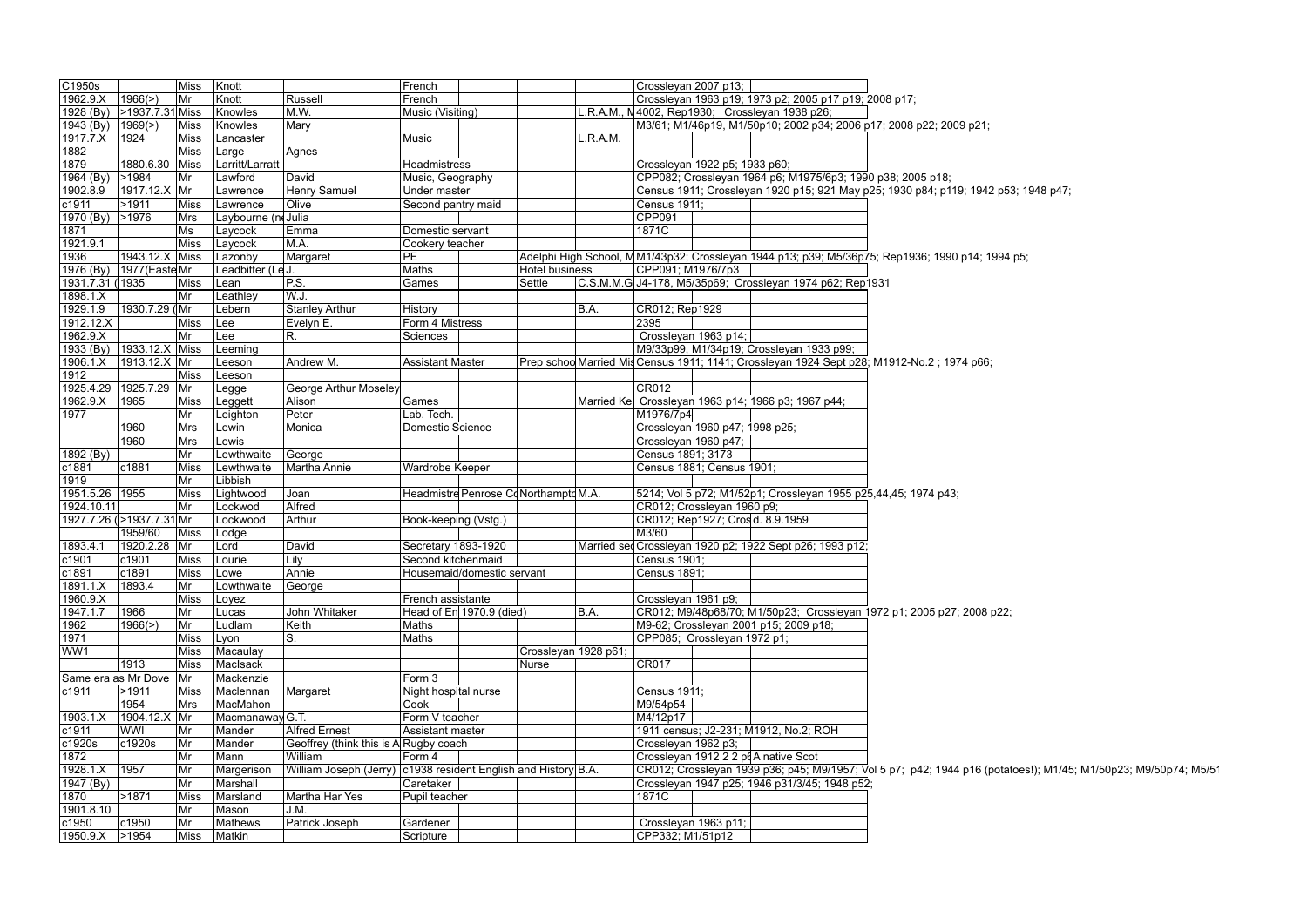| 1925.9.17                  |                 | Mr           | Matthews                                      | Trevor                |     |                                                              |                          |                             | CR012                                                                                            |                                                                                         |
|----------------------------|-----------------|--------------|-----------------------------------------------|-----------------------|-----|--------------------------------------------------------------|--------------------------|-----------------------------|--------------------------------------------------------------------------------------------------|-----------------------------------------------------------------------------------------|
|                            | 1962.7.X   Miss |              | Maude                                         | S.E.                  |     |                                                              |                          |                             |                                                                                                  |                                                                                         |
| 1918.1.13 1919.7.X Miss    |                 |              | McCawley                                      |                       |     |                                                              |                          |                             | CR012                                                                                            |                                                                                         |
| 1929.7.30 (1931/7/31 (Miss |                 |              | McConnell                                     | A.F.                  |     | Games                                                        |                          |                             | J4-88; Rep1929; Crossleyan 1930 p37; 1931 p62;                                                   |                                                                                         |
|                            | 1973            | Miss         | McDowell                                      |                       |     | Music                                                        |                          |                             | Crossleyan 1973 p2;                                                                              |                                                                                         |
| 1976                       | 1977            | Mrs          | McGleenan                                     |                       |     | Secretary                                                    |                          |                             | M1975/6p3; M1976/7p4                                                                             |                                                                                         |
|                            |                 |              |                                               |                       |     |                                                              |                          |                             |                                                                                                  |                                                                                         |
| 1970 (By) >1981            |                 | Mr           | McIntyre                                      | Graham (D.K.)         |     | Biology (Head1974)                                           |                          |                             | CPP087; Crossleyan 1973 p44; 1974/5(1974)p3; M1977/8 p3 p16:                                     |                                                                                         |
| 1911.1.20   > 1911         |                 | Miss         | McIsack                                       | Annie                 |     | Former pupil                                                 |                          |                             | Census 1911; CR017                                                                               |                                                                                         |
| 1873                       | 1873.6          | Mr           | McKenzie                                      |                       |     |                                                              |                          |                             |                                                                                                  |                                                                                         |
| 1953.9.X 1960              |                 | Mr           | Measures                                      |                       |     | George Arthur (Gammy Geography U. Coll. Lei Swanwick Hall GS |                          |                             | CR012; M9/53p47; Crossleyan 1960 p57;                                                            |                                                                                         |
| 1880                       |                 | Miss         | Memess                                        | Angela                |     | <b>Assistant Mistress</b>                                    |                          |                             | Census 1881;                                                                                     |                                                                                         |
| 1893.8.16                  |                 | Mr           | Mercer                                        | J.W.                  |     |                                                              |                          |                             | Crossleyan 1911 p24; 1945 p36;                                                                   |                                                                                         |
| 1891.1.X 1893.4            |                 | Mr           | Merrick                                       | Frank G.              |     | Music teacher                                                |                          |                             | Census 1891; Crossleyan 1911 p24; 1931 p107;                                                     |                                                                                         |
| 1914.1.20 1917.12.X Mr     |                 |              | Metcalfe (Met F.H.                            |                       |     | Master                                                       | Coventry                 |                             | 3306; Crossleyan 1949 d.4.1948                                                                   |                                                                                         |
| 1886.2.13 1912.1.X   Miss  |                 |              | Metcalfe (Mrs Georgina Gordon                 |                       |     |                                                              |                          |                             | Sixth Form Mistress (deputised for Head, 1912) Census 1891; Census   Married 1912                |                                                                                         |
| c1897                      | c1900           | Miss         | Midgley                                       |                       |     | Teacher                                                      |                          | See Saville research info   |                                                                                                  |                                                                                         |
| 1916.1.X 1929              |                 | Miss         | Miles                                         | M.F.                  |     |                                                              |                          |                             | Crossleyan 1930 p40;                                                                             |                                                                                         |
| 1974                       | 1978(Easte Miss |              | Miller                                        | S.                    |     | <b>Music</b>                                                 |                          |                             | Park School, Prestwich CPP087; M1974/5(1974)p2; M1977/8p3                                        |                                                                                         |
| 1974 (By) 1978             |                 | Mr           | Millichope                                    | David                 |     | Biology                                                      |                          |                             | Head of Biology, Rishw CPP087; M1977/8 p3 p17;                                                   |                                                                                         |
| 1959.9.1                   |                 | Mr           | Millson                                       | David Roland          |     | <b>Biology/General Science</b>                               |                          |                             | CR012; Crossleyan 1960 p20;                                                                      |                                                                                         |
|                            |                 |              |                                               |                       |     |                                                              |                          |                             |                                                                                                  |                                                                                         |
| 1915.1.20                  |                 | Mr           | Milne                                         |                       |     |                                                              |                          |                             |                                                                                                  |                                                                                         |
| 1912                       | 1913            | Mrs          | Milner                                        |                       |     | Swimming                                                     |                          |                             |                                                                                                  |                                                                                         |
| C1881                      | C1881           | Miss         | Milsom                                        | Lydia                 |     | Nursemaid to family                                          |                          |                             | Census 1881;                                                                                     |                                                                                         |
| 1959                       | $1960.7.X$ Mr   |              | Milson                                        | D.R.                  |     | Biology, Gen. Sci.                                           |                          |                             | Crossleyan 1960 p57;                                                                             |                                                                                         |
| c1948                      |                 | Mrs          | Mitchell                                      |                       |     | Cook (Crossley House)                                        |                          |                             | Crossleyan 1998 p23; 2009 p26;                                                                   |                                                                                         |
| c1948                      |                 | Mr           | Mitchell                                      |                       |     | General gardener                                             |                          |                             | Crossleyan 2009 p26;                                                                             |                                                                                         |
| 1870                       | 1872(c.12) Mr   |              | Mitchell                                      | James Alexander       |     |                                                              |                          |                             | 1st. Teacher; cricketer; Training College for Co 2022, 1871C; M10/12p Died few years before 1912 |                                                                                         |
| 1936.7.31 1941             |                 | Miss         | Mobbs                                         | G.D.                  |     |                                                              |                          |                             | B.A., Dip.E (Rep1937; Crossleyan 1938 p26; 1941 p84;                                             |                                                                                         |
| 1871                       |                 | Ms           | Moody                                         | Eliza Mary            |     | <b>Dressmaker</b>                                            |                          |                             | Census 1871; Census 1891;                                                                        |                                                                                         |
| $1931.11.1$ $19391(*)$ Mr  |                 |              | Moore                                         | Ernest Alwyn          |     | Music (Visiting)                                             |                          |                             |                                                                                                  | Mus. Bac., CR012, M1/33p35; Rep1931; Crossleyan 1932 p48; 1936 p81; 1940 p27; 1956 p41; |
| 1914.9.1                   |                 | Miss         | Moore                                         |                       |     |                                                              |                          |                             |                                                                                                  |                                                                                         |
| 1875                       |                 | Mrs          | Moore                                         |                       |     | Music (to girls)                                             |                          |                             | $J3-204$                                                                                         |                                                                                         |
| 1870s                      |                 | Mr           | Moore                                         |                       |     | Music (to boys)                                              |                          | <b>Married to Mrs Moore</b> |                                                                                                  |                                                                                         |
| 1918.9.12 1919.7.X         |                 | Miss         | Moorhouse                                     |                       |     |                                                              |                          |                             | CR012                                                                                            |                                                                                         |
| c1911                      | >1911           | Miss         | Moorwood                                      | Elizabeth             |     | Dressmaker                                                   |                          |                             | Census 1911;                                                                                     |                                                                                         |
|                            |                 |              |                                               |                       |     |                                                              |                          |                             |                                                                                                  |                                                                                         |
| c1901                      | c1901           | Miss         | Morley                                        | Eliza                 |     | Third laundress                                              |                          |                             | Census 1901;                                                                                     |                                                                                         |
| 1935.7.31 (1938.7.X   Miss |                 |              | Morrell                                       |                       |     | French/Latin                                                 |                          |                             | Ashford, KdB.A., Dip.E(M5/48p52; Rep1935; M5/37p69; Crossleyan 1938 p110;                        |                                                                                         |
| 1952.9.X 1959.7.X Mrs      |                 |              | Morrison                                      |                       |     | <b>Physical Education</b>                                    |                          |                             | M9/59; M1/53p20; M9/52p43                                                                        |                                                                                         |
| 1958/9                     |                 | Mrs          | Morrison                                      |                       |     | Games (pt-time)                                              |                          |                             | Crossleyan 1959 p18; p56;                                                                        |                                                                                         |
| 1873                       | 1877.12         | Miss         | Mortimer                                      | Florence              | Yes | Mistress                                                     | Darlington College       |                             | CR002<br>Former pupil (60)                                                                       |                                                                                         |
| c1911                      | >1911           | Miss         | Moss                                          | Elizabeth             |     | First pantry maid                                            |                          |                             | Census 1911;                                                                                     |                                                                                         |
| 1900.1.1                   |                 | Mr           | Moxley                                        | C.                    |     |                                                              |                          |                             |                                                                                                  |                                                                                         |
| 1884                       | 1894.4.7        | Miss         | Murly                                         | Annie Isabel          |     |                                                              |                          |                             | Assistant mistress and later Assistant Matron; [Census 1891; J1-217; (Pupil 1872-1880)           |                                                                                         |
| 1927.7.26 (1934.7.31 (Ms)  |                 |              | Naylor                                        | C.                    |     | Cookery (Visiting)                                           |                          |                             | Rep1927                                                                                          |                                                                                         |
| 1960.9.X                   |                 | Miss         | Naylor                                        |                       |     | PE.                                                          |                          |                             | Crossleyan 1961 p9;                                                                              |                                                                                         |
| 1870s                      |                 | Mr           | Needham                                       |                       |     | Singing                                                      |                          |                             | Crossleyan 1913 p62                                                                              |                                                                                         |
| 1945.11.1 1959.7.X Mr      |                 |              | Nestor                                        | Edwin Roy (Ernest)    |     | Maths, Gen India                                             | Clare Hall (B.Sc.        |                             | CR012; 1946 p21: 2009 p21;                                                                       |                                                                                         |
| 1922.9.X   1931.7.31 (Mr   |                 |              | Newboult                                      | Thomas                |     | Piano (Visiting)                                             |                          |                             | F.R.C.O., L CR012; Crossleyan 1931 p119; 1956 p40;                                               |                                                                                         |
| 1910.3.27 1941             |                 | Mr           | Newport                                       | George Bernard (Guv)  |     | Headmaster                                                   |                          | M.A.                        | CR012; 1911 census; <i>QDied</i> 12.7.1953                                                       |                                                                                         |
| 1946.9.11 1947.7.28 Mr     |                 |              | Newport                                       | <b>William Howard</b> |     | Sciences                                                     |                          | B.Sc.                       | CR012; Crossleyan 1946 p62; M9/51p54; M9/55p33; 1993 p14;                                        |                                                                                         |
| 1981 (By)  >1984           |                 | $\vert$ Mr   | Newton                                        | Andrew                |     |                                                              |                          |                             | $\mathsf{CPP}235$                                                                                |                                                                                         |
|                            |                 |              | Newton                                        | <b>Brian Elliott</b>  |     |                                                              |                          |                             | CR012; M9/52p41                                                                                  |                                                                                         |
|                            |                 |              |                                               |                       |     |                                                              | <b>Wyke Manor School</b> |                             | CPP362; M1974/5(1974)p2; Crossleyan 2002 p12;                                                    |                                                                                         |
| 1951.2.22 1952.7.X Mr      |                 |              |                                               |                       |     |                                                              |                          |                             |                                                                                                  |                                                                                         |
| 1970 (By) 1973.12.X Mr     |                 |              | Newton                                        | Graham                |     | Biology                                                      |                          |                             |                                                                                                  |                                                                                         |
| 1962.9.X                   |                 | Mrs          | Newton                                        | Judy                  |     | Biology                                                      |                          |                             | Crossleyan 1963 p14; Crossleyan 2002 p12;                                                        |                                                                                         |
| 1871                       | 1872.12         | Mr           | Nichols                                       | Joseph William        |     | 2nd. Teacher                                                 |                          |                             | 1871C                                                                                            |                                                                                         |
| 1939.1.18   1939(?)        |                 | Mr           | Nichols (Nicho Francis William Matthe Physics |                       |     |                                                              |                          |                             | CR012; Crossleyan 1939 p95; 1940 p26; 1944 p9;                                                   |                                                                                         |
| 1892.1.X<br>c1891          | c1891           | Miss<br>Miss | Noble<br>Nolan                                | M.<br>Nancy Lydia     |     | Laundrymaid/domestic servant                                 |                          |                             | Crossleyan 1944 p59<br>Census 1891;                                                              |                                                                                         |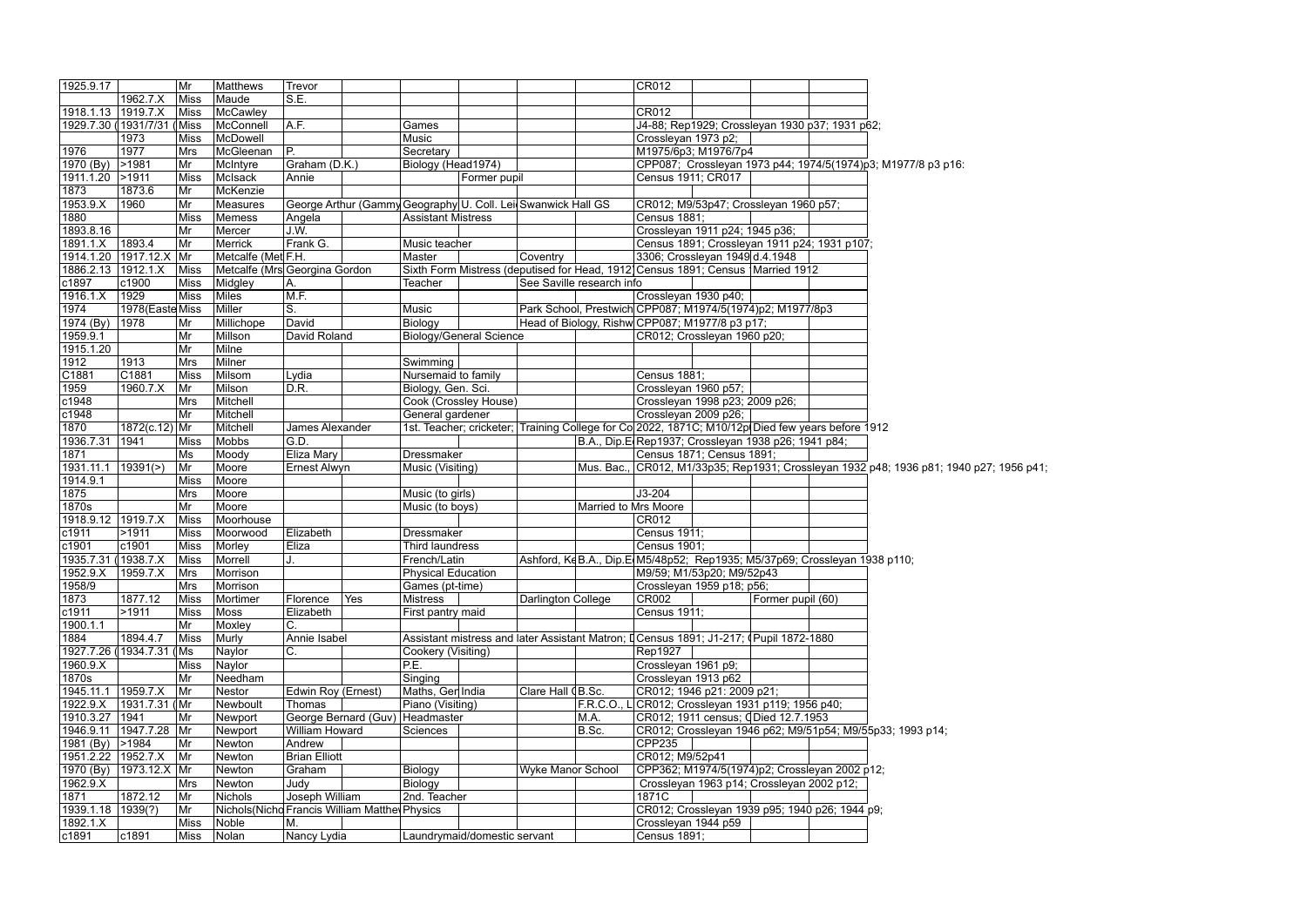|                         | 1925.10.X >1937.7.31 Mr   |                          | Normington   H. (Pa)         |                        |            | Secretary/Clerk to the governers            |                                           |                                                                             | 4056; 3044; M9/50p49; 1990 p26; |                      |                                                           |                                               |                                                                                               |
|-------------------------|---------------------------|--------------------------|------------------------------|------------------------|------------|---------------------------------------------|-------------------------------------------|-----------------------------------------------------------------------------|---------------------------------|----------------------|-----------------------------------------------------------|-----------------------------------------------|-----------------------------------------------------------------------------------------------|
| 1955.9.1                | 1957(>)                   | Mr                       | Northedge (N Arnold Langdale |                        |            |                                             |                                           |                                                                             | CR012; Crossleyan 2009 p43;     |                      |                                                           |                                               |                                                                                               |
| 1926                    | 1947                      | Miss                     | Oakley                       | Norah G. (Egg)         |            | English, Latin                              |                                           |                                                                             |                                 |                      |                                                           |                                               | Matlock TraB.A., Dip.E(J4-147; M9/47p52; Crossleyan 1938 p26; 1947 p48; p52; 1990 p32; 1995 p |
| 1981 (By)               | > 1984                    | Mr                       | Oates                        | Peter                  |            |                                             |                                           |                                                                             | CFP235                          |                      |                                                           |                                               |                                                                                               |
| 1947 (By)               |                           | $\overline{\mathsf{Mr}}$ | Oates                        |                        |            | Rugby coach                                 |                                           |                                                                             | 5127                            |                      |                                                           |                                               |                                                                                               |
|                         | 1977 (By) 1978 (Easte Mr  |                          | O'Donnell                    | Michael                |            | French, English                             |                                           | Kingsway Middle SchooCPP087; M1977/8p3                                      |                                 |                      |                                                           |                                               |                                                                                               |
| 1903.8.9                | 1905.9.2                  | Miss                     | Oerton                       |                        |            |                                             |                                           |                                                                             | Crossleyan 1958 p57;            |                      |                                                           |                                               |                                                                                               |
| 1977 (By) > 2008        |                           | Ms                       | Oldfield                     | Liz                    |            | PE.                                         |                                           |                                                                             | CPP087; M1977/8 p12;            |                      |                                                           |                                               |                                                                                               |
|                         | 1971                      | Mr                       | Oldfield                     |                        |            | Maths                                       |                                           |                                                                             | Crossleyan 1972 p1;             |                      |                                                           |                                               |                                                                                               |
| 1892.1.X                |                           | Mr                       | Oldham                       | Α.                     |            |                                             |                                           |                                                                             | Crossleyan 1911 p24             |                      |                                                           |                                               |                                                                                               |
| 1937.9.X                |                           | Miss                     | Oldroyd                      | M.                     |            | Botany & Zoology                            |                                           |                                                                             |                                 |                      | B.Sc., Dip. [Rep1937; Crossleyan 1938 p26; p120;          |                                               |                                                                                               |
| 1866                    | 1872                      | Mrs                      | Oliver                       | Ann Elizabeth          |            | Matron                                      |                                           |                                                                             |                                 |                      | 2027; Crossleyan 1913 Headmaster's wife                   |                                               |                                                                                               |
| 1864                    | 1872.6                    | Mr                       | Oliver                       | Arthur                 |            | Headmaster                                  |                                           |                                                                             |                                 |                      |                                                           |                                               | Census 1871; CPP175; M1/47p4; 1913 p77; Crossleyan 1927 p37; p120; O                          |
| 1926                    |                           | <b>Miss</b>              | Opie                         | Eleanor                |            | English                                     | <b>Girl 793</b>                           |                                                                             | Crossleyan 1925 Sept p10;       |                      |                                                           |                                               |                                                                                               |
| c1911                   | >1911                     | Miss                     | Ormesby                      | Elizabeth              |            | <b>First Laundress</b>                      |                                           |                                                                             | Census 1911                     |                      |                                                           |                                               |                                                                                               |
| 1893.1.X                |                           | Mr                       | Oslear                       | George                 |            |                                             |                                           |                                                                             | Crossleyan 1911 p24             |                      |                                                           |                                               |                                                                                               |
| 1891.1.X                | 1892(>)                   | Mr                       | Ovey                         | Ernest E.              |            |                                             |                                           |                                                                             |                                 |                      | Census 1891; Crossleyan 1911 p24                          |                                               |                                                                                               |
| 1951 (By) 1952          |                           | Miss                     | Owen                         |                        |            |                                             |                                           |                                                                             | CPP332; M1/53p20                |                      |                                                           |                                               |                                                                                               |
| $1967$ (By) $\geq 1969$ |                           | Mrs                      | Owen                         |                        |            |                                             |                                           |                                                                             | CPP082                          |                      |                                                           |                                               |                                                                                               |
| 1871                    |                           | Ms                       | Owens                        | Ann                    |            | Domestic servant                            |                                           |                                                                             | 1871C                           |                      |                                                           |                                               |                                                                                               |
| 1944.9.X                | 1946.7.X                  | $\overline{\text{Rev}}$  | Parkinson                    | G.R.                   |            | Physics, Games                              |                                           | B.Sc.                                                                       |                                 |                      | Crossleyan 1945p16; 1946 p62; 1948 p69;                   |                                               |                                                                                               |
| 1892.7.X                | 1900.9.8(>) Miss          |                          | Parnaby                      | Emily                  |            |                                             |                                           |                                                                             |                                 |                      | Crossleyan 1938 p16; 1944 p59; 1949 p30;                  |                                               |                                                                                               |
| 1930.7.29 (1935         |                           | Ms                       | Parrott                      | Bessie                 |            | French                                      |                                           | B.A.                                                                        |                                 |                      |                                                           |                                               | Rep1930; Crossleyan 1933 p69; 1935 p53; 1945 p20; 1990 p33;                                   |
| $\overline{?}$          | 1941 Mrs                  |                          | Parsons                      |                        |            | Form Teacher forms 1 & Crossleyan 1941 p84; |                                           |                                                                             |                                 |                      | Miss Rowden                                               |                                               |                                                                                               |
| 1873                    |                           | Miss                     | Paton                        |                        |            |                                             |                                           |                                                                             |                                 |                      |                                                           |                                               |                                                                                               |
| 1898.3.17               |                           | <b>Miss</b>              | Paul                         |                        |            |                                             |                                           |                                                                             |                                 |                      |                                                           |                                               |                                                                                               |
|                         |                           |                          | Paull                        | Emily                  |            |                                             |                                           |                                                                             |                                 |                      |                                                           |                                               |                                                                                               |
| 1898 (By) 1901(>)       | c1901                     | Miss<br>Miss             |                              | Alice                  |            | Geography/Acting Head<br>First housemaid    |                                           |                                                                             |                                 |                      |                                                           |                                               | Census 1901; 3162, Crossleyan 1938 p16; 1949 p30; 1958 p57; 1961 p31;                         |
| c1901                   | c1891                     | Miss                     | Peacock                      |                        |            |                                             |                                           |                                                                             | Census 1901;                    |                      |                                                           |                                               |                                                                                               |
| c1891                   |                           |                          | Peacock                      | <b>Elizabeth Maude</b> |            | Nurse/domestic servant                      |                                           |                                                                             |                                 |                      | Census 1891; Crossleyan 1972 p20;                         |                                               |                                                                                               |
|                         | 1929.7.30 (1930.7.29 (Ms) |                          | Pearson                      | C.J.                   |            | French & German                             |                                           | B.A.                                                                        | Rep1929                         |                      |                                                           |                                               |                                                                                               |
| 1943.9.1                | 1946.2.28                 | Dr                       | Pedley                       | Robert/Robin           |            |                                             |                                           | History, Ga Beaminster University College, Leid CR012; Crossleyan 1956 p41; |                                 |                      |                                                           |                                               |                                                                                               |
| 1952.9.1                | 1957                      | Mr                       | Peet                         | Derek Edwin            |            | RE/ PE/Latin                                |                                           |                                                                             |                                 |                      | Cornholme Methodist GCR012; M9/55p41; 2007 p13; 2008 p27; |                                               |                                                                                               |
| 1944                    | 51944                     | Miss                     | Peggy                        | Foster                 |            |                                             | Crossleyan 1945 p20;                      |                                                                             |                                 |                      | Smith                                                     |                                               |                                                                                               |
| 1871.1.X                | 1872.7                    | Mr                       | Pells                        | John                   | <b>Yes</b> | Pupil teach Boy 31                          |                                           |                                                                             | 1871C, M1/33p3                  |                      |                                                           |                                               |                                                                                               |
| c1911                   | > 1911                    | Miss                     | Pennock                      | Margaret               |            |                                             |                                           |                                                                             | Census 1911;                    |                      |                                                           |                                               |                                                                                               |
| 1880                    |                           | <b>Miss</b>              | Percival                     |                        |            |                                             |                                           |                                                                             |                                 |                      |                                                           |                                               |                                                                                               |
| 1919.7.X                |                           | Miss                     | Percival                     |                        |            |                                             |                                           |                                                                             |                                 |                      |                                                           |                                               |                                                                                               |
| $1944$ (Jan?) > 1945    |                           | Miss                     | Percival                     |                        |            | French                                      |                                           |                                                                             | M5/44p38; M5/45p57              |                      |                                                           |                                               |                                                                                               |
| 1969 (By) $ >1970$      |                           | Mr                       | Perris                       | Robert (Bob)           |            | Geography; Geology                          |                                           |                                                                             | CPP082; Crossleyan 2006 p15;    |                      |                                                           |                                               |                                                                                               |
| 1884                    | 1892.6.29 Miss            |                          | Perry                        | Miriam                 |            |                                             |                                           |                                                                             | Census 1891; J1-217             |                      |                                                           |                                               |                                                                                               |
| 1882                    | 1887.12.19Mr              |                          | Perry                        | W.I.                   |            | Sixth form master                           |                                           |                                                                             | Crossleyan 1938 p82; 1956 p34;  |                      |                                                           |                                               |                                                                                               |
| 1952.9.X                | 1954.7.X                  | Miss                     | Pickles                      | Ruth                   |            | PE                                          |                                           | Bolton County Gramma Vol5 p70; M Pickles                                    |                                 |                      |                                                           | m. (Kemp)1Marriage notice                     |                                                                                               |
| 1967 (By)  >1969        |                           | Mrs                      | <b>Pickles</b>               |                        |            | Office                                      |                                           |                                                                             | CPP082                          |                      |                                                           |                                               |                                                                                               |
| $1944.9.\overline{X}$   | >1946                     | Mr                       | Pilcher                      | G.                     |            | Music, Singing                              |                                           | A.R.C.M., NCrossleyan 1945 p16; 1946 p68;                                   |                                 |                      |                                                           |                                               |                                                                                               |
| $1955$ (By)             |                           | Miss                     | Pinder                       |                        |            | Biology                                     |                                           |                                                                             | Crossleyan 1955 p19;            |                      |                                                           |                                               |                                                                                               |
| 1873                    |                           |                          |                              |                        |            |                                             |                                           |                                                                             |                                 |                      |                                                           |                                               |                                                                                               |
|                         | 1874                      | Miss                     | Pitchforth                   | Dora Agnes Yes         |            | Pupil Teacher                               |                                           |                                                                             |                                 |                      | Pupil at COHS                                             |                                               |                                                                                               |
| c1920s                  |                           | Mr                       | Pitt                         |                        |            | Cobbler                                     |                                           |                                                                             |                                 | Crossleyan 1958 p17; |                                                           |                                               |                                                                                               |
| 1915.1.20 1939          |                           | Mr                       | Place                        | <b>Charles Henry</b>   |            |                                             | Gymnastic instructor; S Heath G.S. M.I.H. |                                                                             | CR012; M5/50p44; CroRtd. 2.50   |                      |                                                           |                                               |                                                                                               |
| 1866 (By)               | 1867.12                   | Mr                       | Pocklington                  | IC.                    |            | 1st. Teacher                                |                                           |                                                                             |                                 |                      | 2023; Crossleyan 1927 Sept p120;                          |                                               |                                                                                               |
| 1944                    |                           | Mr                       | Pollard                      | Shackleton             |            | Singing                                     |                                           |                                                                             | Crossleyan 1944 p49;            |                      |                                                           |                                               |                                                                                               |
| c1911                   | >1911                     | Miss                     | Pope                         | Doris                  |            | <b>Dormitory Maid</b>                       |                                           |                                                                             | Census 1911                     |                      |                                                           |                                               |                                                                                               |
| 1940 (By)               |                           | Mrs                      | Popplewell                   | Eileen                 |            | Violin teacher                              |                                           |                                                                             | Crossleyan 1938 p26;            |                      |                                                           |                                               |                                                                                               |
|                         |                           | Mr                       | Porter                       | Thomas                 |            |                                             |                                           |                                                                             | Crossleyan 1956 p34; 1992 p17;  |                      |                                                           |                                               |                                                                                               |
| 1882                    |                           | Miss                     | Potts                        | Eleanor                |            |                                             |                                           |                                                                             |                                 |                      |                                                           |                                               |                                                                                               |
| 1897.1.X                |                           | Mr                       | Powell                       | John                   |            |                                             |                                           |                                                                             |                                 |                      |                                                           |                                               |                                                                                               |
| 1974 (By)               |                           | Ms                       | Price                        | Linda                  |            |                                             |                                           |                                                                             | CPP085                          |                      |                                                           |                                               |                                                                                               |
| c1911<br>1972           | > 1911<br>1976.7.X        | Miss                     | Proctor                      | Eleanor                |            | <b>Head housemaid</b><br>Maths              |                                           |                                                                             | Census 1911;                    |                      |                                                           | Crossleyan 1972 p1; 1975/6p3; M1974/5(1974)p3 |                                                                                               |

1995 p7; 1997 p9; 2005 p25; 2008 p26;

120; Crossleyan April 1912, p21; July 1912p11; 19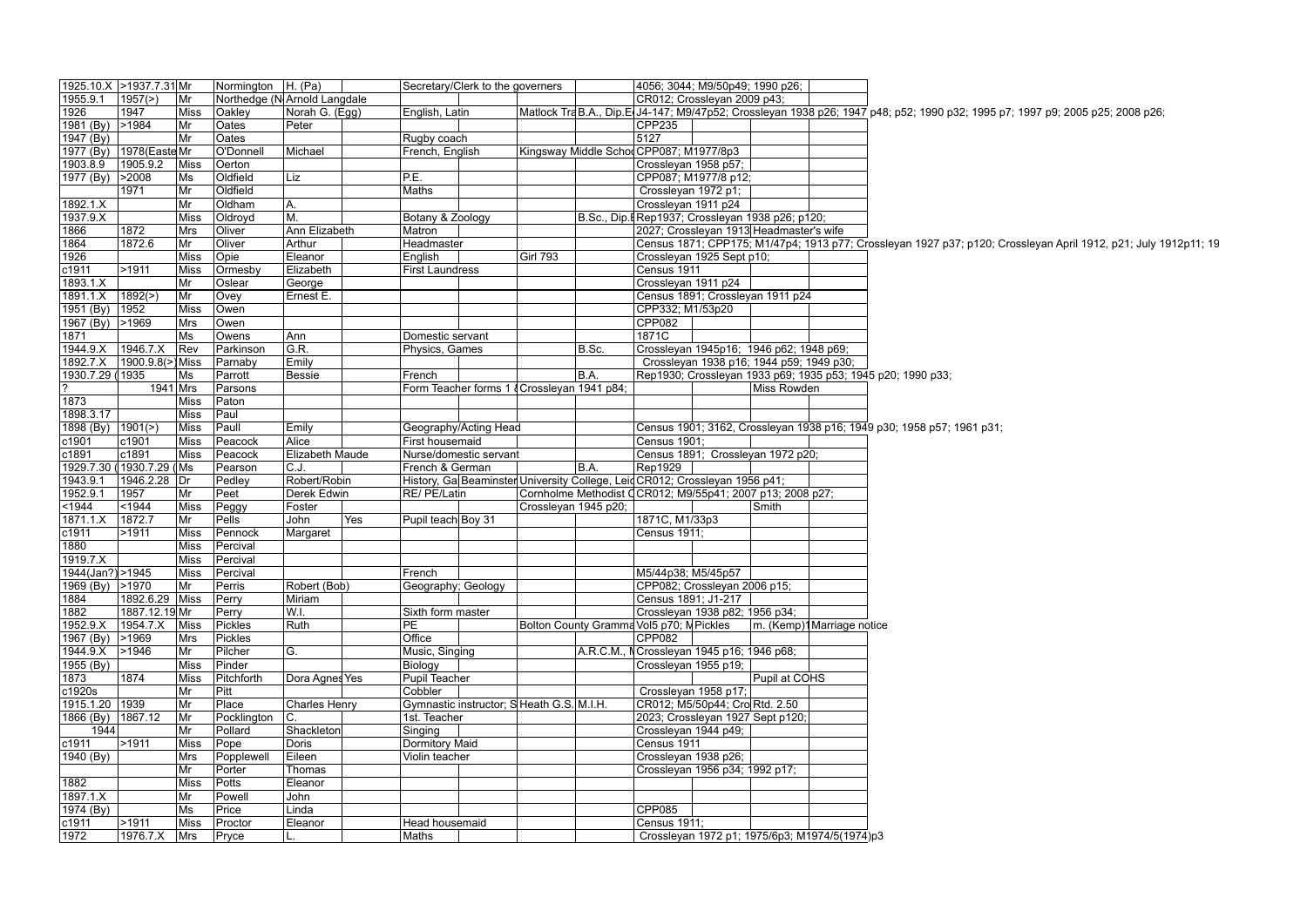| c1948                      |                             | <b>Mrs</b>  | Pulman                      |                  |                                   | Matron (Crossley House)            |                                |                                        |          | Crossleyan 1998 p23;                                                                             |
|----------------------------|-----------------------------|-------------|-----------------------------|------------------|-----------------------------------|------------------------------------|--------------------------------|----------------------------------------|----------|--------------------------------------------------------------------------------------------------|
| 1964 (By)                  |                             | <b>Miss</b> | <b>Quaterman (Mrs Shaw)</b> |                  |                                   |                                    |                                |                                        |          | CPP084; Crossleyan 1963 p10;                                                                     |
| $1982$ (By) $\sqrt{51984}$ |                             | Ms          | Quinn                       | Kate             |                                   |                                    |                                |                                        |          | CFP235                                                                                           |
| 1947 (By)                  |                             | Mr          | Raines                      |                  |                                   | Caretaker                          |                                |                                        |          | Crossleyan 1947 p25; 1946 p31/3/45; 1948 p52;                                                    |
|                            | 1954.7.X                    | Miss        | Raistrick                   |                  |                                   |                                    |                                |                                        |          | M9/54p54<br>mg.54                                                                                |
| 1913.5.X                   |                             | Mr          | Ralphs                      | Arnold           |                                   |                                    |                                |                                        |          |                                                                                                  |
|                            | 1927.7.26 (1929.7.30 (Miss) |             | Ramstedt                    |                  |                                   | Games                              |                                |                                        |          | 4001, Rep1927; Crossleyan 1928 p91; 1929 p29; 1930 p31; 1942 p84;                                |
| c1911                      | >1911                       | <b>Mrs</b>  | Ratcliffe                   | Lydia            |                                   | Head hospital nurse                |                                |                                        |          | Census 1911;                                                                                     |
| 1913                       |                             | <b>Miss</b> | $ $ Reid                    | E.M.             |                                   |                                    |                                |                                        |          | CR017                                                                                            |
| 1872                       |                             | <b>Miss</b> | Rennie                      | Agnes            |                                   |                                    |                                |                                        |          |                                                                                                  |
| 1919.9.X                   | $1919.12.X$ Mr              |             | Renny                       | Alexander        |                                   |                                    | Paladins Housemaster   Worksop |                                        | B.Sc.    | CR012                                                                                            |
| 1870s                      |                             | <b>Miss</b> | Renton                      |                  |                                   |                                    |                                |                                        |          | Crossleyan 1924 May p23;                                                                         |
| c1891                      | c1891                       | <b>Mrs</b>  | Retallick                   | Elizabeth        |                                   |                                    | Laundrymaid/domestic servant   |                                        |          | Census 1891;                                                                                     |
| 1896.4.X                   |                             | <b>Miss</b> | Richards                    |                  |                                   |                                    |                                |                                        |          |                                                                                                  |
|                            | 1937.9.17 1937.11.4         | $\vert$ Mr  | Richardson                  | Brian            |                                   |                                    |                                |                                        |          | CR012                                                                                            |
| 1930                       | 1951.7.X                    | Miss        | Richardson                  | E.M. (Ricky)     |                                   | Headmistress/RS                    |                                | Retirement   B.A.                      |          | CPP332; M9/48p68; M9/51p42,44-48; Crossleyan 1930 p107; 1974 p43 p62; 1990 p32; 2001 p37;        |
| 1970 (By) 1973             |                             | Mr          | Riches                      | Ray              |                                   |                                    |                                |                                        |          | CPP362; Crossleyan 1972 p2;                                                                      |
| 1967                       |                             | <b>Mrs</b>  | Rider                       |                  |                                   | English                            |                                |                                        |          | Crossleyan 1967 (new) p7;                                                                        |
| 1973                       | > 1984                      | <b>Mrs</b>  | Ridgeway                    | Jane             |                                   | English                            |                                |                                        |          | CPP091                                                                                           |
| 1871                       |                             | Mr          | Riley                       | Alfred           |                                   | Engineer/Stoker                    |                                | 1871 census                            |          |                                                                                                  |
| 1878                       | 1911                        | Mr          | Riley                       | Edgar (Eggey)    |                                   |                                    |                                |                                        |          | Crossleyan Died 1928   Crossleyan 1958 p17 p18; See Research folder                              |
| 1962.9.X                   | 1964(>)                     | Miss        | Riley                       |                  |                                   | Sciences                           |                                |                                        |          | Crossleyan 1963 p14;                                                                             |
|                            | 1936.7.31 (>1937.7.31 Ms)   |             | Rimmer                      | М.               |                                   |                                    |                                |                                        |          | B.Sc., Dip. FRep1936; Crossleyan 1940 p26                                                        |
| 1949.9.X                   | 1953.7.X                    | $\vert$ Mr  | Ripley                      | John             |                                   |                                    |                                | Maths (Snr. Heckmondy Thornes Hd B.Sc. |          | CR012; M1/50p22; M9/53p47                                                                        |
| 1920.6.9                   |                             | <b>Miss</b> | Roberts                     |                  |                                   |                                    |                                |                                        |          |                                                                                                  |
|                            | 1946                        | <b>Miss</b> | Roberts(m.Holmes)           |                  |                                   |                                    |                                |                                        |          | Crossleyan 1944 p38; 1946 p42;                                                                   |
| 1933 (by)                  |                             | <b>Mrs</b>  | Robertshaw                  |                  |                                   |                                    |                                | Crossleyan 1933 p69;                   |          |                                                                                                  |
| 1919.1.9                   | 1927.12.21 Mr               |             | Robinson                    | Harry Bagshaw    |                                   | <b>English Literature, History</b> |                                |                                        |          | CR012; Crossleyan 1928 p22; 1941 p56;                                                            |
| 1967                       | 2001                        | Mr          | Robinson                    | John Christopher |                                   |                                    |                                |                                        |          | Crossleyan 2004 p12;                                                                             |
|                            | c1891                       | Miss        |                             | Sabina           |                                   |                                    |                                |                                        |          | Census 1891;                                                                                     |
| c1891                      | 1961.7.X                    |             | Robinson                    |                  |                                   | Nurse/domestic servant             |                                |                                        |          |                                                                                                  |
| 1960.9.X                   |                             | Miss        | Robinson                    |                  |                                   | Biology                            |                                |                                        |          | Crossleyan 1961 p9;                                                                              |
| c1948                      |                             | Mrs         | Robinson                    | D.               |                                   |                                    | Housemistress (Crossley House) |                                        |          | Crossleyan 1998 p23; 2009 p26;                                                                   |
| 1892.9.26                  |                             | Mr          | Robson                      | Η.               |                                   |                                    |                                |                                        |          | Crossleyan 1911 p24                                                                              |
| 1978                       |                             | Mr          | Robson                      | T.N.             |                                   | Biology                            |                                |                                        |          | M1977/8p3                                                                                        |
| 1947 (By) 1950             |                             | <b>Miss</b> | Rocket/Rocke E.M.           |                  |                                   | Biology                            |                                | Darlington                             |          | CPP332; Vol 5 p49; Crssleyan 1946 p60;M9/47p49; M9/48p66; M5/48p45; M9/50p59; 2008 p26; 2013 p9; |
| 1905.1.17   1909(>)        |                             | Mr          | Roll                        | J.R.             |                                   | 4th fom master                     |                                |                                        |          | 2035                                                                                             |
| 1975                       | > 1977                      | Mr          | Roper                       | Tom              |                                   | Maths (Head)                       |                                |                                        |          | CPP087; M1974/5(1975)p3 p45;                                                                     |
| 1901.8.10                  |                             | Mr          | Ross                        | Angus            |                                   |                                    |                                |                                        |          | Crossleyan 1958 p57;                                                                             |
|                            | 1927 (By)  >1937.7.31 Mr    |             | Ross                        | Ralph N.         |                                   | Dentist                            |                                |                                        |          | B.Ch.D., L. M5/49p36, Rep1927; Crossleyan 1936 p62; 1937 p39 (and photo); 1939 p74;              |
| 1928 (By)                  |                             | <b>Miss</b> | Rothera                     | С.               |                                   |                                    |                                |                                        |          | 4002                                                                                             |
| 1948 (By)                  |                             | <b>Miss</b> | Rothera                     | М.               |                                   |                                    |                                |                                        |          | M9/48p68                                                                                         |
| 1964 (By)   > 1984         |                             | <b>Miss</b> | Rothery                     | Rita             |                                   | Head of English                    |                                |                                        |          | CPP082; Crossleyan 1964 p6; 2007 p18; 2009 p17;                                                  |
| 1948                       |                             | Mr          | Rothwell                    | E.               |                                   |                                    | Housemaster, Crossley House    |                                        |          | Crossleyan 1948 p54; 1998 p23; 2009 p26;                                                         |
| 1948                       |                             | <b>Mrs</b>  | Rothwell                    |                  |                                   |                                    | Housemistress (Crossley House) |                                        |          | Crossleyan 1998 p22;                                                                             |
|                            | 1929.7.30 (1933.7.31 (Ms)   |             | Routley                     |                  |                                   | Music (Visiting)                   |                                |                                        | L.R.A.M. | Rep1929                                                                                          |
| 1949.9.1                   | 1954.6.30 Mr                |             | Rowlands                    | Matthew          |                                   |                                    |                                | History (Se Hanson H. Speputy Hed M.A. |          | CR012; Vol 5 p73; M1/50p22; M9/53p49; M1954 p47;                                                 |
| 1921.9.1                   | 1923.7.X                    | Miss        | Rowling                     |                  |                                   |                                    |                                |                                        | B.A.     |                                                                                                  |
| 1871                       |                             | Ms          | Royd                        | Elizabeth        |                                   | Domestic servant                   |                                |                                        |          | 1871C                                                                                            |
| 1907.8.9                   | $1949.7.X(?)$ Mr            |             | Rucklidge                   |                  | William Aspinall (Rags) Chemistry |                                    |                                |                                        |          | B.Sc., M.SdCensus 1911; Crossleyan 1943 p32; M1/45p17, 41; M1/50p22; M1912-No.2                  |
| 1928.3.1                   | 1929(>)                     | Mr          | Rucklidge                   |                  | <b>William Aspinall (Rags)</b>    |                                    |                                |                                        |          | CR012                                                                                            |
| 1959.9.X                   | 1977(>)                     | Mrs         | Rush                        | Hilda (Ma)       |                                   | Geography (Dep. Head)              |                                |                                        |          | M3/60; Crossleyan 1973 p3; 1994 p10; 2002 p39; 2005 p18;                                         |
| 1957.1.1                   | 1984(>)                     | Mr          | Rushworth                   | Paul Jeremy      |                                   | _atin                              |                                | Rochdale Grammar School                |          | CR012; Crossleyan 1957 p13; 2000 p13; 2005 p20; 2007 p5; 2009 p15 p21; 2013 p19;                 |
| 1957/8                     | 1959.7.X                    | Miss        | <b>Russell</b>              |                  |                                   | Geography                          |                                |                                        |          | Crossleyan 1958 p18; 1959 p56;                                                                   |
| 1960.1.12 1970             |                             | Mr          | Ryan                        |                  | Terence Michael (Terry) P.E.      |                                    | Harrogate                      |                                        |          | CR012; Crossleyan 1960 p56; 2005 p19;                                                            |
| 1969 (By)  >1970           |                             | Mrs         | Ryder                       |                  |                                   |                                    |                                |                                        |          | CPP082                                                                                           |
| 1895.1.X                   | 1901.6.X                    | Mr          | Saniter                     | Charles J.       |                                   | Sixth Form Master                  |                                |                                        |          | Castleford   Died 4.3.19 Census 1901; 1030; Cr d. 4.3.1914                                       |
| 1899.8.12                  |                             | Mr          | Sawdon                      | Е.               |                                   |                                    |                                |                                        |          |                                                                                                  |
| 1959.9.X 1959/60           |                             | Mrs         | Scholefield                 |                  |                                   |                                    |                                |                                        |          | M3/60                                                                                            |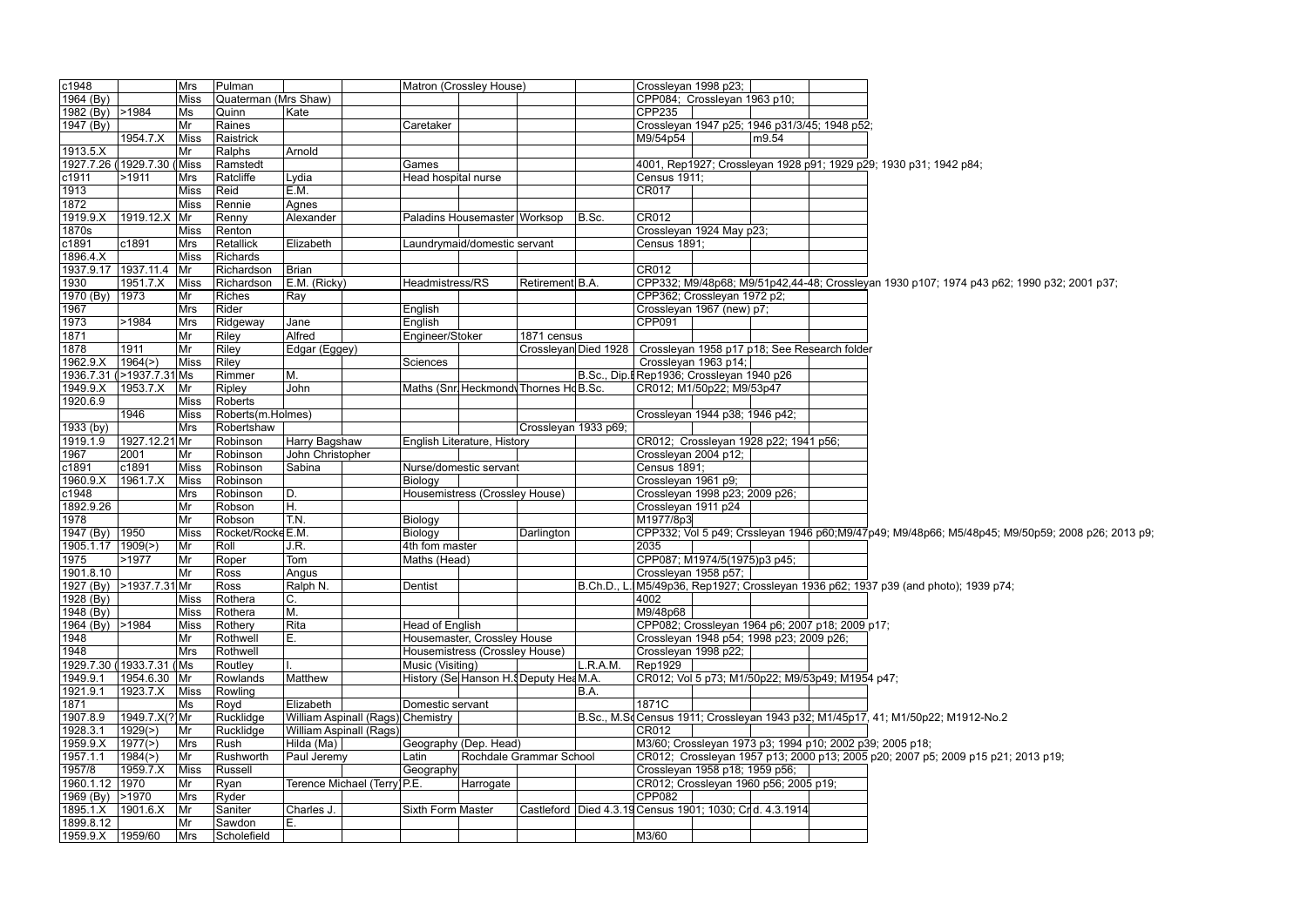| 1969 (By)          |                           | Mr          | Scott                      |                                | P.E.                    |                               |                   |                                                                                | CPP082                          |                                          |                                                                      |                                                                                                           |
|--------------------|---------------------------|-------------|----------------------------|--------------------------------|-------------------------|-------------------------------|-------------------|--------------------------------------------------------------------------------|---------------------------------|------------------------------------------|----------------------------------------------------------------------|-----------------------------------------------------------------------------------------------------------|
| 1927.7.26 (1942)   |                           | Miss        | Seed                       | J.P.                           | Matron                  |                               |                   |                                                                                |                                 |                                          |                                                                      | 4056, Rep1927; Crossleyan 1926 Sept p76; 1942 p26; p46; 1956 p39; 1993 p7;                                |
| 1977               |                           | Mr          | Senior                     | Trevor                         | <b>Maths</b>            |                               |                   |                                                                                | CPP087; M1976/7p4; 1977 p12;    |                                          |                                                                      |                                                                                                           |
| 1960.9.X           | 1962.7.X                  | Miss        | Shackleton                 |                                | Dom. Sci.               |                               |                   |                                                                                | Crossleyan 1961 p9;             |                                          |                                                                      |                                                                                                           |
| 1873               |                           | Mr          | Shaw                       | S.E.                           |                         |                               |                   |                                                                                |                                 |                                          |                                                                      |                                                                                                           |
| 1873               | 1874                      | Miss        | Shaw                       | Sarah Elizabeth                | Sewing girl             |                               | Private Governess |                                                                                |                                 | Pupil at COHS                            |                                                                      |                                                                                                           |
| 1920.2.16          | 1925                      | Mr          | Sheard                     | William R.                     | Secretary 1920-         |                               |                   |                                                                                |                                 |                                          | Former pud 3043; Crossleyan 1920 p20; Crossleyan 1926 p24;           |                                                                                                           |
| 1935 (By)          |                           | Miss        | Sheldrake                  |                                |                         |                               |                   |                                                                                | M9/35p101                       |                                          |                                                                      |                                                                                                           |
| 1872               | 1888                      | Miss        | Shepherd                   | Margaret Lois S. (Molly Matron |                         |                               | Died 1888         |                                                                                |                                 | Census 1881; Crossley Dog called Inch    |                                                                      |                                                                                                           |
| 1957/8             | 1963                      | Miss        | Shepherdson Isobel         |                                |                         |                               |                   |                                                                                |                                 |                                          |                                                                      | Head of English, Senio Head, Brigg High Scho Crossleyan 1958 p18; 1998 p19; 2000 p15; 2002 p14; 2004 p35; |
| 1872               |                           | Miss        | Shier                      | Elizabeth                      |                         |                               |                   |                                                                                |                                 |                                          |                                                                      |                                                                                                           |
| c1881              | c1881                     | Miss        | Shires                     | Annie                          | Nurse                   |                               |                   |                                                                                | Census 1881;                    |                                          |                                                                      |                                                                                                           |
| $1964$ (By)        | > 1964                    | Mrs         | Shoesmith                  |                                | Music (part-time?)      |                               |                   |                                                                                | CPP084                          |                                          |                                                                      |                                                                                                           |
| 1960.9.1           |                           | Mr          | Short                      | IB.                            | Maths                   |                               |                   |                                                                                | M3/61                           |                                          |                                                                      |                                                                                                           |
| 1949.9.8           | 1959.7.X                  | Mr          | Short                      | Donald                         |                         |                               |                   | P.T. Master Loughborol Ryburn Sec. Mod. Sch. CR012; M1/50p22,23; Im. 17.8.1950 |                                 |                                          |                                                                      |                                                                                                           |
| 1871               |                           | Ms          | Sinclair                   | Susannah                       | Domestic servant        |                               |                   |                                                                                | 1871C                           |                                          |                                                                      |                                                                                                           |
|                    | 1930.7.29 (1931.7.31 (Ms) |             | Singleton                  | M.W.                           | Art (Visiting)          |                               |                   |                                                                                | Rep1930; Crossleyan 1933 p69;   |                                          |                                                                      |                                                                                                           |
| 1942.9.1           | 1943.8.31 Mr              |             | Sirrell                    | Ronald Gordon                  | History                 |                               |                   |                                                                                |                                 | CR012; Crossleyan 1942 p95; 2005 p24;    |                                                                      |                                                                                                           |
| 1964               | 1967                      | Mrs         | $\sqrt{\text{Sisson}}(s)$  |                                | Domestic Science        |                               |                   |                                                                                |                                 | CPP090; Crossleyan 1967 (new) p7;        |                                                                      |                                                                                                           |
| c1911              | > 1911                    | Miss        | Skelton                    | Zipporah                       | <b>Second Laundress</b> |                               |                   |                                                                                | Census 1911                     |                                          |                                                                      |                                                                                                           |
| c1901              | c1091                     | Miss        | Skinner                    | Florence                       | First kitchenmaid       |                               |                   |                                                                                | Census 1901;                    |                                          |                                                                      |                                                                                                           |
|                    | 1937.7.31 (1938.12.21 Mr  |             | Slater                     | <b>Alec Whiteley</b>           |                         | Physics, Biology, Maths       |                   | B.A.                                                                           |                                 |                                          |                                                                      | CR012; Rep1937; Crossleyan 1939 p33; 1944 p9; 1945 p26;                                                   |
| 1900.8.11          | 1901.6.30 Mr              |             | Small                      | Arthur John                    | <b>Assistant Master</b> |                               |                   |                                                                                | Census 1901;                    |                                          |                                                                      |                                                                                                           |
| 1898.4.X           |                           | Miss        | Smeaton                    |                                |                         |                               |                   |                                                                                |                                 |                                          |                                                                      |                                                                                                           |
|                    | 1923.10.5 1936.7.31( Mr   |             | Smith                      | <b>Arthur Ronald</b>           | Physics                 |                               |                   | M.Sc.                                                                          |                                 | 4338; Crossleyan 1929 p40; 1936 p4       |                                                                      |                                                                                                           |
| 1902.8.9           |                           | Mr          | Smith                      | B.H.                           |                         |                               |                   |                                                                                |                                 |                                          |                                                                      |                                                                                                           |
| 1942.1.1           | 1945.7.28 Mr              |             | Smith                      | Edwin Malcolm Ramse Physics    |                         |                               |                   |                                                                                |                                 |                                          | Alleyne's Grammar SchCR012; Crossleyan 1943 p32; 1944 p68; 1945 p16; |                                                                                                           |
| 1893.4.X           |                           | Mr          | Smith                      | Η.                             | Music teacher           |                               |                   |                                                                                | Crossleyan 1911 p24             |                                          |                                                                      |                                                                                                           |
| 1937.9.X           |                           | Miss        | Smith                      | J.M.                           |                         | Junior form, music, elocution |                   |                                                                                |                                 | Rep1937; Crossleyan 1938 p26; 1941 p52?; |                                                                      |                                                                                                           |
| 1971               | 2002                      | Mr          | Smith                      | <b>Keith Samuel</b>            | Maths                   |                               |                   |                                                                                |                                 | CPP087; Crossleyan 2001 p20; 2002 p11;   |                                                                      |                                                                                                           |
|                    |                           | Miss        | Smith                      | Nellie                         | Girls' games            |                               |                   | Crossleyan 1924 Sept p30;                                                      |                                 |                                          |                                                                      |                                                                                                           |
| 1918.9.12          |                           | Miss        | Smith                      |                                |                         |                               |                   |                                                                                |                                 |                                          |                                                                      |                                                                                                           |
| 1956               | 1959.7.X                  | Miss        | Smith (Mrs Nu Shirley      |                                | English                 |                               |                   |                                                                                |                                 | M9/59; Crossleyan 1973 p43; 2007 p13;    |                                                                      |                                                                                                           |
| 1960.7.X           |                           | Mr          | Smith                      |                                | <b>Head caretaker</b>   |                               |                   |                                                                                | Crossleyan 1961 p9;             |                                          |                                                                      |                                                                                                           |
| 1865               | 1866                      | Mrs         | Smith                      |                                | Matron                  |                               |                   |                                                                                | CPP175; Crossleyan 1913 p101    |                                          |                                                                      |                                                                                                           |
| 1973               | 1974                      | Miss        | Smith                      |                                | English/French          |                               |                   |                                                                                |                                 | Crossleyan 1973 p2; 1974/5(1974)p3       |                                                                      |                                                                                                           |
| 1947               | 1976.7.X                  | Mrs         | Smith (later G Winifred G. |                                | Secretary               |                               |                   |                                                                                |                                 | M3/61; M1975/6p2; 2004 p11; 2009 p39;    |                                                                      |                                                                                                           |
| 1867               |                           | Miss        | Soul                       | R.M.                           |                         |                               |                   |                                                                                |                                 |                                          |                                                                      |                                                                                                           |
| 1961.9.1           |                           | <b>Miss</b> | Southwell                  |                                | Biology                 |                               |                   |                                                                                | M9/61                           |                                          |                                                                      |                                                                                                           |
| 1879.9.3           | 1880.5.5                  | Miss        | Sparks                     |                                |                         | Boys under wardrobe keeper    |                   |                                                                                |                                 |                                          |                                                                      |                                                                                                           |
|                    | 1875.5                    | Miss        | Spencer                    | Mary Emma                      |                         |                               |                   |                                                                                | 1871C                           | Pupil at COHS                            |                                                                      |                                                                                                           |
| 1871<br>1869       |                           | Ms<br>Mr    | Spencer<br>Spencer         | Mary Jane                      | 1st. Teacher            |                               |                   |                                                                                |                                 |                                          |                                                                      |                                                                                                           |
|                    | 1966                      | Mr          | Spencer                    | Luke                           | English                 |                               |                   |                                                                                | Crossleyan 1966 (new style) p7; |                                          |                                                                      |                                                                                                           |
| 1967               | > 1984                    | Mr          | Stafford                   | Rodney                         | Chemistry               |                               |                   |                                                                                |                                 | CPP082; Crossleyan 1967 p7; 2006 p12;    |                                                                      |                                                                                                           |
| 1884.10.6          |                           | <b>Miss</b> | Stainer                    |                                |                         |                               |                   |                                                                                |                                 |                                          |                                                                      |                                                                                                           |
| 1874               | 1876.12                   | Miss        | Stanion                    |                                | Assistant mistress      |                               |                   |                                                                                |                                 |                                          |                                                                      |                                                                                                           |
| 1873               | 1873.6                    | Miss        | Starr                      |                                |                         |                               |                   |                                                                                |                                 |                                          |                                                                      |                                                                                                           |
| 1960.9.1           | 1964(>)                   | Mr]         | Stead                      | Peter Jackson                  | Physics                 |                               |                   |                                                                                | Crossleyan 1962 p40;            |                                          |                                                                      |                                                                                                           |
| 1895.8.30          |                           | Mr          | Steele                     | А.                             |                         |                               |                   |                                                                                |                                 |                                          |                                                                      |                                                                                                           |
| 1919.12.X 1923     |                           | Miss        | Steen                      | Marguerite                     |                         | Outdoor dancing; eurythmics   |                   |                                                                                |                                 |                                          |                                                                      | Crossleyan 1928 p90; 1934 p38; 1937 p21; 1938 p17; 1974 p67; 1995 p7; 2008 p25;                           |
| 1867               | > 1871                    | Miss        | Stephens                   | Mary Jane                      | 2nd. Teacher            |                               |                   |                                                                                | 1871C                           |                                          |                                                                      |                                                                                                           |
| 1871               |                           | Ms          | Stoker                     | Jane                           | Cook                    |                               |                   |                                                                                | 1871C                           |                                          |                                                                      |                                                                                                           |
| 1967 (By)   > 1984 |                           | Mr          | Stone                      | Raymond                        | History                 |                               |                   |                                                                                | CPP278; Crossleyan 2009 p20;    |                                          |                                                                      |                                                                                                           |
| c1891              | c1891                     | Miss        | Storey                     | Maria                          |                         | Laundrymaid/domestic servant  |                   |                                                                                | Census 1891;                    |                                          |                                                                      |                                                                                                           |
| 1915.9.11          |                           | Mr          | Stothert                   |                                |                         |                               |                   |                                                                                |                                 |                                          |                                                                      |                                                                                                           |
| 1949               | 1952.7.X                  | Miss        | Sture                      |                                |                         |                               |                   |                                                                                | M9/52p43                        |                                          |                                                                      |                                                                                                           |
| 1967               |                           | Miss        | Suggitt (Mrs VE.           |                                | Domestic Science        |                               |                   |                                                                                |                                 |                                          | CPP082; Crossleyan 1967 (new) p7; 1973 p42;                          |                                                                                                           |
|                    |                           |             |                            |                                |                         |                               |                   |                                                                                |                                 |                                          |                                                                      |                                                                                                           |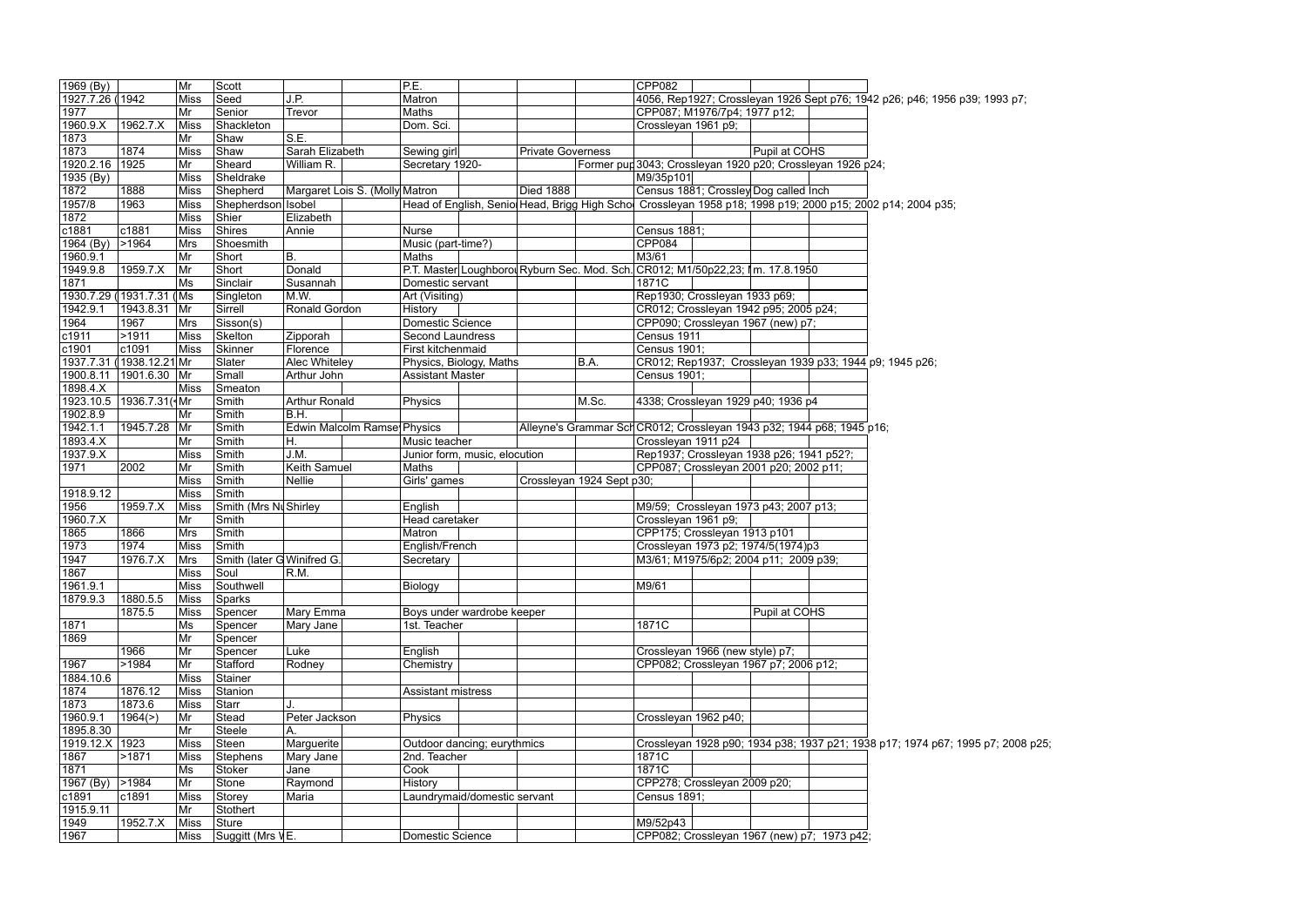| $ $ < 1909                 |                          | Mr          | Sutcliffe                                            | Herbert                |                                     | Cobbler                   |                                 |                                                                     | Son of Thor Crossleyan 1997 p11; |                      |                                |                                                               |                                                                                              |
|----------------------------|--------------------------|-------------|------------------------------------------------------|------------------------|-------------------------------------|---------------------------|---------------------------------|---------------------------------------------------------------------|----------------------------------|----------------------|--------------------------------|---------------------------------------------------------------|----------------------------------------------------------------------------------------------|
| 1874                       | 1909                     | Mr          | Sutcliffe                                            | Thomas                 |                                     | Cobbler                   |                                 |                                                                     | Died June 5th 1913               |                      |                                |                                                               |                                                                                              |
| 1889.7.1                   | 1892(>)                  | Mr          | Sweatman/Sw George A.                                |                        |                                     |                           |                                 |                                                                     |                                  |                      |                                | Census 1891; Crossleyan 1911 p24; 1972 p19;                   |                                                                                              |
| 1871                       |                          | Ms          | Swinwood(?) Maryann                                  |                        |                                     | Domestic servant          |                                 |                                                                     |                                  | 1871C                |                                |                                                               |                                                                                              |
| 1873                       | 1874                     | Miss        | Swire                                                | Sarah Anne             |                                     | Sewing girl               |                                 | <b>Private Governess</b>                                            |                                  |                      |                                | Pupil at COHS                                                 |                                                                                              |
|                            | 1958                     | Miss        | Swire                                                |                        |                                     | Cook                      |                                 |                                                                     |                                  | Crossleyan 1958 p18; |                                |                                                               |                                                                                              |
| $1969$ (By)                | >1984                    | Mr          | Sykes                                                | Alan (Crystal)         |                                     | Chemistry                 |                                 |                                                                     |                                  |                      | CPP082; Crossleyan 1993 p5;    |                                                               |                                                                                              |
| 1946                       | 1946.7.X                 | Mrs         | Sykes                                                |                        |                                     | French                    |                                 |                                                                     |                                  |                      | Crossleyan 1946 p57; 1946 p43; |                                                               |                                                                                              |
| 1881                       |                          | Mr          | Symonds                                              | J.R.                   |                                     |                           |                                 |                                                                     |                                  |                      |                                |                                                               |                                                                                              |
| c1881                      | c1881                    | <b>Miss</b> | Taylor                                               | Harriet                |                                     | Domestic Servant          |                                 |                                                                     |                                  | Census 1881;         |                                |                                                               |                                                                                              |
| 1871                       |                          | Ms          | Taylor                                               | Henrietta Priscilla    |                                     | Wardrobe keeper           |                                 |                                                                     |                                  | Census 1871;         |                                |                                                               |                                                                                              |
| 1907.4.X                   |                          | Mr          | Teece                                                |                        |                                     |                           |                                 |                                                                     |                                  |                      |                                |                                                               |                                                                                              |
| 1984 (By)                  |                          |             |                                                      | Glynne                 |                                     |                           |                                 |                                                                     |                                  | CPP143               |                                |                                                               |                                                                                              |
| 1962.9.X                   | 1984(>)                  | Mr]         | Teggin                                               | John                   |                                     |                           |                                 |                                                                     |                                  |                      |                                |                                                               |                                                                                              |
|                            |                          |             | <b>Tennant</b>                                       |                        |                                     | English                   |                                 |                                                                     |                                  | Crossleyan 1963 p19; |                                |                                                               |                                                                                              |
| $1964$ (By) $\sqrt{51976}$ |                          | Mr          | Tennant                                              | John                   |                                     | English                   |                                 |                                                                     |                                  |                      | CPP082; Crossleyan 2009 p18;   |                                                               |                                                                                              |
| c1911                      | c1911                    | Miss        | <b>Terry</b>                                         | Sarah                  |                                     |                           | <b>General Domestic Servant</b> |                                                                     |                                  | 1911 census;         |                                |                                                               |                                                                                              |
| 1957                       |                          | Mr          | Tharm                                                | K.W.                   |                                     |                           |                                 |                                                                     |                                  |                      | Crossleyan 1957 p13;           |                                                               |                                                                                              |
| c1910                      |                          | Major       | Theed                                                |                        |                                     |                           |                                 |                                                                     |                                  | Crossleyan 1993 p13; |                                |                                                               |                                                                                              |
| 1911                       |                          | <b>Miss</b> | Thomas                                               | G.M.                   |                                     |                           |                                 |                                                                     | Shorthand CR017                  |                      |                                |                                                               |                                                                                              |
| c1911                      | >1911                    | Miss        | Thomas                                               | Margaret               |                                     | Head kitchen maid         |                                 |                                                                     |                                  | Census 1911;         |                                |                                                               |                                                                                              |
| 1959.9.1                   |                          | Mr          | Thompson                                             | Alan                   |                                     | Geography, English        |                                 |                                                                     |                                  |                      | CR012; Crossleyan 1960 p20;    |                                                               |                                                                                              |
| 1920.9.X                   | 1936.7.X                 | Miss        | Thompson                                             | Amy                    |                                     | Mod. Lang., choir         |                                 |                                                                     |                                  |                      |                                |                                                               | B.A., Dip.E(Rep1927; M9/36p88-89; Crossleyan 1933 p69; 1936 p88; 1990 p32; 2008 p24 (photo); |
| 1921.9.1                   | 1923.7.X                 | Miss        | Thompson                                             | D.B.                   |                                     |                           |                                 |                                                                     | B.Sc.                            |                      |                                |                                                               |                                                                                              |
| 1964 (By)                  |                          | <b>Mrs</b>  | Thompson                                             | Dorothy                |                                     |                           |                                 |                                                                     |                                  |                      | CPP084 (see also entry 476)    |                                                               |                                                                                              |
| c1901                      | c1901                    | Mrs         | Thompson                                             | Martha                 |                                     | Dormitary maid            |                                 |                                                                     |                                  | Census 1901;         |                                |                                                               |                                                                                              |
| 1976                       | 1978                     | Mrs         | Thompson                                             | S.A.                   |                                     | <b>Maths</b>              |                                 |                                                                     |                                  |                      | CPP087; M1975/6p3; M1977/8p3   |                                                               |                                                                                              |
| 1960.9.X                   | 1961.7.X                 | Mrs         | Thompson                                             |                        |                                     | Geography                 |                                 |                                                                     |                                  | Crossleyan 1961 p9;  |                                |                                                               |                                                                                              |
| 1964 (By) 1972             |                          | <b>Miss</b> | Thomson                                              | Jean Laura             |                                     |                           | Deputy Head/English/RS          |                                                                     |                                  |                      |                                | CPP082; Crossleyan 1964 p6; 2005 p35; 2006 p25;               |                                                                                              |
| c1881                      | c1881                    | <b>Miss</b> | Thomson                                              | Lucy Ann               |                                     | <b>Domestic Servant</b>   |                                 |                                                                     |                                  | Census 1881;         |                                |                                                               |                                                                                              |
| 1956.9.1                   | 1989                     | Mr          | Thorp (Wally) Charles Walter                         |                        |                                     | Chemistry                 |                                 |                                                                     |                                  |                      |                                | CR012; Crossleyan 2000 p13; 2009 p43;                         |                                                                                              |
| 1871                       |                          | Ms          | Thorp                                                | Mary                   |                                     | Dressmaker                |                                 |                                                                     |                                  | 1871C                |                                |                                                               |                                                                                              |
| 1864                       | 1864/5                   | Miss        | Thorp                                                |                        |                                     | Matron                    |                                 |                                                                     |                                  |                      | Crossleyan 1913 p101           |                                                               |                                                                                              |
| 1896.8.X                   |                          | Mr          | Thorpe                                               | Isaac                  |                                     | Form IV leader            |                                 |                                                                     | B.A.                             |                      | Census 1901; M4/12p17          |                                                               |                                                                                              |
| 1957.1.1                   |                          | Mr          | Thurm                                                | <b>Kenneth William</b> |                                     |                           |                                 |                                                                     |                                  | CR012                |                                |                                                               |                                                                                              |
| c1891                      | c1891                    | Miss        | <b>Tiffany</b>                                       | Sarah Ann              |                                     | Dressmaker                |                                 |                                                                     |                                  | Census 1891;         |                                |                                                               |                                                                                              |
| 1899                       | 1923                     | <b>Miss</b> | Tomlin                                               | Florence ('Florrie')   |                                     | Cook                      |                                 |                                                                     |                                  |                      |                                |                                                               | Census 1901; Census 1911; 3399; Crossleyan 1923 Sept p9; 1934 p92; 1938 p16; 1958 p57        |
| 1940                       |                          | <b>Miss</b> | Tomlinson                                            |                        |                                     | Maths                     |                                 |                                                                     |                                  |                      |                                | Crossleyan 1940 p26; M9/43p76 1946 p57;                       |                                                                                              |
| 1868                       | c1872                    | Mr          | Tozer                                                | Thomas Milsom          |                                     | 3rd. Teacher; Form 2      |                                 | Cheshunt Training Coll 1193; 1871C; M10/12p61; Crossleyan 1930 p62; |                                  |                      |                                |                                                               |                                                                                              |
| 1865 (By)                  | >1866                    | <b>Miss</b> | Trumming (Trimming?)                                 |                        |                                     | <b>First Mistress</b>     |                                 |                                                                     |                                  | 1282                 |                                |                                                               |                                                                                              |
| 1864                       | 1893                     | Mr          | Tuley                                                | John                   |                                     | Secretary 1864-1893       |                                 |                                                                     |                                  |                      |                                | J3-204; Crossleyan 1912 p2-4; 1956 p34;                       |                                                                                              |
| c1901                      | c1901                    | <b>Miss</b> | Turner                                               | Agnes                  |                                     | Assistant dressmaker      |                                 |                                                                     |                                  | Census 1901;         |                                |                                                               |                                                                                              |
| 1976                       | >1982                    | Mr          | Turner                                               | Ollie (Alwyn)          |                                     | Woodwork, Maths           |                                 |                                                                     |                                  |                      |                                | CPP087; Crossleyan 1975/6 p3; 2002 p12;                       |                                                                                              |
| c1930s                     |                          | Miss        | Tutt                                                 |                        |                                     | Gym                       |                                 |                                                                     |                                  |                      |                                |                                                               |                                                                                              |
| 1974 (By)  >1982           |                          | Ms          | Tweedale                                             | Joan                   |                                     |                           |                                 |                                                                     |                                  | CPP091               |                                |                                                               |                                                                                              |
| 1919.6.1                   | 1919.7.X                 | Mr          | Tye                                                  |                        |                                     |                           |                                 |                                                                     |                                  | CR012                |                                |                                                               |                                                                                              |
|                            |                          |             | <b>Tyers</b>                                         | Mary                   |                                     | Matron                    |                                 |                                                                     |                                  |                      |                                | Census 1911; Crossleyan 1993 p12;                             |                                                                                              |
| 1880                       |                          | <b>Miss</b> | Udall                                                | Annie                  |                                     | <b>Assistant Mistress</b> |                                 |                                                                     |                                  | Census 1881;         |                                |                                                               |                                                                                              |
| 1929.7.30 (1948.7.X)       |                          | Mr          | Umpleby                                              |                        | Thomas Maurice (Maur Handicraft     |                           |                                 |                                                                     |                                  |                      |                                | Brighton (school) in 194M1/43p32, M9/48p70; 2013 p13; Rep1929 |                                                                                              |
|                            | 1928.1.18  1937.7.31(∤Mr |             | Umpleby (Bur Thomas Maurice (Maur Manual instruction |                        |                                     |                           |                                 |                                                                     |                                  |                      | CR012; M1/36p37; Cro Boy 1546  |                                                               |                                                                                              |
| 1959.9.1                   | 1969(>)                  | Mr          | Uttley                                               | Maxwell (Max)          |                                     | Metalwork                 |                                 |                                                                     |                                  |                      |                                | CR012; Crossleyan 1960 p20; 2002 p12; 2009 p21;               |                                                                                              |
| 1893.8.X                   | 1923.7.31 Mr             |             | Van Dyk                                              |                        | Herman Francois Charl Music teacher |                           |                                 |                                                                     |                                  |                      | CR012; Crossleyan 1940 p72;    |                                                               |                                                                                              |
|                            | 1919.10.5  1922.7.26  Mr |             | Van Dyk                                              |                        | Louis Francois Charles              |                           |                                 |                                                                     |                                  |                      | CR012, Crossleyan 1949 p49;    |                                                               |                                                                                              |
| 1962                       | 1977(>)                  | Mr          | Vaughan                                              | John                   |                                     | Art                       |                                 |                                                                     |                                  |                      |                                |                                                               | Crossleyan 9-1962; 1990 p15; 1993 p10; 2001 p20; 2002 p32; 2008 p17;                         |
| 1877                       |                          | Miss        | Vawdrey                                              |                        |                                     | Music teacher             |                                 |                                                                     |                                  | Crossleyan 1922 p5   |                                |                                                               |                                                                                              |
| c1881                      | c1881                    | Miss        | Veale                                                | Eliza                  |                                     | Domestic Servant          |                                 |                                                                     |                                  | Census 1881;         |                                |                                                               |                                                                                              |
| 1976 (By)  >1984           |                          | Mr          | Verlander                                            | Timothy                |                                     |                           |                                 |                                                                     |                                  | CPP087               |                                |                                                               |                                                                                              |
|                            | 1931                     | Miss        | Vessey                                               |                        |                                     | Games                     |                                 |                                                                     |                                  |                      |                                | M5/35p69; Crossleyan 1931 p112;                               |                                                                                              |
| 1871                       |                          | Ms          | <b>Vickers</b>                                       | Maria                  |                                     | Domestic servant          |                                 |                                                                     |                                  | 1871C                |                                |                                                               |                                                                                              |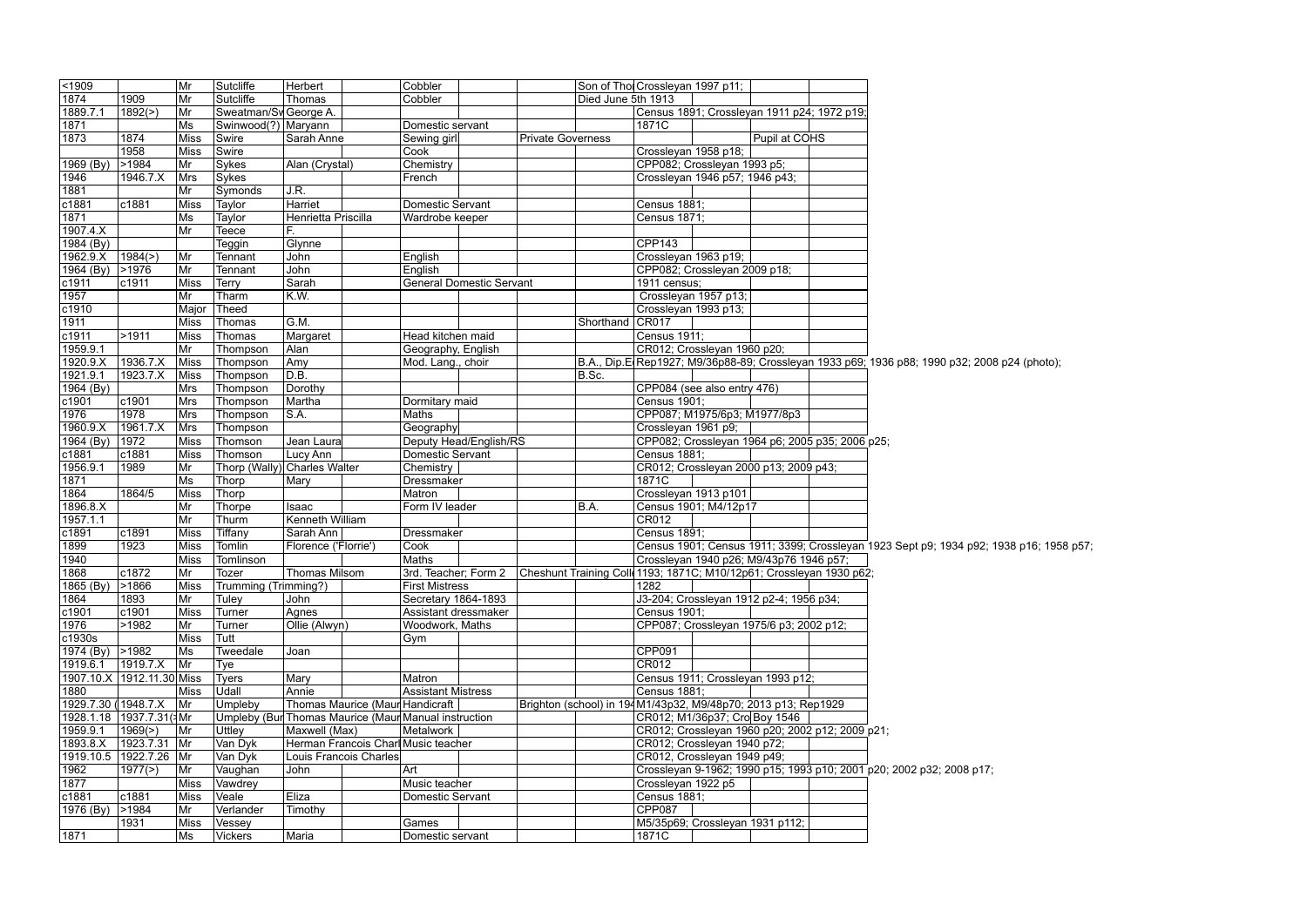| c1911               | > 1911                     | Miss                     | <b>Waite</b>      | Lydia                                                                                                             |                         | Assistant wardrobe keeper; Wardrobe keeper |                      |                                | Census 1911;                                                                                     |                             |                                          |                              |                                                                                                                                                          |
|---------------------|----------------------------|--------------------------|-------------------|-------------------------------------------------------------------------------------------------------------------|-------------------------|--------------------------------------------|----------------------|--------------------------------|--------------------------------------------------------------------------------------------------|-----------------------------|------------------------------------------|------------------------------|----------------------------------------------------------------------------------------------------------------------------------------------------------|
|                     | 1931.7.31 (>1954(1961Miss) |                          | <b>Walker</b>     | Christine S.                                                                                                      | Art                     |                                            |                      |                                |                                                                                                  |                             |                                          |                              | CPP332; M9/48p68; M5/48p46, M5/49p41; 1964 p37; 1990 p32; 2006 p17; 2009 p15; 2013 p9; Rep                                                               |
| 1914.11.17          |                            | Mr                       | <b>Walker</b>     |                                                                                                                   |                         |                                            |                      |                                |                                                                                                  |                             |                                          |                              |                                                                                                                                                          |
| 1966                | 1972                       | Mr                       | <b>Wallis</b>     | Mike                                                                                                              | Head of French          |                                            |                      |                                |                                                                                                  | CPP082; Crossleyan 1972 p1; |                                          |                              |                                                                                                                                                          |
| 1966                |                            | Mr                       | <b>Walls</b>      | Tom                                                                                                               | Scence/R.E.             |                                            |                      |                                |                                                                                                  |                             | CPP089; Crossleyan 1966 p11; 2006 p17;   |                              |                                                                                                                                                          |
| 1874.2.X            | 1876.9                     | Mr                       | <b>Walters</b>    |                                                                                                                   |                         |                                            |                      |                                |                                                                                                  |                             |                                          |                              |                                                                                                                                                          |
| 1984 (By)           |                            | Ms                       | Ward              | Sherry                                                                                                            |                         |                                            |                      |                                | <b>CPP143</b>                                                                                    |                             |                                          |                              |                                                                                                                                                          |
| 1964 (By)  >1964    |                            | Mrs                      | <b>Ward</b>       |                                                                                                                   |                         |                                            |                      |                                | <b>CPP084</b>                                                                                    |                             |                                          |                              |                                                                                                                                                          |
| c1911               | >1911                      | Miss                     | Warner            | Grace                                                                                                             | <b>Assistant Matron</b> |                                            |                      |                                | Census 1911;                                                                                     |                             |                                          |                              |                                                                                                                                                          |
| 1942                |                            | Miss                     | <b>Wason</b>      |                                                                                                                   |                         |                                            |                      | Crossleyan 1942 p20; 1946 p58; |                                                                                                  |                             |                                          |                              |                                                                                                                                                          |
| 1885 (By) 1886(>)   |                            | Miss                     | Waterhouse        |                                                                                                                   |                         |                                            |                      |                                |                                                                                                  |                             |                                          |                              |                                                                                                                                                          |
| 1875                | 1876.7                     | $\overline{\mathsf{Mr}}$ | <b>Waters</b>     | J. 'Tommy'                                                                                                        | Form 2                  |                                            |                      |                                |                                                                                                  |                             |                                          |                              | Crossleyan 1912 p17; dBecame engaged to one of the big girls!                                                                                            |
| 1918.1.13 1919.7.X  |                            | Miss                     | <b>Watkinson</b>  | Elsie                                                                                                             |                         |                                            |                      | B.A.                           | <b>CR012</b>                                                                                     |                             |                                          |                              |                                                                                                                                                          |
| 1946                | 1946 Miss                  |                          | Watson            |                                                                                                                   |                         |                                            | Crossleyan 1946 p57; |                                |                                                                                                  |                             |                                          |                              |                                                                                                                                                          |
| 1878                | 1880.4.30 Miss             |                          | <b>Wayte</b>      |                                                                                                                   |                         |                                            |                      |                                |                                                                                                  |                             |                                          |                              |                                                                                                                                                          |
| 1892.9.9            | 1897                       | Miss                     | <b>Wayte</b>      |                                                                                                                   | Headmistress            |                                            |                      |                                |                                                                                                  | 1295; R1892; R1897;         |                                          |                              |                                                                                                                                                          |
| c1901               | >1911                      | Miss                     | <b>Webb</b>       | Eve Alice Gertrude                                                                                                |                         | Assistant wardrobe keeper; Wardrobe keeper |                      |                                |                                                                                                  | Census 1901; Census 1911;   |                                          |                              |                                                                                                                                                          |
| C1897               | C <sub>1900</sub>          | Miss                     | <b>Webb</b>       | G.                                                                                                                | Teacher                 |                                            |                      | See Saville research info      |                                                                                                  |                             |                                          |                              |                                                                                                                                                          |
| 1958.9.1            | 1999.8.31 Mr               |                          | <b>Webb</b>       | Philip                                                                                                            | History                 | Royal Insurance                            |                      |                                |                                                                                                  |                             |                                          |                              | CR012; Crossleyan 1959 p18; 1973 p3; 1990 p4; 1999 p9; 2007 p6; 2009 p21;                                                                                |
| 1872.10.23 1873.2.4 |                            | $\overline{\mathsf{Mr}}$ | <b>Webber</b>     | W.H.                                                                                                              |                         |                                            |                      |                                |                                                                                                  |                             |                                          |                              |                                                                                                                                                          |
| 1894.1.X            | 1895.6.X                   | $\overline{\mathsf{Mr}}$ | Webster           | H.F.                                                                                                              | Music teacher           |                                            |                      |                                |                                                                                                  |                             |                                          |                              |                                                                                                                                                          |
| 1876.8.X            | 1880.12                    | Mr                       | <b>Webster</b>    | W.Homersh Yes                                                                                                     |                         | Pupil teacher & Master; Model drawing;     |                      |                                |                                                                                                  |                             |                                          |                              |                                                                                                                                                          |
| 1919.4.X            | 1925.7.31/tMr              |                          | Wedgwood          | George Thomas                                                                                                     |                         |                                            |                      |                                | Assistant Master; i/c maOrange Hill Grammar SCR012: Crossleyan 194Died 1.2.55 Vol 5 p66 Obituary |                             |                                          |                              |                                                                                                                                                          |
| c1900               |                            | Mr                       | Weeder            |                                                                                                                   | Dentist                 |                                            |                      | Crossleyan 1927 p33; Sept p87; |                                                                                                  |                             |                                          |                              |                                                                                                                                                          |
| 1875.10.X 1878.12   |                            | Mr                       | <b>Wells</b>      |                                                                                                                   | Form 1                  |                                            |                      |                                |                                                                                                  |                             |                                          |                              |                                                                                                                                                          |
|                     |                            |                          |                   | Algernon L. Yes<br>Annie                                                                                          |                         |                                            |                      |                                | 1199                                                                                             |                             | Former pupil                             | <b>Married Mr Douthwaite</b> |                                                                                                                                                          |
| 1890s (late)        |                            | Miss                     | <b>West</b>       |                                                                                                                   | <b>Assistant Matron</b> |                                            |                      |                                |                                                                                                  |                             |                                          |                              |                                                                                                                                                          |
| 1871                |                            | Ms                       | <b>West</b>       | Mary Anna                                                                                                         | Wardrobe keeper         |                                            |                      |                                | 1871C                                                                                            |                             |                                          |                              |                                                                                                                                                          |
| 1882                | 1887.12.19 Mr              |                          | Westgate          | Thomas                                                                                                            |                         | Geography; Model drawing                   |                      |                                |                                                                                                  |                             |                                          |                              |                                                                                                                                                          |
| 1902                |                            | Miss                     | <b>Weston</b>     |                                                                                                                   | <b>Nurse</b>            |                                            |                      |                                | Crossleyan 1913 p89                                                                              |                             |                                          |                              |                                                                                                                                                          |
| 1889.7.1            | 1889(>)                    | Miss                     | <b>Wheeler</b>    |                                                                                                                   |                         |                                            |                      |                                | $J1-217$                                                                                         |                             |                                          |                              |                                                                                                                                                          |
| 1958.10.6           |                            | Mr                       | <b>Whitaker</b>   | Geoffrey                                                                                                          | Chemistry, Physics      |                                            |                      |                                |                                                                                                  |                             | CR012; Crossleyan 1959 p18; 2009 p21;    |                              |                                                                                                                                                          |
| 1898.8. X           |                            | Mr                       | <b>White</b>      | C.A.                                                                                                              |                         |                                            |                      |                                |                                                                                                  |                             |                                          |                              |                                                                                                                                                          |
| 1959                | 1960.7.X                   | $\overline{\mathsf{Mr}}$ | <b>Whitehouse</b> | David                                                                                                             | Gen. Sci.               |                                            |                      |                                |                                                                                                  |                             | Crossleyan 1960 p20; p57; 1967 p43;      |                              |                                                                                                                                                          |
| 1966                | 1967                       | Miss                     | <b>Whitlow</b>    |                                                                                                                   |                         |                                            |                      |                                |                                                                                                  | Crossleyan 1967 (new) p7;   |                                          |                              |                                                                                                                                                          |
| 1884                | 1917                       | $\overline{\text{Mr}}$   | Whitwam           | Wright                                                                                                            |                         | Caretaker/General school porter            |                      |                                |                                                                                                  |                             |                                          |                              | Census 1911; Crossleyan 1921 May p24; 1936 p69; 1945 p36; 1958 p17;                                                                                      |
| 1881                | > 1921                     | $\overline{\text{Mr}}$   | Wiggett           | Alfred                                                                                                            | <b>Baker</b>            |                                            |                      |                                |                                                                                                  | Crossleyan 1921 May p2;     |                                          |                              |                                                                                                                                                          |
| 1913                | 1924                       | Miss                     | Wilkinson         | Eleanor Rosa (Nellie) Governess pupil (162); Matron 191 Description CR002; Crossleyan 19 Died 21.5.1924 at school |                         |                                            |                      |                                |                                                                                                  |                             |                                          |                              |                                                                                                                                                          |
| 1885.1.7            | 1901.6                     | Miss                     | Wilkinson         |                                                                                                                   |                         |                                            |                      |                                |                                                                                                  |                             |                                          |                              | Eleanor Rosa ('Nellie')  Matron (1.1.1913-21.5. Nursing. Trained at Bra Census 1891; Census 1901; Crossleyan Sept 1922 p2; 1938 p16; 1944 p59; 1956 p34; |
| 1873                | 1877.6                     | Mr                       | Wilkinson         | Frank                                                                                                             |                         | Pupil teacher & Master Went to Australia   |                      |                                | M1912p14                                                                                         |                             |                                          |                              | Former pupil; died in Australia before 1912                                                                                                              |
| 1969 (By) 1975.1.X  |                            | Mr                       | Wilkinson         | Jim K.                                                                                                            | Deputy Headmaster       |                                            |                      |                                | Headmaster, Hazelwick CPP082; Crossleyan 1973 p3; 1974/5(1975)p2; 2009 p7;                       |                             |                                          |                              |                                                                                                                                                          |
| 1901.1.X            | 1901.6.X                   | $\vert$ Mr               | Willans           | W.                                                                                                                |                         |                                            |                      |                                |                                                                                                  |                             |                                          |                              |                                                                                                                                                          |
| 1873                | 1874                       | Mr                       | Williams          | Cunningham Oliver                                                                                                 | Form 2; Cricketer       |                                            |                      |                                |                                                                                                  |                             | Known as Moo!                            |                              |                                                                                                                                                          |
|                     | 1919.4.23 1920.7.29 Mr     |                          | Williams          | John Percy                                                                                                        |                         |                                            |                      | M.A.                           | <b>CR012</b>                                                                                     |                             |                                          |                              |                                                                                                                                                          |
| 1974 (By)   > 1982  |                            | Mr                       | Williams          | Peter J.                                                                                                          | Music                   |                                            |                      | M.A.                           |                                                                                                  |                             | CPP087; M1975/6p3; 1977 p10; 1990 p16;   |                              |                                                                                                                                                          |
| 1901.8.10           |                            | Mr                       | Williams          | W.W.                                                                                                              |                         |                                            |                      |                                |                                                                                                  |                             |                                          |                              |                                                                                                                                                          |
| 1962.9. X           |                            | <b>Miss</b>              | Williams          |                                                                                                                   | Dom. Sci.               |                                            |                      |                                |                                                                                                  | Crossleyan 1963 p14;        |                                          |                              |                                                                                                                                                          |
| 1973                | > 1974                     | Mrs                      | <b>Williams</b>   |                                                                                                                   |                         | French, Music (p-time)                     |                      |                                |                                                                                                  |                             | Crossleyan 1973 p3; 1974/5(1974)p2       |                              |                                                                                                                                                          |
|                     | 1920                       | Mr                       | Williams          |                                                                                                                   |                         |                                            | Blackpool            |                                | Crossleyan 1920 p 8                                                                              |                             |                                          |                              |                                                                                                                                                          |
| 1927 (By)           | 1935.7.X                   | Miss                     | Wilman            | Α.                                                                                                                | Maths, Botany           |                                            |                      |                                | Snr. Maths. B.Sc., Dip. 14-147, Rep1927; Crossleyan 1935 p104; 1941 p24;                         |                             |                                          |                              |                                                                                                                                                          |
| 1923.9.X            |                            | <b>Miss</b>              | Wilson            | M.                                                                                                                |                         |                                            |                      | M.A.                           |                                                                                                  |                             |                                          |                              |                                                                                                                                                          |
| 1959.9.X 1974       |                            | Mrs                      | Wilson            | Nora                                                                                                              | R.E.                    |                                            | Retired              |                                |                                                                                                  | M3/60; M1974/5(1974)p3      |                                          |                              |                                                                                                                                                          |
| 1964 (By) $ >1973$  |                            | Mrs                      | Wilson            | Nora                                                                                                              |                         |                                            |                      |                                | <b>CPP082</b>                                                                                    |                             |                                          |                              |                                                                                                                                                          |
| 1960                |                            | Mr                       | Wilson            |                                                                                                                   | Asst. caretaker         |                                            |                      |                                | Crossleyan 1961 p9;                                                                              |                             |                                          |                              |                                                                                                                                                          |
|                     | 1910                       | Mr                       | Wilson            |                                                                                                                   | Shorthand (part time)   |                                            |                      | Full time teaching at Te CR017 |                                                                                                  |                             |                                          |                              |                                                                                                                                                          |
| 1951 (By) 1957      |                            | Miss                     | Windsor           | Marie E.                                                                                                          | Geography               |                                            |                      |                                |                                                                                                  | M9/57; M5/51p27; M9/53p50   |                                          |                              |                                                                                                                                                          |
|                     | 1927.7.26 (1929.7.30 (Miss |                          | Wishart           | E.                                                                                                                | Music                   |                                            |                      | $-R.A.M.$                      | 4001, Rep1927                                                                                    |                             |                                          |                              |                                                                                                                                                          |
| c1911               | >1911                      | Miss                     | Wood              | Ethel                                                                                                             | Wardrobe Keeper         |                                            |                      |                                | Census 1911;                                                                                     |                             |                                          |                              |                                                                                                                                                          |
| 1973                | 1976(Easte Mr              |                          | Wood              | Graham S.                                                                                                         | Maths, Woodwork         |                                            |                      |                                |                                                                                                  |                             | Crossleyan 1973 p2; 1975/6 p3/ 2002 p12; |                              |                                                                                                                                                          |
|                     |                            |                          |                   |                                                                                                                   |                         |                                            |                      |                                |                                                                                                  |                             |                                          |                              |                                                                                                                                                          |

p17; 2009 p15; 2013 p9; Rep1931; Medi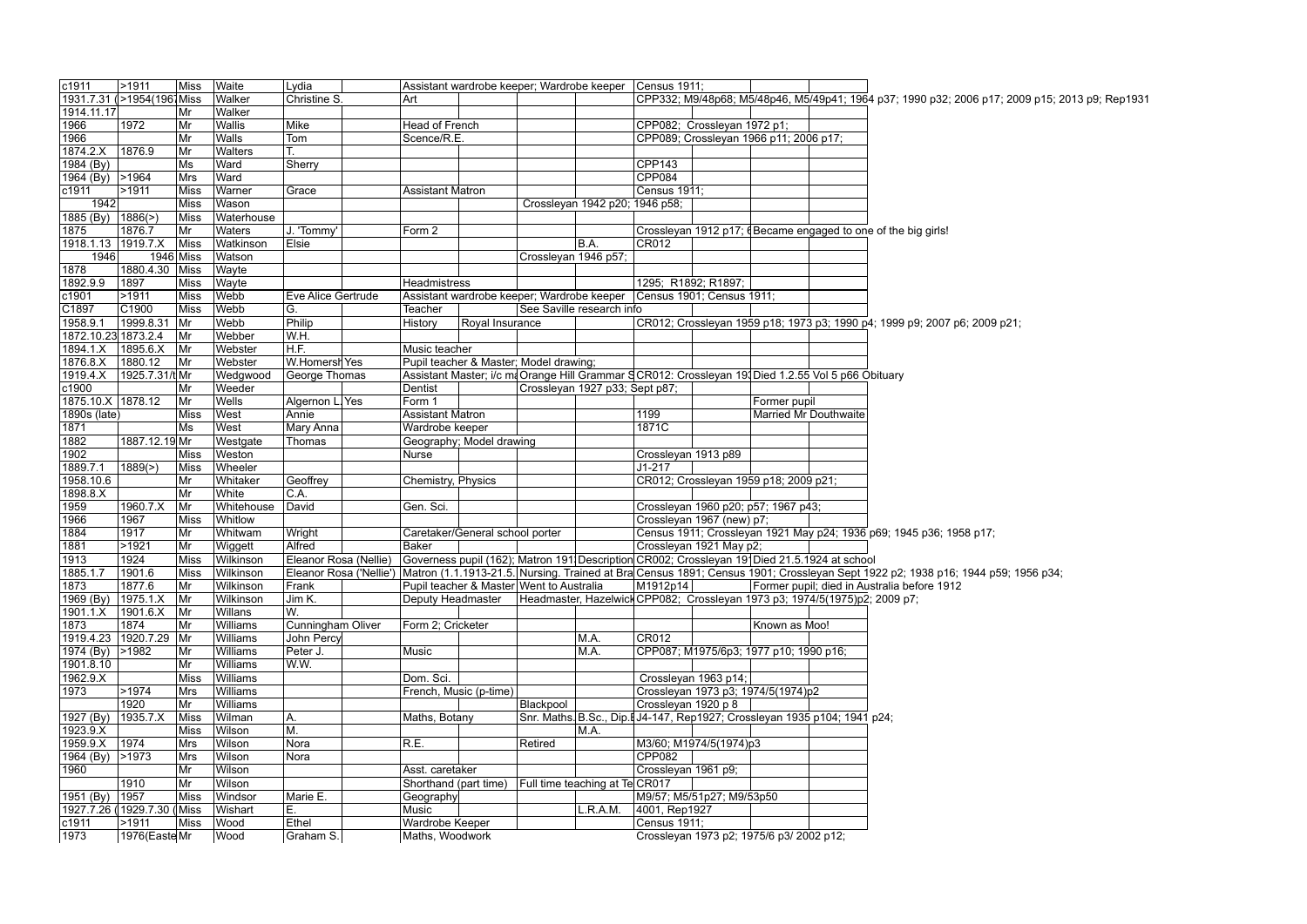| 1941.9.1  | 1942.8.31 Mr    |       | <b>Wood</b>     | <b>Oliver</b>           | History                       | CR012; Crossleyan 19 <sup>z</sup> Ph.D. (London)                                |
|-----------|-----------------|-------|-----------------|-------------------------|-------------------------------|---------------------------------------------------------------------------------|
| 1893.1.X  |                 | Mı    | Woodhead        | IB.                     |                               | Crossleyan 1930 p85;                                                            |
| 1919.1.20 | 1924.4.17 Mr    |       | <b>Woodhead</b> | Francis John            | Sixth Form Master; Mat Brazil | Inter.B.Sc. 3035, 1924 May p11; 1925 May p4; Crossleyan 1927 Sept p109; 1928 p2 |
| 1948.9.1  |                 | Mr    | Woodhead        | Norman (Woody)          | Games; Scouts                 | CR012                                                                           |
| 1964 (By) | 1974            | Mrs   | <b>Woodhead</b> |                         | Retired<br>Domestic Science   | CPP082; Crossleyan 1964 p42; M1974/5(1974)p3; Crossleyan 2010 p20;              |
| c1881     | c1881           | Miss! | lWorth          | Lizzie                  | Wardrobe Keeper               | Census 1881:                                                                    |
| 1864      | 1898            | lDr   | <b>Wright</b>   | J. Hodgson              | <b>Medical Officer</b>        | Crossleyan May 1927 r Father of John Crossley Wright                            |
| 1898      | 1926            | Dr    | Wright          | John Crossley           | <b>Medical Officer</b>        | M.A., M.B., E Rep1927; Crossleyan N Son of J. Hodgson Wright                    |
| 1978 (By) |                 | lMs   | <b>Wright</b>   | Rosemary                | Music                         | CPP235; M1977/8p3                                                               |
|           | 1958.12.X   Mrs |       | Wright          |                         |                               |                                                                                 |
| 1954.9.1  | 1958.7.X        | 1Mr   | Wyman           | <b>Walter Grenville</b> | Workington G.S.<br>History    | CR012; M9/54p47; 1958 p72;                                                      |
| 1894.1.X  |                 | Mr    | Yewdall         | J.H.J.                  |                               |                                                                                 |
|           |                 |       |                 |                         |                               |                                                                                 |

1921; 1932 p118; 1936 p89; 1938 p17; 1944 p9; 1 $^{\prime}$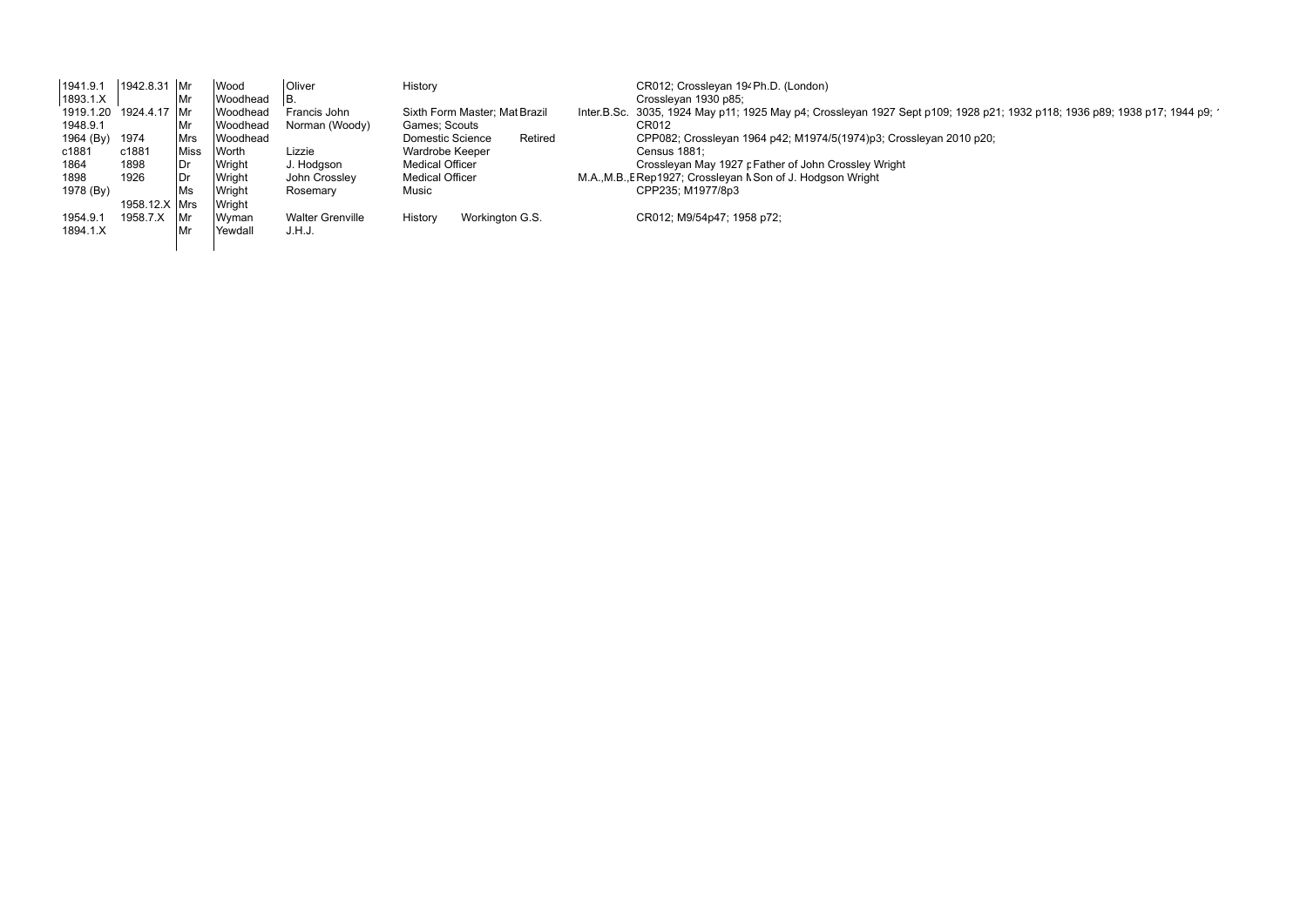article 4.3.10; 1942 p65; 1944 p34; p60; 1947 p4; 1953 p2; 1956 p34; 1974 p65; 1993 p12;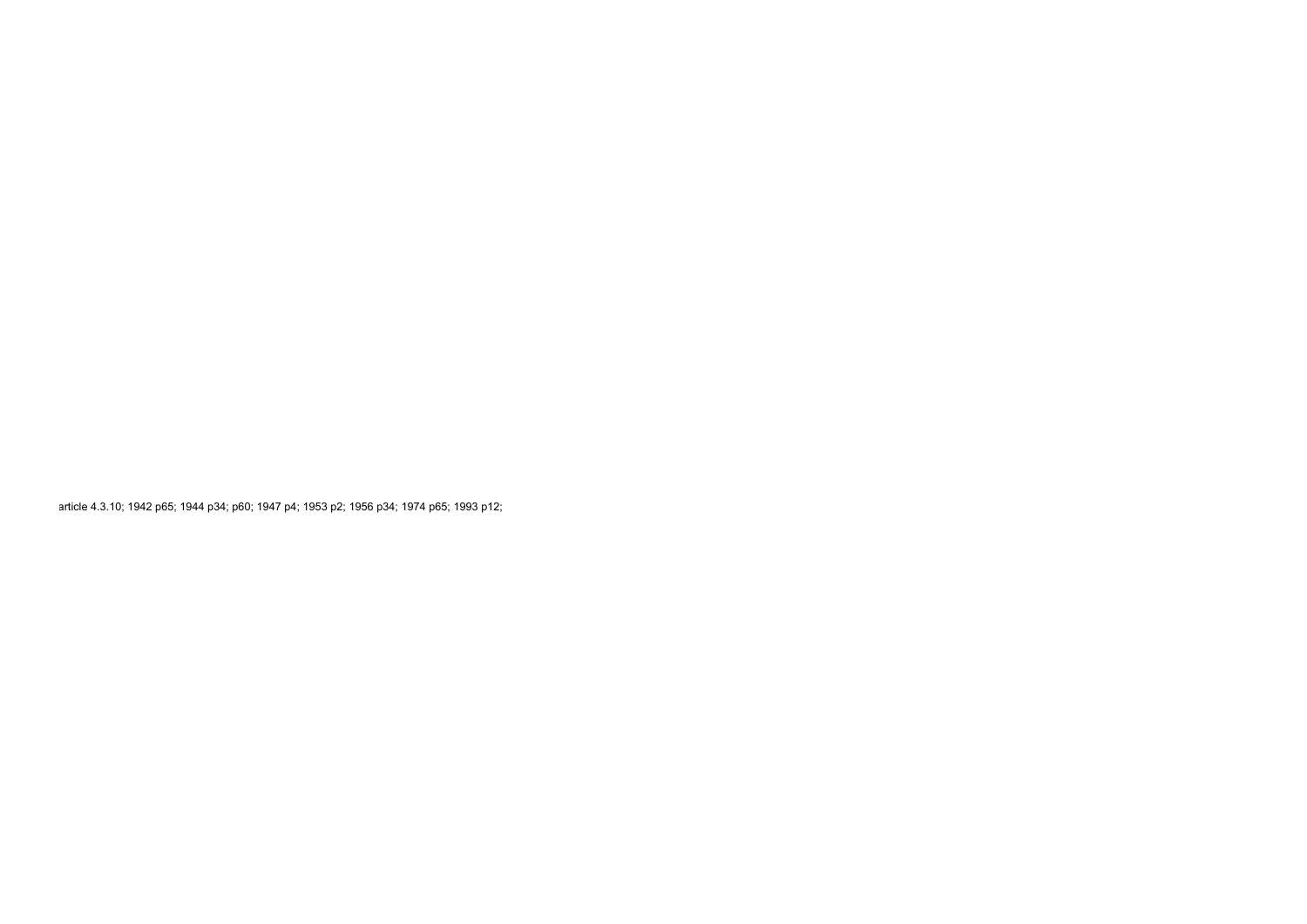18 p21; 2009 p29; 2011 p29;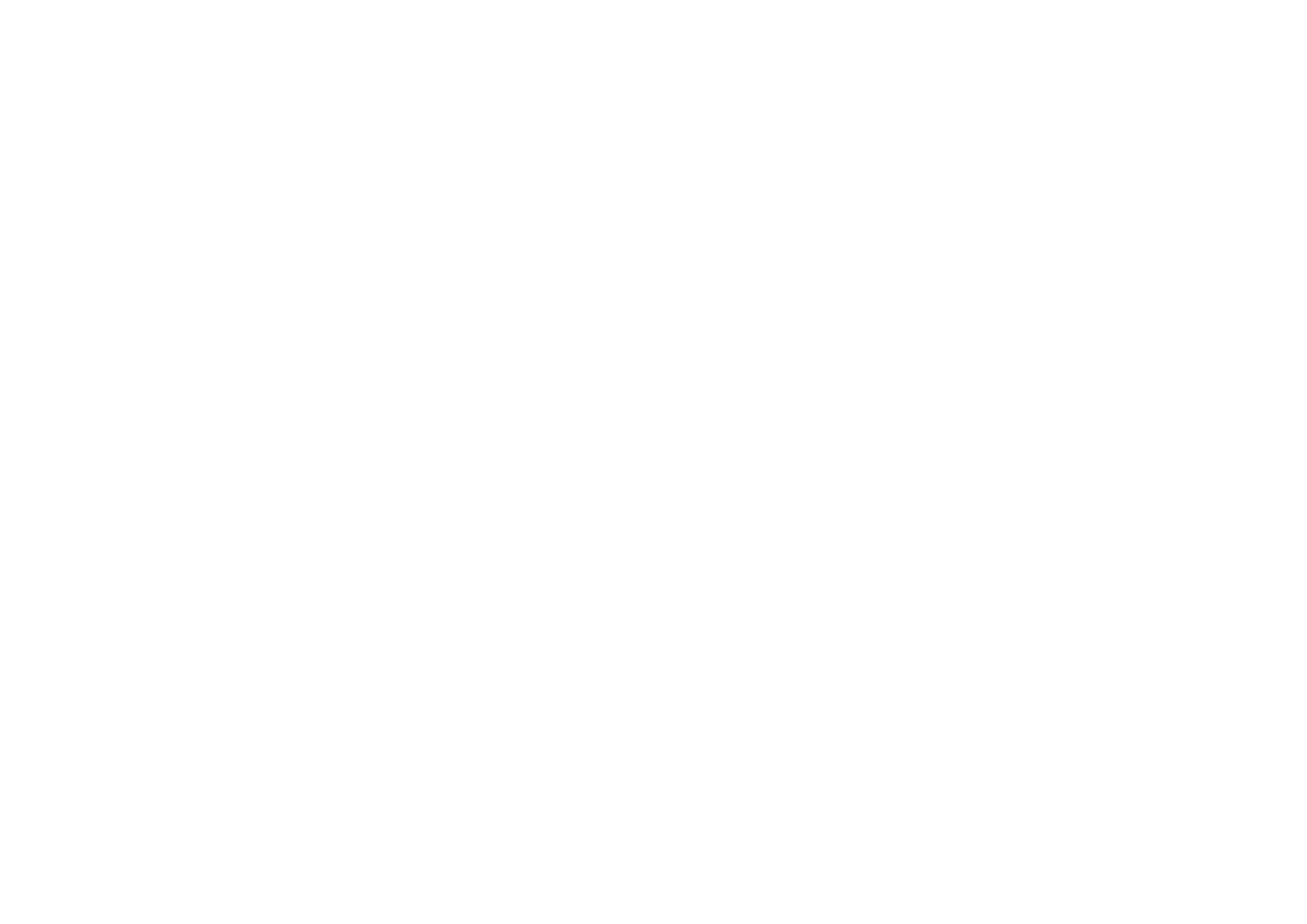$\sim$  33/4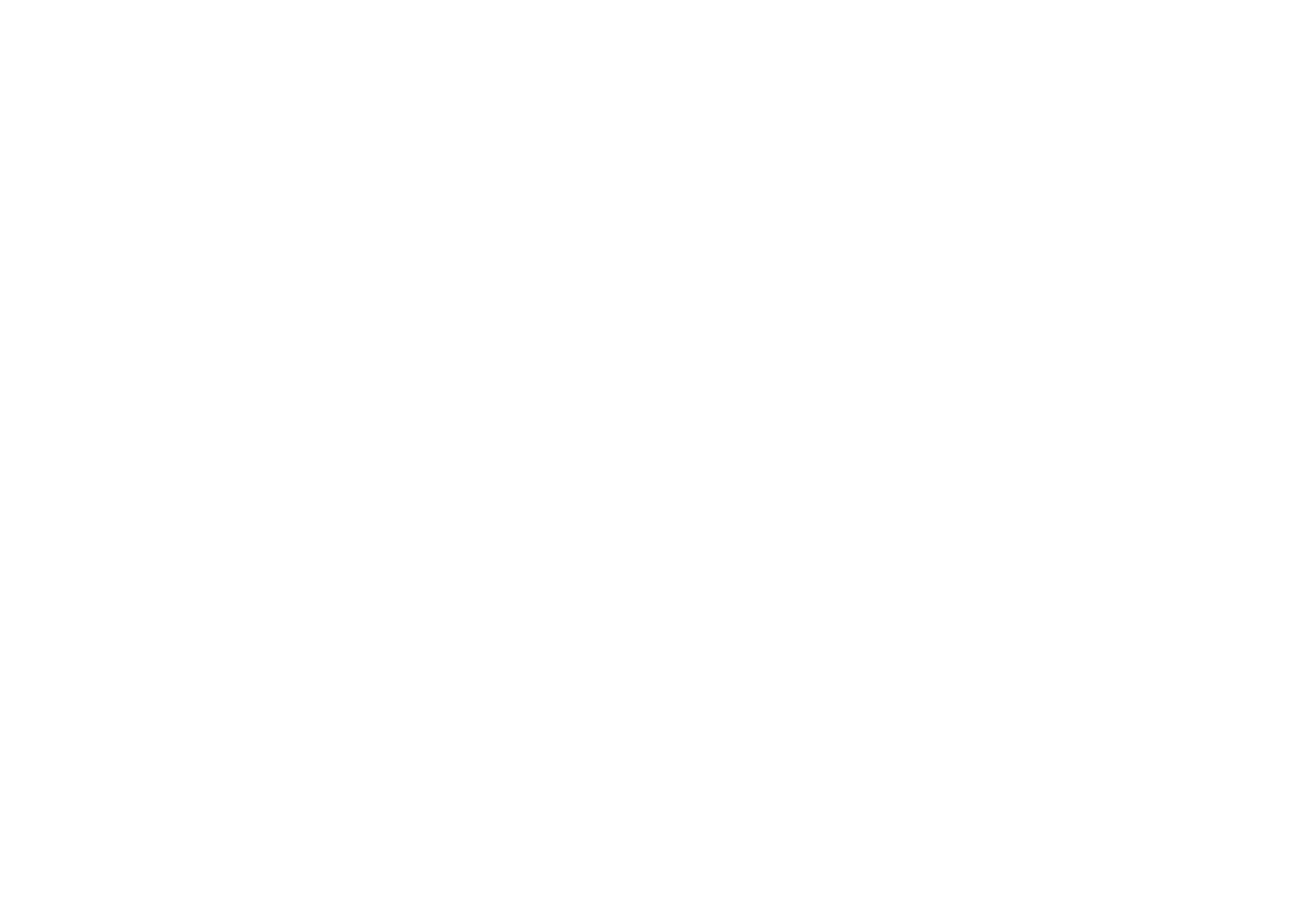$2008 p26;$ 

 $33;$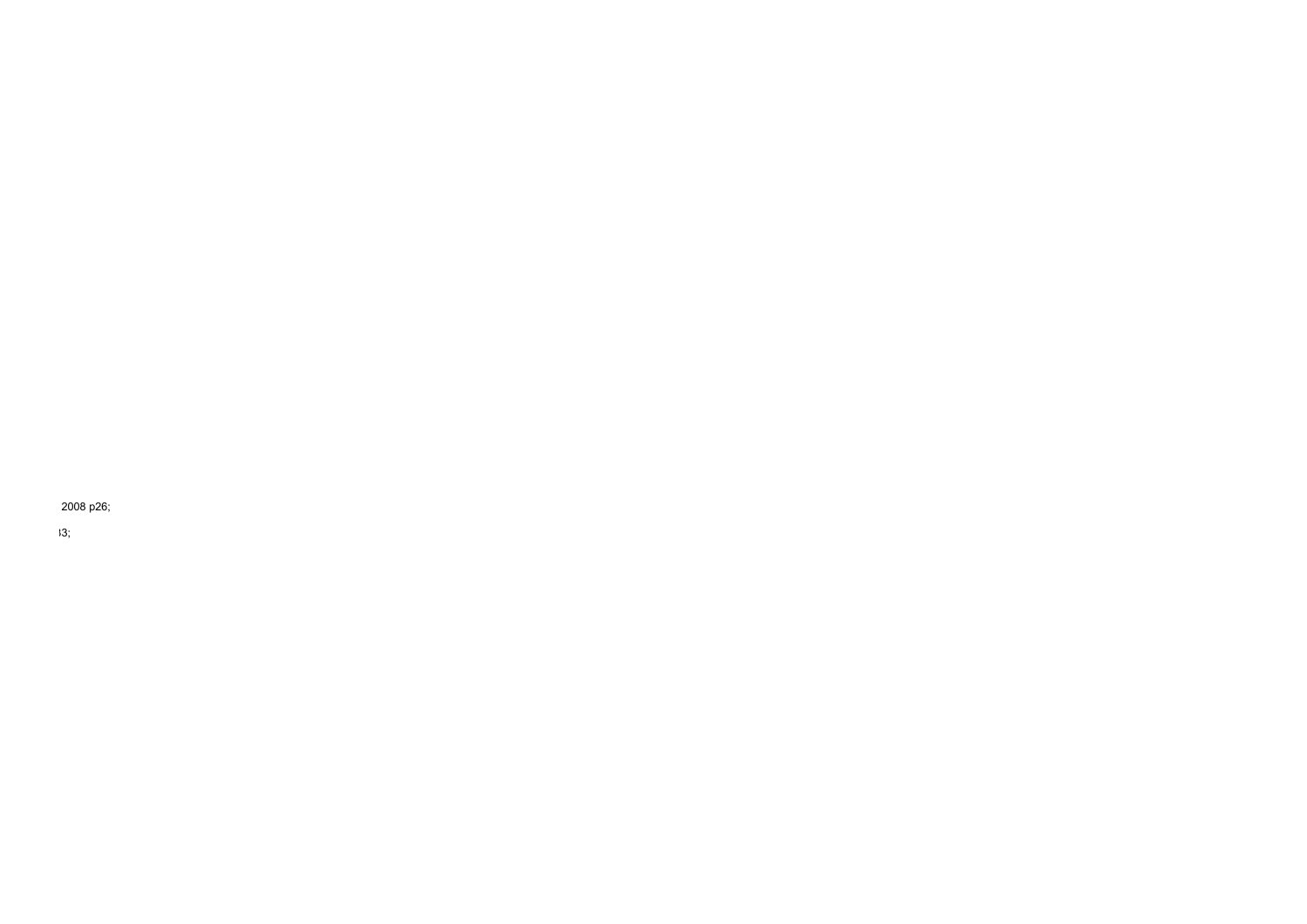Census 1901; Census 1911; 1297; R1897; Crossleyan 1938 p16; 1940 p47; 1958 p57; 1974 p46;1994 p31; 2001 p36;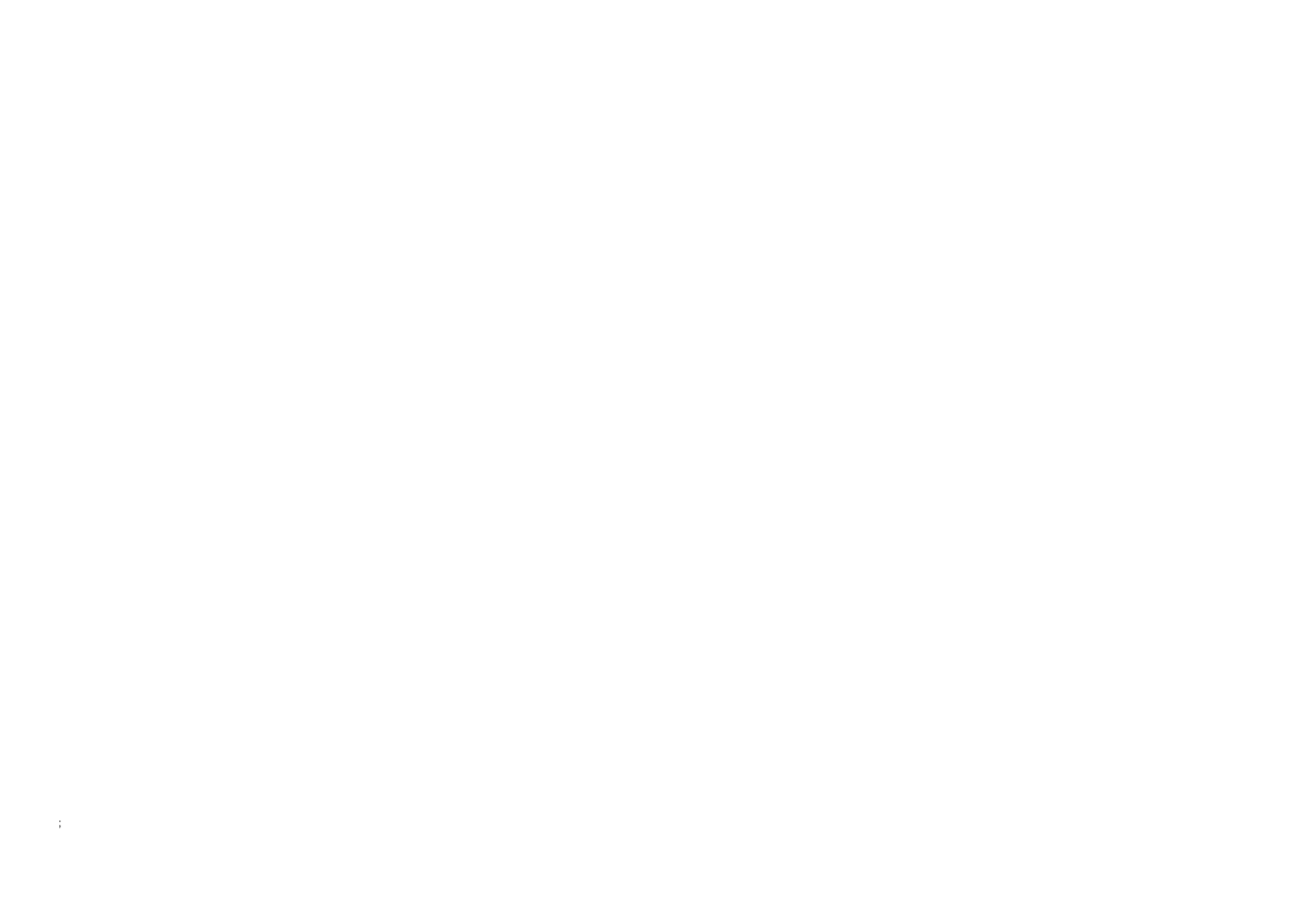1p40; M9/53p49; 1946 p67; 1963 p10; 1993 p15; 1994 p15; 2004 p19; 2008 p22; 2009 p21; 2011 p30;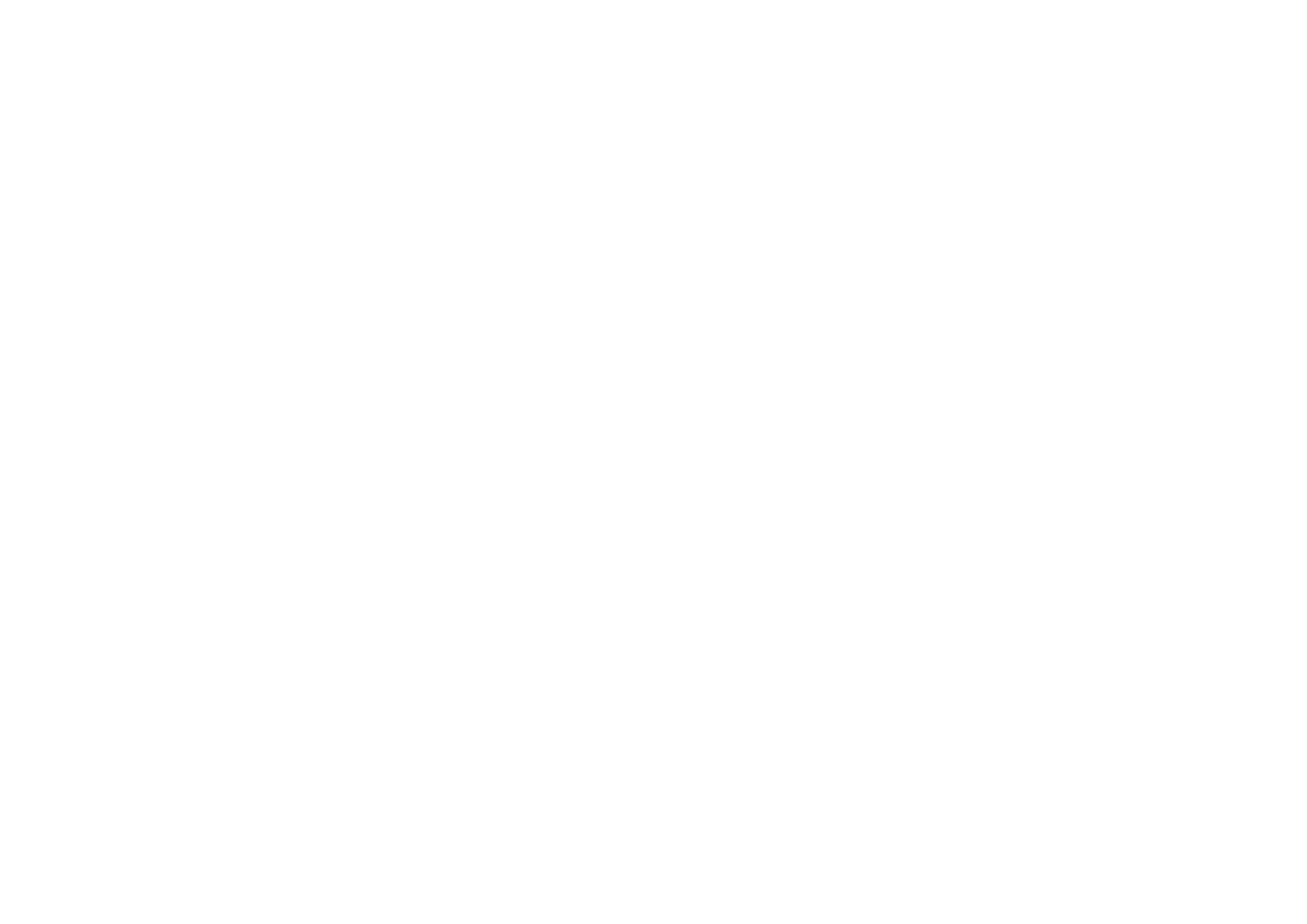130 p63; 1940 p68; 1956 p34;